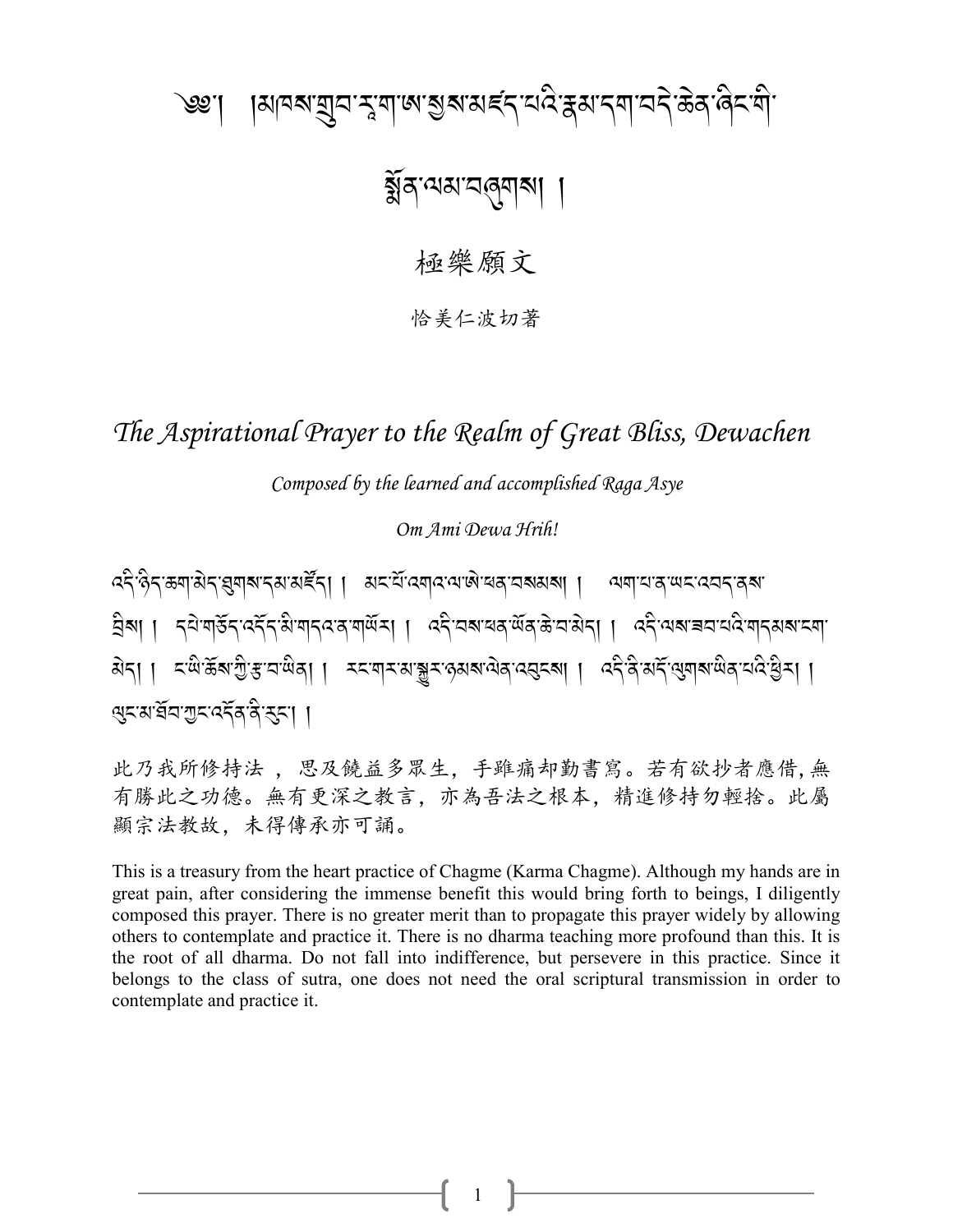#### <u>ৰৌ</u>'ম'ৰ্কঃ

唉瑪伙 E MA HO

### ৎবিৰুষণ্টখন্ত্ৰ শ্ৰীৰ্শ্ভিশৰাৰ্শ কৰা

德内涅瑪納吉效入那〔自此日落之方向〕 DI NE NYI MA NUB KYI CHOK ROL NE Slightly elevated from here, in the direction of sunset,

गुदबासेद दद्देवा हेव सदसेंदिय रें वा वा

章美杰定芒布帕入那〔越過無数眾世界〕 DRANG MED JIK TEN MANG PÖ PA ROL NA beyond a myriad of cosmic worlds,

## ङ्कट् बर् ब्लेटर् दिल्ला र पुरु लेखा ।

炯雜當德拍比耶沙那〔稍許上方聖境處〕 CHUNG ZED TENG DU PAK PE YUL SA NA is the land of the Noble Ones,

ङ्गयासायये बिरानसबायने या स्वा ।

南巴達比讓康得哇間〔即是清淨極樂刹〕 NAM PAR DAK PE ZHING KHAM DE WA CHEN the completely perfect pure realm of Great Bliss, Dewachen.

নব্যাণীভূত্ত্বৰ মিশাশীৰ মামৰ্ঘৰ অব্যা

達個切窩墨給瑪同央〔我等肉眼雖未見〕 DAK GI CHU BUR MIK GI MA TONG YANG Although Dewachen is not visible with our physical eyes,

*ম*মেমৰাৰান্য নহিত্ৰীৰ বেৰোপ্ৰায় কৰা বিদ্যা

讓森薩為夜拉蘭美薩〔自心却應明觀想)〕 RANG SEM SAL WAI YID LA LAM MER SAL its imagery can be vividly perceived through our mental faculties.

### <u>देअप्रदेशक्षेत्रक्षलप्रदर्शन्तवासेता ।</u>

得那炯丹嘉哇奥巴美〔彼刹阿彌陀佛尊〕 DE NA CHOM DEN GYAL WA ÖD PAK MED There resides Amitabha, Victorious One of Boundless Light,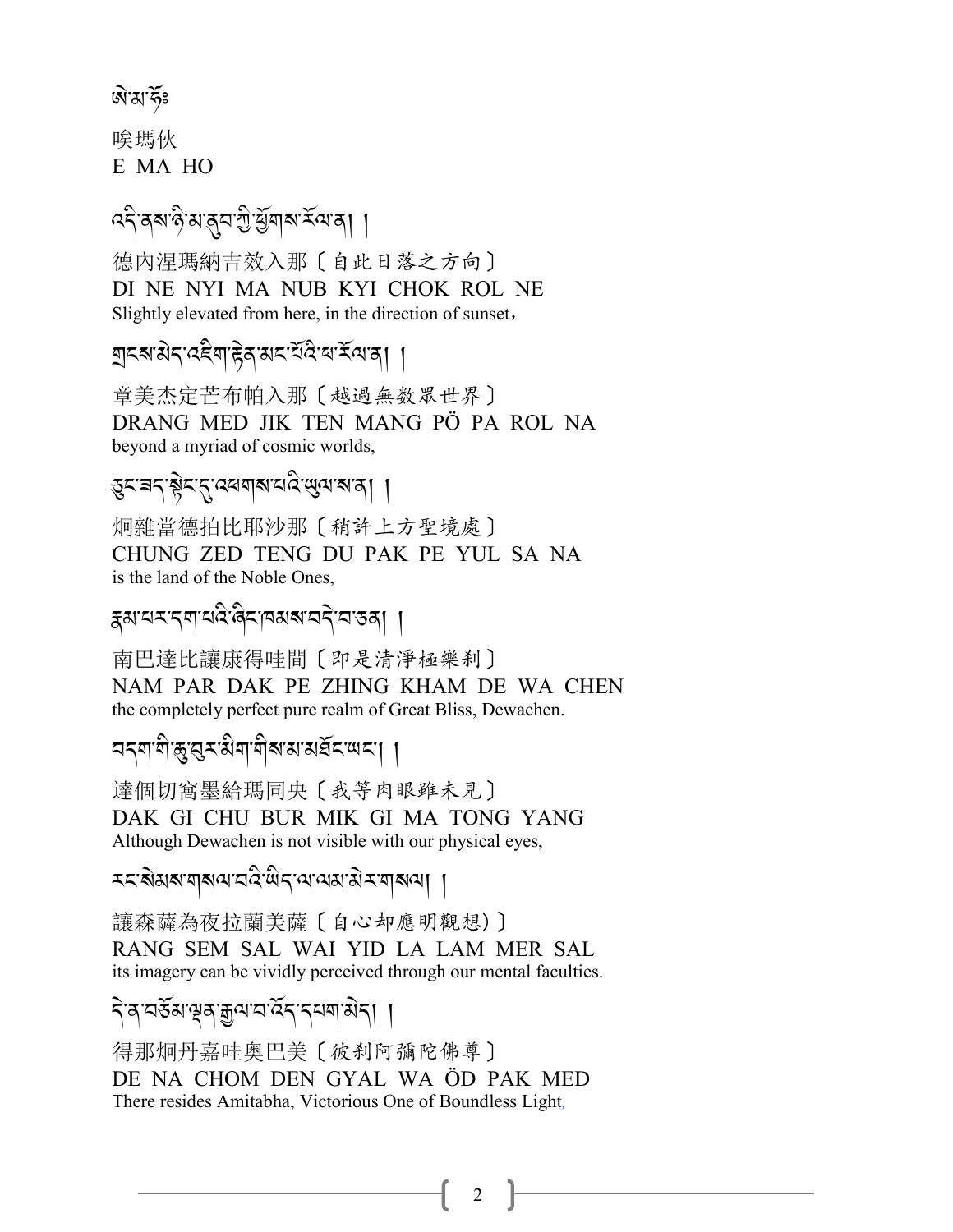ঘহ্ন মুম্বি মর্মি তর মান্নি অইন বেন ।

巴瑪繞給朵間則吉巴〔紅蓮寶色光耀眼〕 PE MA RA GAI DOK CHEN ZI JID BAR ruby red in color and blazing with radiance,

ব্র্যামার্ত্ত্বার্ট্স জবৰা অন্ত্র্স র্যার্ষাবাৰা ।

窩拉則多亞拉闊落索〔具足頂髻足輻輪〕 U LA TSUK TOR ZHAB LA KHOR LO SOK adorned with the thirty-two major and eighty minor signs of excellence--

য়ৼ্থপ্রবাদ্রুদ্রান্ত্র বিদ্রোপ্রা প্রায়া ।

参松所尼別夏加寄這〔三十二相八十好〕 TSEN ZANG SO NYI PE JED GYED CHÜ TRE such as the crown protuberance and the dharma wheel at the sole of each foot.

ৰেশশ্বিশ'শ্ৰুশ'শৰ্ওৰ অন্তম'নৰ্শ'শ্লুম'নৰ্মন'ৰ্যইৰ্। ।

亞及夏尼年亞龍賊怎 [一面二臂定持鉢] ZHAL CHIK CHAK NYI NYAM ZHAK LHUNG ZED DZIN He is wearing the three robes of dharma.

ക്ষণীৰ স্থানৰ স্বাস্থ্য সম্বন্দে বিদ্ৰাষ্ট্ৰণ ব্যাদি বিদ্যা

求姑南色所讓節中給〔著三法衣跏趺坐〕

CHÖ GÖ NAM SUM SOL ZHING KYIL TRUNG GI

He has a single face, and his two hands are holding an alms bowl in the mudra of equanimity.

### यङ्गञ्जूँद'वृत्'च्च'वदे'गदत'ञ्चेद'त्। ।

巴瑪動單達唯單當德〔千瓣蓮花月墊上〕 PE MA TONG DEN DA WAI DEN TENG DU In the vajra posture, he is seated upon a 1,000-petalled lotus and moon-disk seat

*ञ्च*द्भय सैद्र सञ्जल क्षय वहेन् अद्दंद दे। ।

江秋向拉歌加定雜得〔身背依靠菩提樹〕 JANG CHUB SHING LA KU GYAB TEN DZED DE with a Bodhi tree rising from behind as a backrest.

*য়৽*ঢ়য়৸ৼঢ়ড়৻ৼঀৗ৸ৼঢ়ড়৸ড়৸ড়৸৸

土吉建幾江内達拉則〔慈悲慧眼遙視我〕 TUK JE CHEN GYI GYANG NE DAK LA ZIK From a distance, his wisdom eyes gaze down at me with loving affection.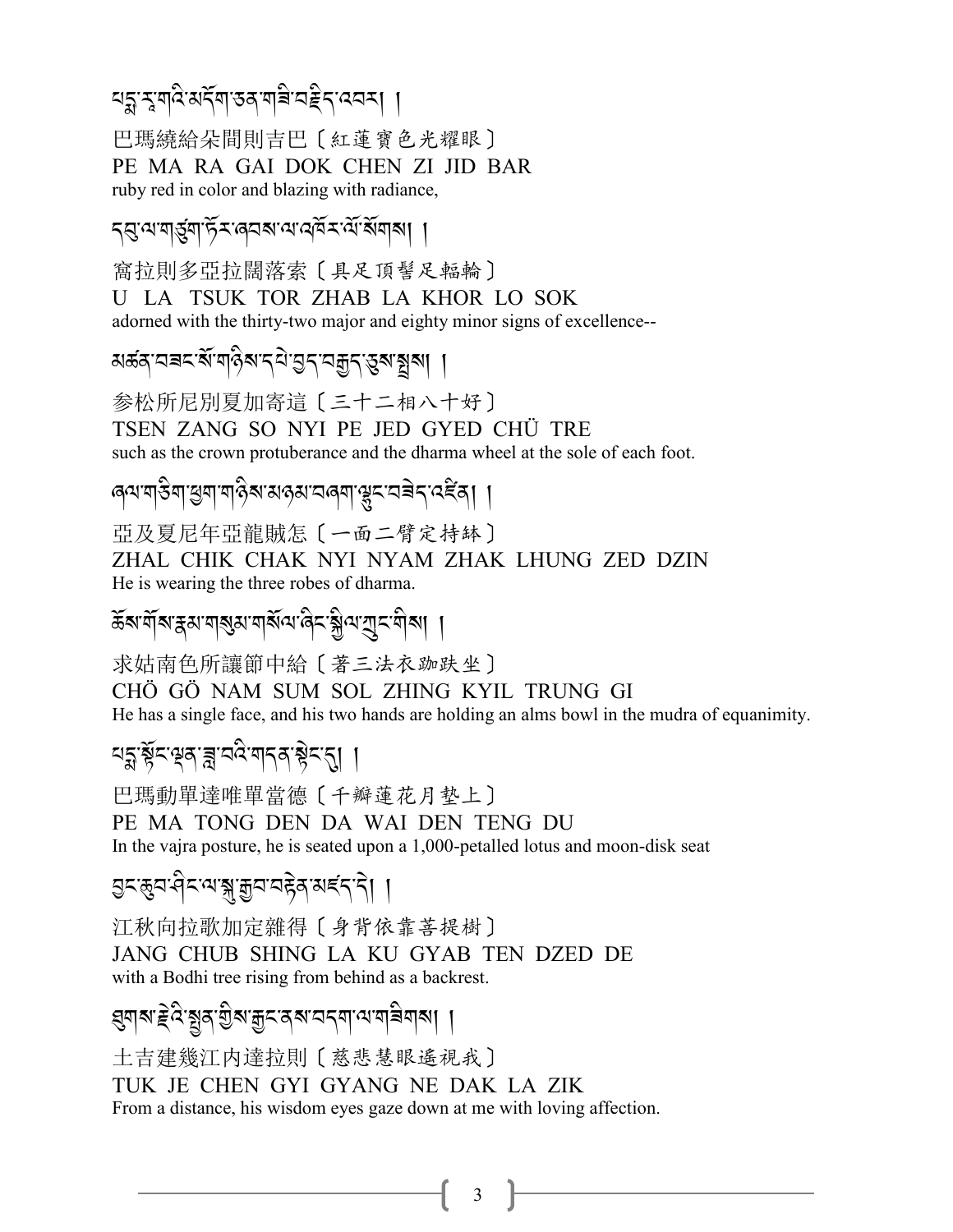শলৰ প্ৰাপ্ত - প্ৰাপ্ত - স্পত্ৰ স্পত্ৰ স্পত্ৰ স্পত্ৰ স্পত্ৰ স্পত্ৰ স্পত্ৰ স্পত্ৰ স্পত্ৰ স্পত্ৰ স্পত্ৰ স্পত্ৰ স্প<br>শ .<br>. .<br>.<br>.

衣色江秋森巴千熱則〔右側觀世音菩薩〕 YE SU JANG CHUB SEM PA CHEN RE ZIK To the right is the bodhisattva Avalokiteshvara,

স্কুষর্দ্<sup>র</sup>দ্মসমূহ বিদ্রোপণি বিদ্যালয় স্বাৰ্থ প্রায় কৰি সম্পৰ্ক স্বাৰ্থ প্রায় কৰি সম্পৰ্ক স্বাৰ্থ প্রায় কৰ<br>স্বাৰ্থ প্রায় কৰি সম্পৰ্ক স্বাৰ্থ প্রায় কৰি সম্পৰ্ক স্বাৰ্থ প্রায় কৰি সম্পৰ্ক স্বাৰ্থ প্রায় কৰি সম্পৰ্ক

各到嘎布夏雲巴呷怎〔身白左手持白蓮〕 KU DOK KAR PO CHAK YÖN PED KAR DZIN who is white in color. In his left hand he holds a white lotus.

শ<sup>্</sup>র্য্র/-র্<sup>2</sup>ন্ঞ্র-ব্রুপ্রার্থ্য-প্রার্থ্য-পূর্ণ /

雲德江秋森巴特欽托〔左側大勢至菩薩〕 YÖN DU JANG CHUB SEM PA TU CHEN TOB To the left is the bodhisattva Vajrapani blue in color,

মূৰ্*ব*্দ্ৰই হুৰ্ম মৰ্ক্কৰ্ মন্ত্ৰীয় বিদ্যালয় |

温波多吉参比巴瑪雲〔身藍左持金剛蓮〕 NGÖN PO DOR JE TSEN PE PEMA YÖN holding a lotus marked with a vajra in his left hand.

ম্<sup>লৱে</sup>মৰ্টি সম্ভিত স্পৰ্ট সম্প্ৰাণ্য সম্ভিত্ .<br>.

衣尼加新夏加達拉單〔右手施依印向吾〕

YE NYI KYAB JIN CHAK GYA DAK LA TEN Both bodhisattvas extend their right hands in the mudra of bestowing refuge.

শ্রু<sub>-ই</sub>য়ে ব্যাই-প্রিল, প্রিপ্রান্ড বিভিন্ন ( .<br>.

左握森波熱嘉倫波任〔三大主尊如山王〕 TSO WO SUM PO RI GYAL LHÜN PO ZHIN These three supreme deities appear like Mount Mehru, the king of all mountains,

*z% -%* J*-z/-/* J*-z3-3* J*<-2*8*\$?-0:* A*-:#*R*<*,,

朗夜蘭内拉美業比闊〔巍然明顯坦然住〕 LHANG NGE LHEN NE LHAM MER ZHUK PE KHOR illuminating with splendor and radiance.

*L% -*(*2-?* J*3?-.0: -.\$* J*-a*R*%-L* J*-2-:*2*3*,, A<br>A<br>A

江秋森比給龍細哇波〔大乘比丘十千億〕 JANG CHUB SEM PE GE LONG JE WA BUM Surrounding them is their retinue of a trillion fully ordained monks (*gelong*)

4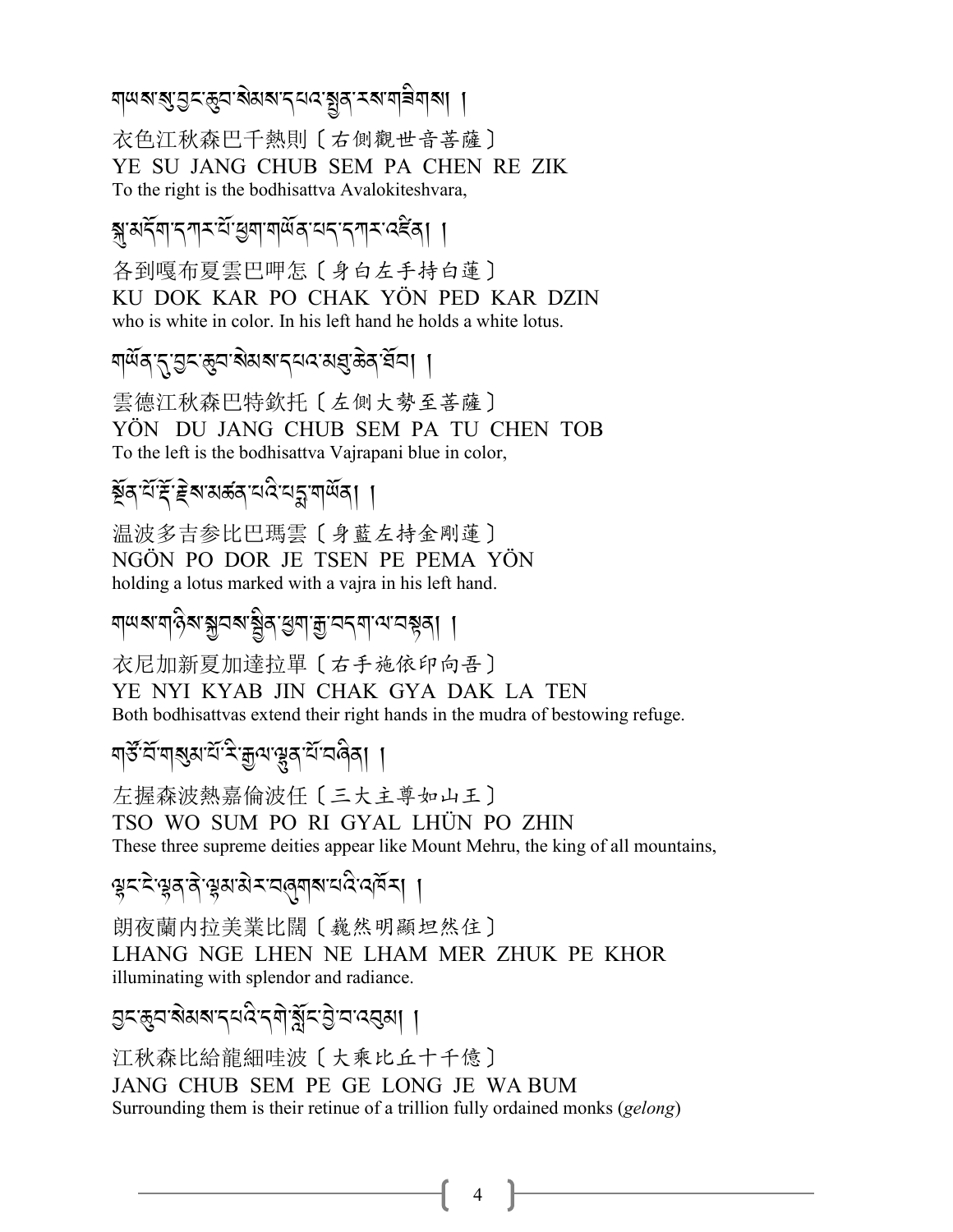根江色朵参當別夏堅〔身皆金色相好飾〕 KÜN KYANG SER DOK TSEN DANG PE JED GYEN of a shimmering golden color with the respective marks and signs of excellence.

ॾॕॺॱॺॕऻॺॱ<sub>ऄॕ</sub>ॺॱॺऻॷॺॱॺऻॺऀ॔ॺॱऀॿड़ॱऄॸॱऄॗॺॱऄ**ॎ** 

求姑南色所讓色得美〔著三法衣黄燦燦〕 CHÖ GÖ NAM SUM SOL ZHING SER TEM ME They are dressed in the three robes of dharma.

য়৶য়৾য়৸য়৸ড়৸ড়৻ড়ৼড়ৼ৻ড়ৼ৻ড়৻য়

木給夏拉尼讓恰美些〔敬禮遠近無别故〕 MÖGÜ SHAK LA NYE RING KHYED MED CHIR With a devotion that transcends time and space,

達個過桑給貝夏擦落〔我以三門敬頂禮〕 DAK GI GO SUM GÜ PE SHAK TSAL LO I prostrate wholeheartedly with my three doors.

ক্তিৰা:স্কুষ্মান্নায়ন্নৰাজ্যৰ বিভিন্ন প্ৰতি বিভিন্ন কৰি ।

秋歌囊哇他耶日吉達〔法身無量光部主〕 CHÖ KU NANG WA TA YE RIK KYI DAK From the right hand of Amitabha, the dharmakaya Buddha of Boundless Light,

খনী নালি পূখা প্ৰতিষ্ঠা বিদ্যালয়ৰ স্থা

夏衣奥色雷哲千熱則〔右手放光化觀音〕 SHAK YE ÖD ZER LE TRUL CHEN RE ZIK a light radiates forth in the form of Avalokiteshvara;

୴ଽୢ୕ୣଽ୲୶ୢ୕ୄଽୠ୕୵ଽ୶୴ୖଵ୶୲୶୰୰ଌ୕ଌୠ୲୲

洋哲千熱則干細哇加〔復化百俱胝觀音〕 YANG TRUL CHEN RE ZIK WANG JE WA GYA from which one billion emanations of Avalokiteshvara shine forth.

<u> ঘ</u>ূনামার্শবর্ ইন'নিম'য়ুন'য়ুঁন'ম'ষ্ট্রা ।

夏雲奥賊雷哲卓瑪得〔左手放光化度母〕 CHAK YÖN ÖD ZER LE TRUL DROL MA TE Tara emanates from a light ray sent forth from the dharmakaya lord's left hand;

 $5<sup>5</sup>$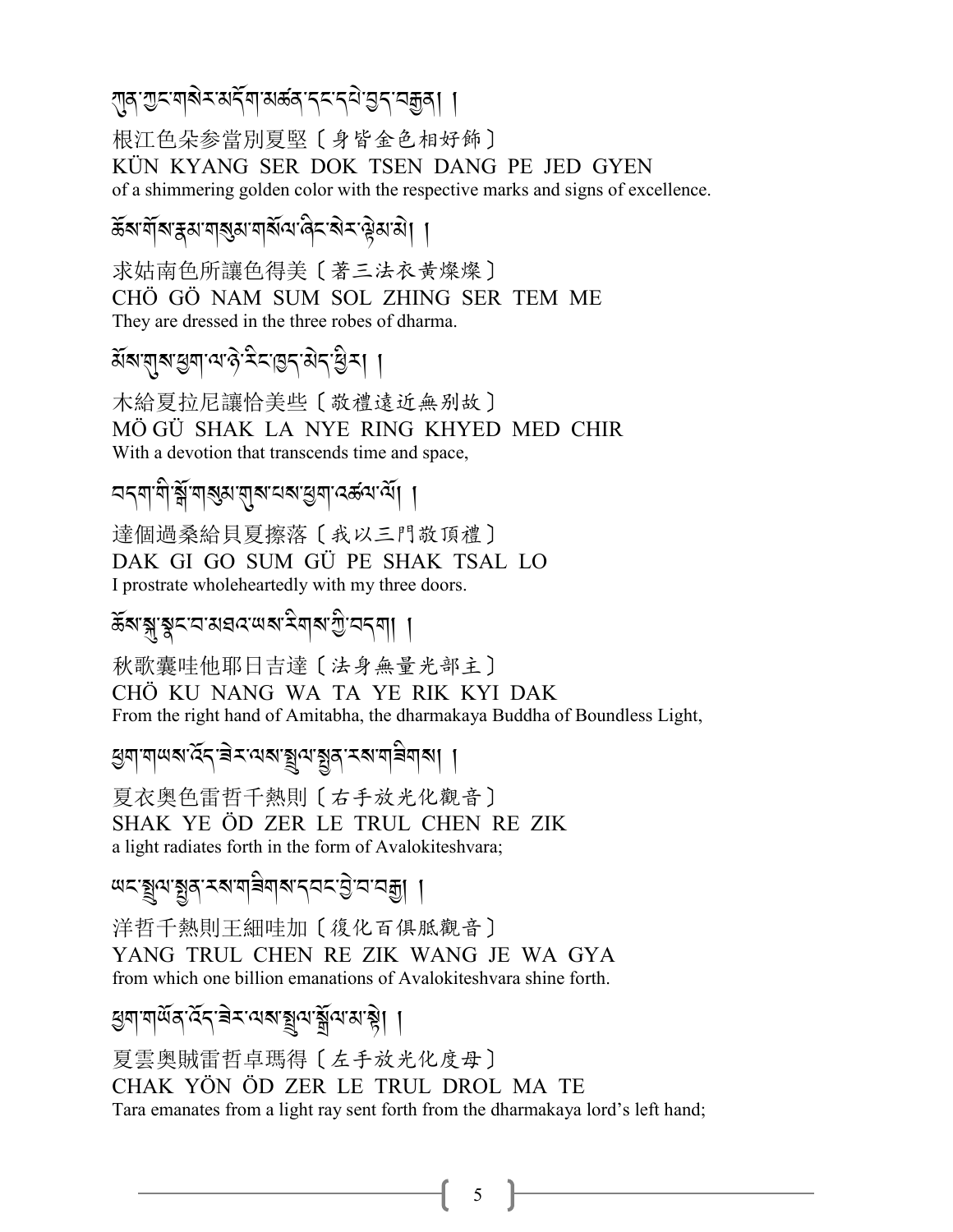# ল*্ম্ব্রি* স্প্রাপ্র, ব্রি. ব্রি. (ব্রি. /

洋哲卓瑪些哇叉嘉結〔復化百俱胝度母〕 YANG TRUL DROL MA JE WA TRAK GYA GYED followed by one billion emanations of Tara welling forth.

# ,*\$?-G* A*- :*R*.-9* J*<-=?-*3*=-0*E*-:*L*%-*,,

特界奥色雷哲巴瑪炯〔心間放光化蓮師〕 TUK KYI ÖD ZER LE TRUL PEMA JUNG From the dharmakaya lord's heart,

ল*্ম্ব্রি*ন,প্রাপ্রাপ্রাপ্রি,ধ্যু<mark>৴</mark>৷ I

洋哲烏堅些哇叉嘉結〔復化百俱胝蓮師〕 YANG TRUL UR GYEN JE WA TRAK GYA GYED light radiates becoming Padmasambhava along with one billion similar emanations of Orgyen guru.

 $\widetilde{\mathfrak{s}}$ ब ह्मा दिन् दिन्ना होता है। स्थान कर्ण स्थान कर्ण स्थान कर्ण स्थान कर्ण स्थान कर्ण स्थान कर्ण स्थान कर्ण स्थान कर्ण स्थान कर्ण स्थान कर्ण स्थान कर्ण स्थान कर्ण स्थान कर्ण स्थान कर्ण स्थान कर्ण स्थान कर्ण स्थान

秋歌奥巴美拉夏擦落〔頂禮法身無量光〕 CHÖ KU ÖD PAK MED LA CHAK TSAL LO I prostrate to dharmakaya Buddha of Boundless Light.

*?%?-o?-*,*/-I* A*?-\** A*/-3 5/-*.*?-*S*\$-*+,,

桑吉先吉您参第哲德〔佛於晝夜六時中〕 SANGYE CHEN GYI NYIN TSEN DÜ DRUK TU With the clairvoyant ability of a buddha, Amitabha watches over all sentient beings

ৰ্ষমৰ্ষস্তৰ্'যুৰ্<sup>, কো</sup>ৰ্ট'ৰখ<sup>, পুৰ</sup>িয়াৰ বিভিন্ন

森間根拉賊為達德則〔慈眸恆視諸有情〕 SEM CHEN KÜN LA TSE WE TAK TU ZIK with loving kindness during the six periods of the cycle of day and night.

ৰ্ষমৰ্স্তৰ্স্মুৰ্স্মুঞ্জি<sup>-</sup>সেন্দ্ৰ্স্মৰ্শ্ৰ ৷ I A

思間根吉耶拉剛占比〔諸眾心中所生起〕 SEM CHEN KÜN GYI YID LA GANG DREN PE With his omniscience, he is constantly aware of

# $\frac{1}{2}$ । हिंद्याचान्यालु अर्विकामान्यालुका

南到剛結達德土吉親〔任何分别皆明知〕 NAM TOK GANG GYU TAK TU TUK KYI KHYEN every arising thought in the mind of each sentient being.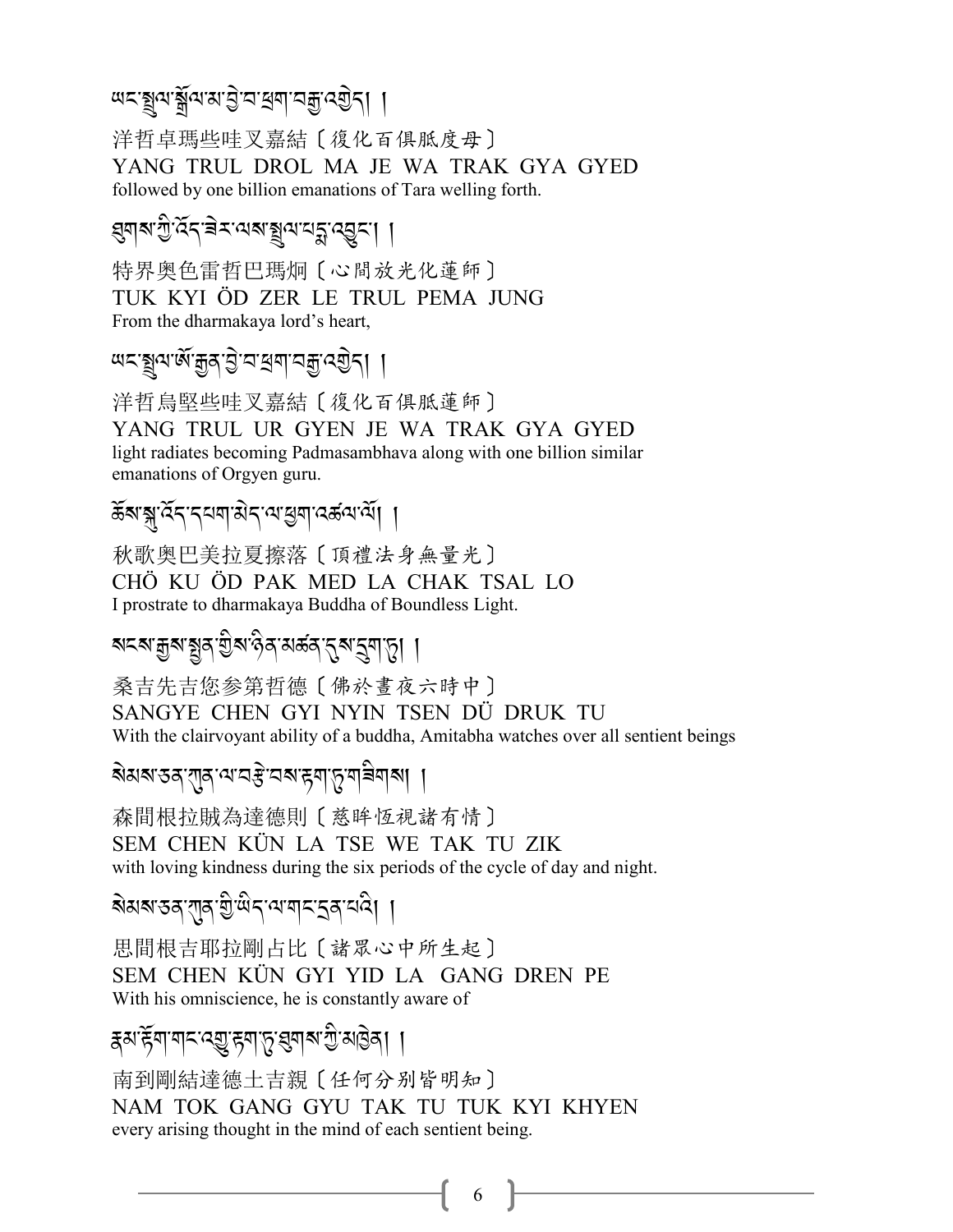# য়য়য়ৼঽঀৼঀৗ৶য়ৢ৸ৼ৸ৼ৻৸ৼ৻য়৸ড়ৢৼ৻ড়৻৸

森間根吉阿德剛美策〔諸眾口中所言說〕 SEM CHEN KÜN GYI NGAK TU GANG ME TSIK With clairaudience, he distinctly hears without confusion

### *ह्*वाङ्गुबाद्देबाबें बॅमञ्जूबायाबाबता ।

達德瑪這所所年拉三〔永無混雜一一聞〕 TAK TU MA DRE SO SOR NYEN LA SEN every conversation spoken by each being.

ग़ॺॴऄॖॺॱ<sup>ढ़ॖ</sup>ॸॱॸय़ॺॱऄॸॱॺॱॺॖॺॱढ़**ॾ॔**ॺॱॺॕ**ॎ**।

根親奥巴美拉夏擦落〔頂禮遍知無量光〕 KÜN KHYEN ÖD PAK MED LA SHAK TSAL LO I prostrate to the omniscient Buddha Amitabha.

ক্টৰাস্থামৰ্যৰ মাজনাৰী বিভাগ আৰু দিয়া বিভাগ কৰি ।

秋邦参美些巴瑪朵巴〔除造捨法無間罪〕 CHÖ PANG TSAM MED JE PA MA TOK PA All who have strong faith in you and who earnestly supplicate with aspirational prayers,

ষ্টিন'ঝ'ন্ন'উন'ৰ্ষ্ক্ৰ'ঝম'নচন'ৰ্জন'য়্ৰ্ৰা ।

切拉達江門蘭大察根〔諸誠信您發願者〕

KHYED LA DED CHING MÖN LAM TAB TSED KÜN

excepting those who have rejected dharma, or committed extreme negative deeds that result immediate retribution,

ন্দ'ন'তৰ'দীম'শ্লী'নন্দীৰ'শুমান্থানা ।

得哇間得吉為莫藍哲〔如願往生極樂刹〕 DE WA CHEN DER KYE WAI MÖN LAM DRUB will be born in Dewachen, and their prayers will be fulfilled.

哇多巡内讓得針巴松〔佛臨中陰引彼刹〕 BAR DOR JÖN NE ZHING DER DREN PAR SUNG In the intermediate state of transition, the bardo, you will appear and guide us into your pure realm.

 $7 \parallel$ 

द्देव यादेन नयबासेन या सुबादरूला या

針巴奥巴美拉夏擦落〔頂禮導師無量光〕 DREN PA ÖD PAK MED LA SHAK TSAL LO I prostrate to the Guiding Guru of Boundless Light.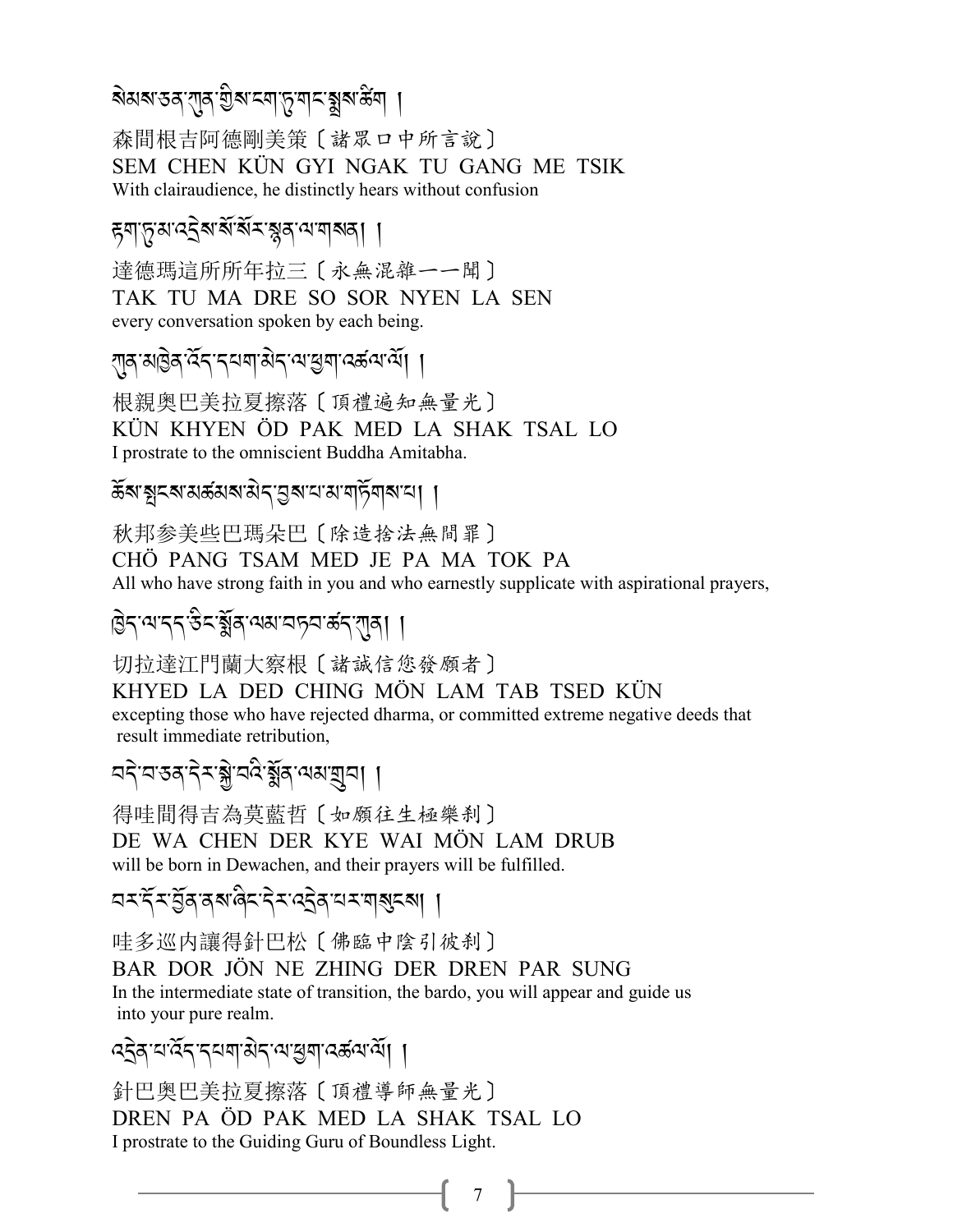#### *H* J*.-G* A*-*{*-5*K *-2{ =-0-P%?-3 .-*.,, .<br>.

切吉歌才嘎巴章美德〔您之壽量無数劫〕 KHYED KYI KU TSE KAL PA DRANG MED DU Although your lifespan lasts for countless kalpas,

ম্ৰ'হ'ৰ'ৰ'ব'ৰ'খমইৰ'ৰ্স্<mark>প</mark>্ৰ'ৰা বিভি

涅安默大達大温色耶〔不趣涅槳現住世〕 NYA NGEN MI DA DA TA NGÖN SUM ZHUK please remain firm not transgressing beyond samsara.

*H* J*.-=-l* J*-\$&* A*\$-*\$*?-0?- \$?*R*=-2+2-/*,,

切拉賊寄給貝所達那〔一心恭敬祈禱您〕 KHYED LA TSE CHIK GÜ PE SOL TAB NA With utmost sincerity we pray,

শৰ'গ্ৰীষ্কম'শৰ্মষ্ট্ৰৰ'শৰাৰ্টশৰ্ম'ৰ্থ

雷戒南巴門巴瑪朵布〔除非易熟業果外〕 LE KYI NAM PAR MIN PA MA TOK PE except for the fruition of fully matured past karma,

# *के*ंबद्'य'पद्मुंश्रुव'य'द्द'| |

才撒巴洋落駕特巴當〔壽盡亦可享百歲〕 TSE ZED PA YANG LO GYA TUP PA DANG for our lifespan to extend beyond one hundred years and

.*?-3* A*/-: (* A*-2-3-*=*?-2^*R*\$?-0<-\$*?*%?*,,

第門切哇瑪利朵巴松〔遣除一切非時死〕 DÜ MIN CHI WA MA LÜ DOK PAR SUNG for untimely death to be averted.

মৰ্শৰ <sup>পু:</sup>বিত্ৰাৰ স্বান্দ্ৰী সম্পৰ্ক সম্পৰ্কী

滾布才巴美拉夏擦落〔頂禮怙主無量壽〕 GÖN PO TSE PAK MED LA SHAK TSAL LO I prostrate to the Protector of Boundless Light.

ৰ্কু⊂ম্বৰ্জ্ঞাত্ত ৰাষ্ট্ৰাস্য ব্ৰৱ্জ্ঞৰা মৰ্চৰা ন্যা | .<br>.

動桑杰定繞間章美巴〔無数廣大三千界〕 TONG SUM JIK TEN RAB JAM DRANG MED PA Not even the merit of cloudbanks of offerings of precious jewels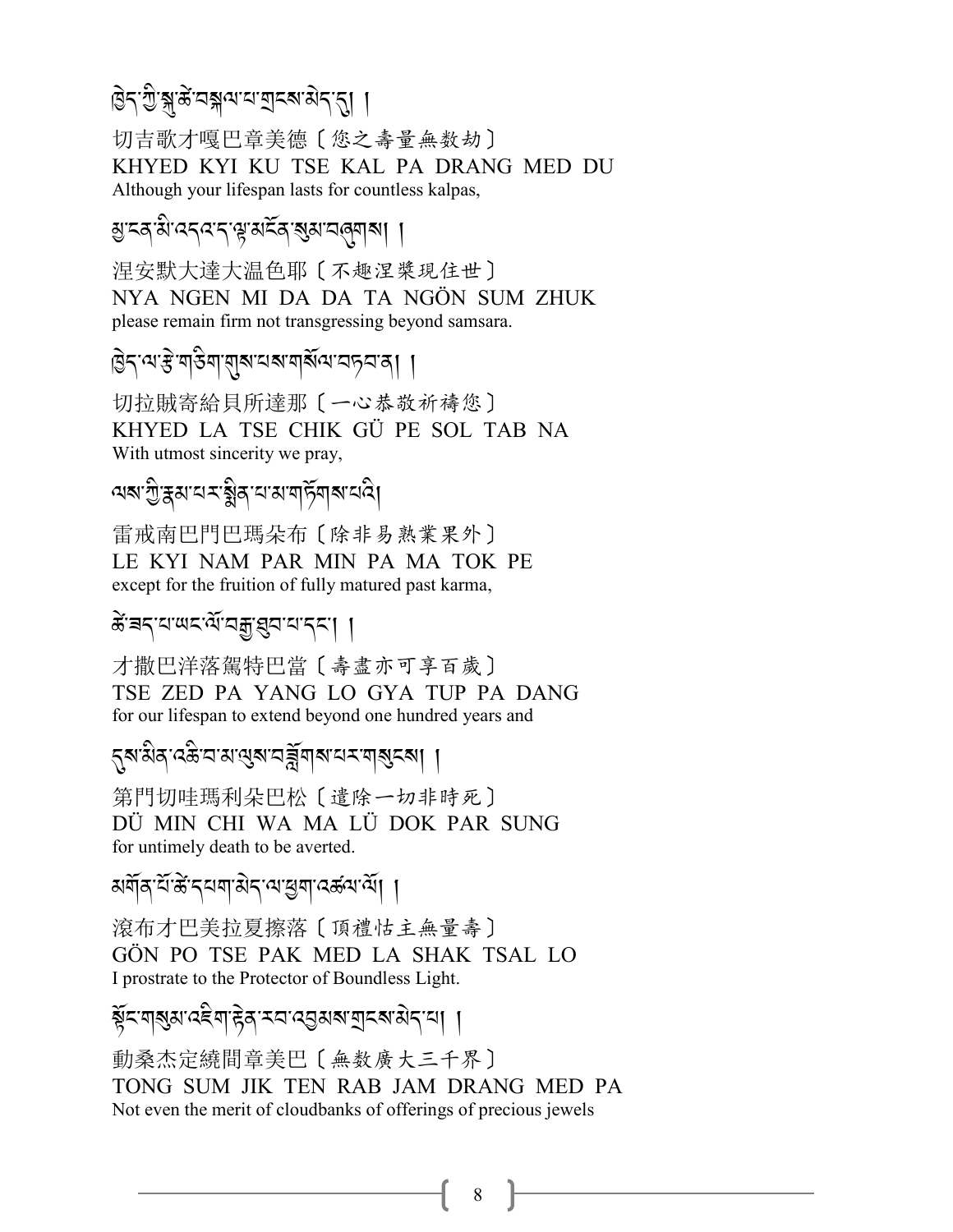ঽঽ৾৽ড়৸ড়৸ৼয়ৼ৻ড়৸৸

仁欽幾剛新巴新巴唯〔遍滿珍寶作佈施〕 RIN CHEN GYI KANG JIN PA JIN PA WAI that permeate the three thousandfold universes

ৰ্হিন্দ্ৰশাৰীন্মন্তিৰাৰ্ক্তন্দ্ৰন্দ্ৰান্তৰ্। ।

奥巴美比参當得哇間〔不如聽聞極樂刹〕 ÖD PAK MED PE TSEN DANG DE WA CHEN can compare to hearing the holy name Buddha Amitabha once

ইমনম'ব্ব'নম'রন'র্ম'য়ুম'ন্তুম'ন্। ।

叶内達貝他毛亞些那〔阿彌陀佛名號後〕 TÖ NE DED PE TAL MO JAR JE NA while solemnly joining hands in the mudra of prayer.

देउँदे वब वर्षेद दयब उपय बाबुदबा ।

得訥得唯所南切哇松〔以信合掌福德大〕 DE NI DE WAI SÖD NAM CHE WAR SUNG There is no greater merit.

*दे*ञ्जिन्दन्दयबाअदायश्वाद्यबाद्धबा ।

得些奥巴美拉給夏擦〔是故敬禮無量光〕 DE CHIR ÖD PAK MED LA GÜ SHAK TSAL Therefore, I respectfully prostrate to the Buddha of Boundless Light.

剛亞奧巴美比参吐内〔誰聞阿彌陀佛名〕 GANG ZHIK ÖD PAK MED PE TSEN TÖ NE Merely hearing the name Amitabha

विश्वरायसञ्जैदक्षित्रस्यविषाहेत्रा

卡熱美巴寧空瑞比當〔心ロ如一自深心〕 KHA ZHE MED PAR NYING KHONG RÜ PE TING while simultaneously having intense faith

9

অন্তিশ র্তমান্ত্রশান্দ আক্সমামান্ত্র। ।

蘭及咱柔達巴及巴那〔僅生一次誠信心〕 LEN CHIK TSAM ZHIK DED PA KYE PA NA arising from one's depths,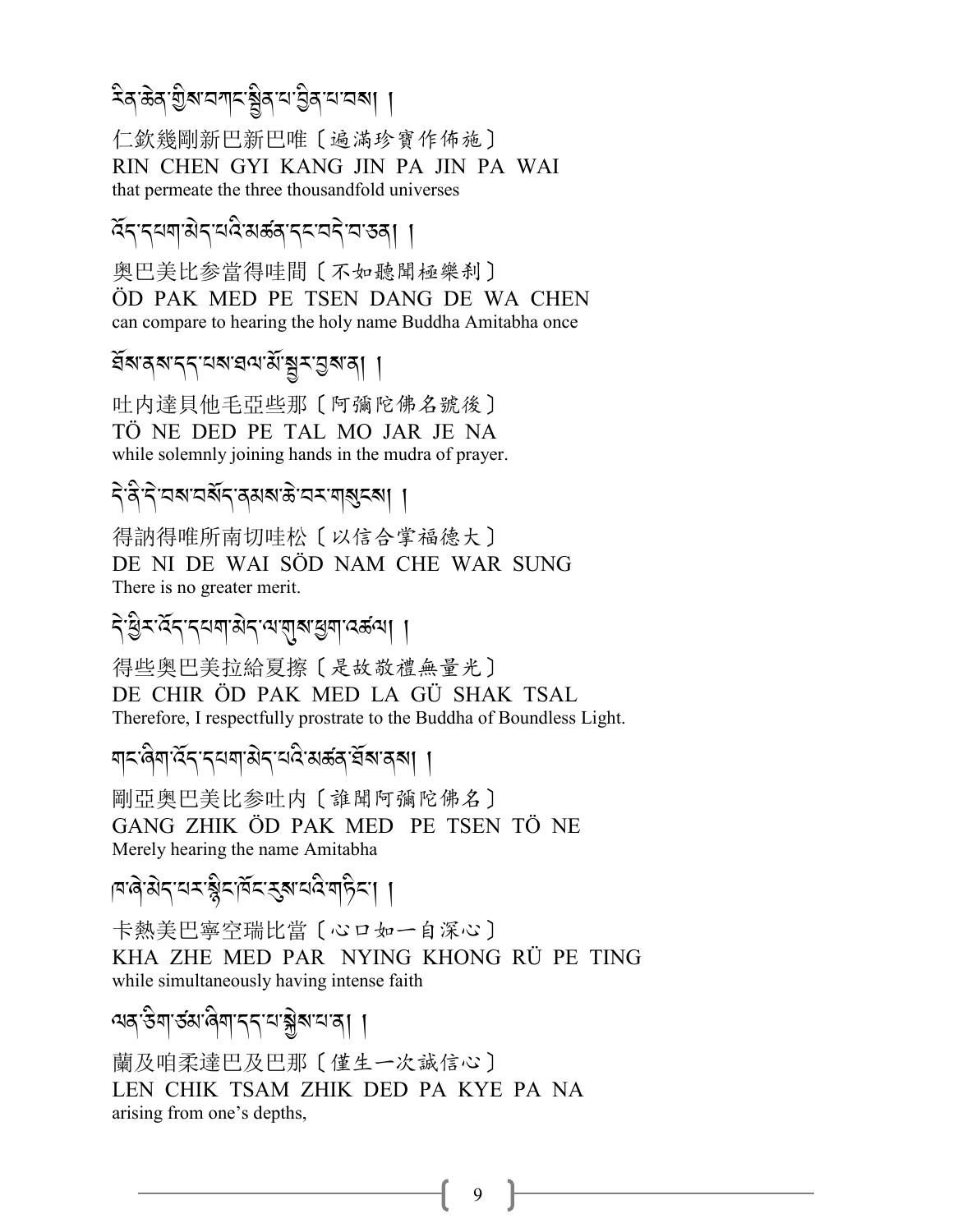# ব্<sup>.</sup>ই'ব্ৰন্দ্ৰেন্দ্ৰমন্মস্বাৰ্জন ।

得訥江秋蘭雷些默朵〔彼不退轉菩提道〕 DE NI JANG CHUB LAM LE CHIR MI DOK one is ensured of never turning away from the path to buddhahood.

# মৰ্মৰ শ্ৰম্পৰ স্বাৰ্থ সম্পৰ্ক সম্পৰ্ক সম্পৰ্ক সম্পৰ্ক সম্পৰ্ক সম্পৰ্ক সম্পৰ্ক সম্পৰ্ক সম্পৰ্ক সম্পৰ্ক সম্পৰ্ক স<br>বৰ্তন

滾布奥巴美拉夏擦落〔頂禮怙主無量光〕 GÖN PO ÖD PAK MED LA SHAK TSAL LO I prostrate to the Protector of Boundless Light.

#### ৰ্মহৰ'ৰ্ট্ৰৰ'ৰ্ট্ৰই'বৰ'ৰ্ট্ৰৰ'ৰ্ট্ৰৰ'ৰ্ট্ৰৰ'ৰ্ট্ৰৰ'ৰ্ট্ৰ J

桑吉奥巴美比参吐内〔聞佛阿彌陀名號〕 SANGYE ÖD PAK MED PE TSEN TÖ NE Until buddhahood is reached,

# ব্<sup>.</sup>ধ্রি:গ্রন্থ-রুম্প্রয়ন্ত্র ।

得訥江秋娘布瑪托巴〔乃至未獲菩提間〕 DE NI JANG CHUB NYING PO MA TOB PAR upon hearing the holy name Buddha Amitabha,

#### *প্ৰ*-প্ৰাস্থ্ৰ, হুৱাৰ প্ৰাপ্ত প্ৰাপ্ত প্ৰাপ্ত প্ৰাপ্ত প্ৰাপ্ত প্ৰাপ্ত প্ৰাপ্ত প্ৰাপ্ত প্ৰাপ্ত প্ৰাপ্ত প্ৰাপ্ত<br>প্ৰাপ্ত প্ৰাপ্ত প্ৰাপ্ত প্ৰাপ্ত প্ৰাপ্ত প্ৰাপ্ত প্ৰাপ্ত প্ৰাপ্ত প্ৰাপ্ত প্ৰাপ্ত প্ৰাপ্ত প্ৰাপ্ত প্ৰাপ্ত প্ৰাপ J i<br>i

窩美默吉日訥桑波吉〔不轉女身轉貴族〕 BÜD MED MI KYE RIK NI ZANG POR KYE may I be reborn in a royal family and not have a female body.

# ৰ্ক'ম্বৰ্ষ'মুৰ্\চূৰ্দ্ভ্<sup>ৰে</sup>'ব্ৰিম্বৰ্ষ'ম্বৰ্শ'ৰ্ষ্মুম্| |

才繞根德慈誠南達節〔生生世世具淨戒〕 TSE RAB KÜN TU TSUL TRIM NAM DAK GYUR I shall maintain pure discipline in all of my future rebirths.

#### ব্বই শ্ৰমীৰ সম্ভূতি সম্পৰ্ক সম্ভূত্ৰ সম্ভূত্ৰ সম্ভূত্ৰ সম্ভূত্ৰ সম্ভূত্ৰ সম্ভূত্ৰ সম্ভূত্ৰ সম্ভূত্ৰ সম্ভূত্ৰ স<br>বিভিন্ন J

得些奥巴美拉夏擦落〔頂禮善逝無量光〕 DE SHEK ÖD PAK MED LA SHAK TSAL LO I prostrate to the One Gone to Bliss, Deshin Shegpa, the Buddha of Boundless Light.

# বন্মাণী*শুৰান্*যকাৰ্ষ্ট্ৰন্দ্ৰীস্ত মান্তৰ্ষা |

達個利當龍效給匝及〔吾身受用及善根〕 DAK GI LÜ DANG LONG CHÖD GE TSAR CHE I offer the root of all of my virtue, my body and all my physical possessions,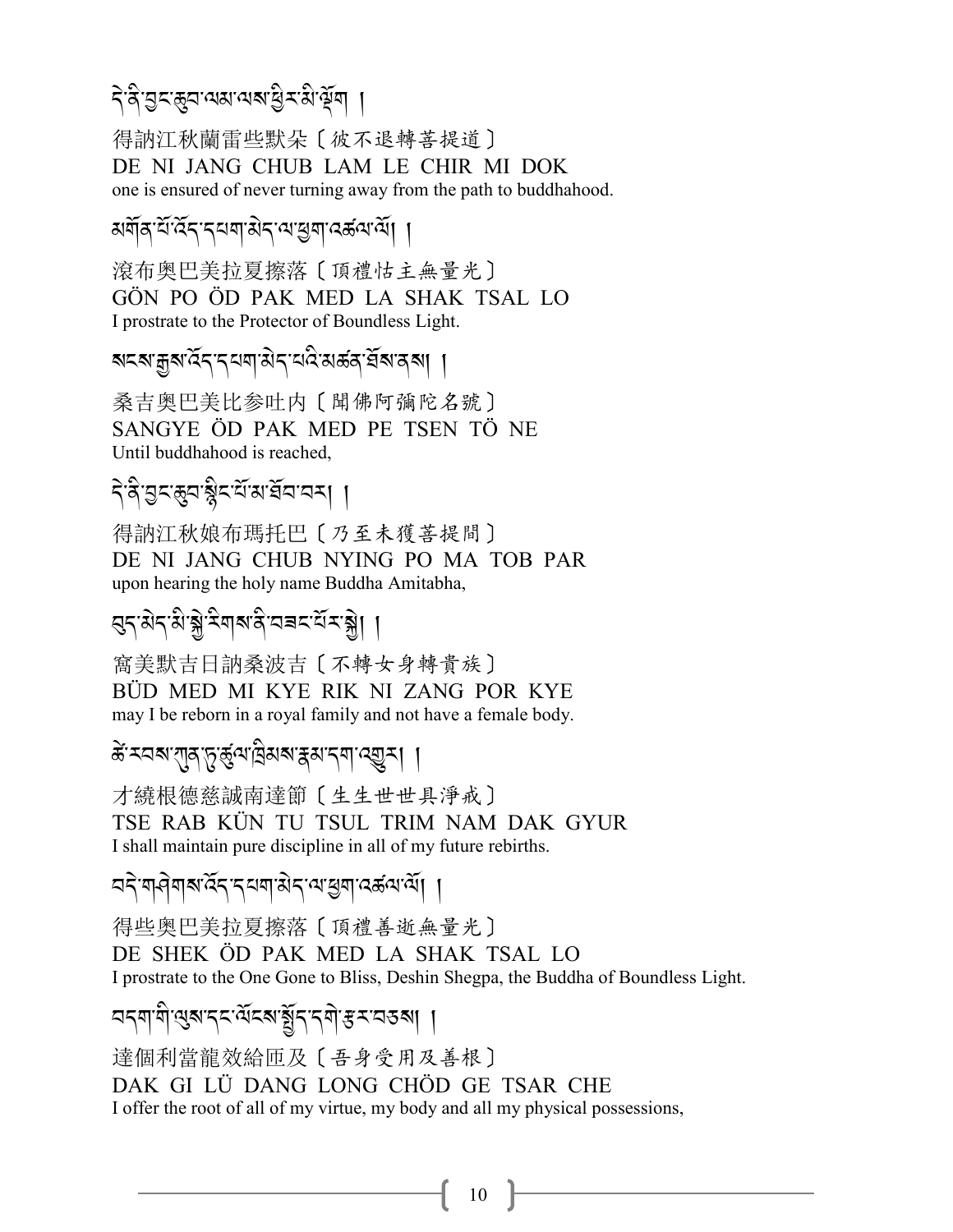*द्*द्रबायुद्धिरावदे अर्केदायाङ्के अञ्चल ।।

悟色交唯巧巴介其巴〔一切真實之供品〕 NGÖ SU JOR WAI CHÖD PA CHI CHI PA along with imaginary offerings of the eight auspicious signs,

耶哲扎西賊達仁親頓〔意幻七寶吉祥物〕 YID TRUL TRA SHI DZE TAK RIN CHEN DUN the seven royal symbols and whatever is desirable.

<u> गर्देन तबा्युन नाञ्चेन ग</u>ञ्ज्ञा प्रदेश हेता थे।

多内哲巴動桑杰定戒〔本成三千世界中〕 DÖD NE DRUB PA TONG SUM JIK TEN GYI All the wealth and glory of the three thousandfold universe

ਸ਼੍ਰੈ≍'ਧਕੈ'ਤੇ'ਤਧਾਨ੍ਹੇ'ਭ੍ਹਾਂਤ੍ਰੇ'ਧਾਧਗ਼ੂ। ।

郎意日繞涅大些哇加〔十億日月洲須彌〕 LING ZHI RI RAB NYI DA JE WA GYA as well as billions of Mount Mehrus, of continents and sub-continents and suns and moons,

ৠৢয়ৣ<sub>৾</sub>য়<sup>৻</sup>অ৸ঽয়য়য়৻ঽৼ৻য়৸৻৸

拉樂咪耶龍效談加根〔天人龍之諸受用〕 LHA LU MI YI LONG CHÖD TAM CHED KÜN together with the immense wealth of gods, nagas and humans,

ङ्गॅ षेबानुदबारे देन दयवासेन यादवया ।

落衣浪得奧巴美拉波〔以意供養無量光〕 LO YI LANG TE ÖD PAK MED LA BUL all of these are offered to the Buddha of Boundless Light.

ଘৰ্মান্মৰেপ্ট্ৰ-প্ৰেমৰাইণ্ড্ৰিৰ্মান্ট্ৰৰান্ত্ৰৰা ।

大拉潘些土即多及意〔為利我故悲納受〕 DAK LA PEN CHIR TUK JE TOB KYI ZHE By the force of your compassion, please accept these offerings for my benefit.

ঘ'মৰ'ৰ্ষমাত্ৰুৰখনৰ মাৰ্শিৰ বৰ্ষীয়াৰ খ্ৰী ।

怕美桃章達所桌根戒〔父母為主吾等眾〕 PA ME TOK DRANG DAK SOK DRO KÜN GYI Since the very beginning, throughout countless rebirths until this present lifetime,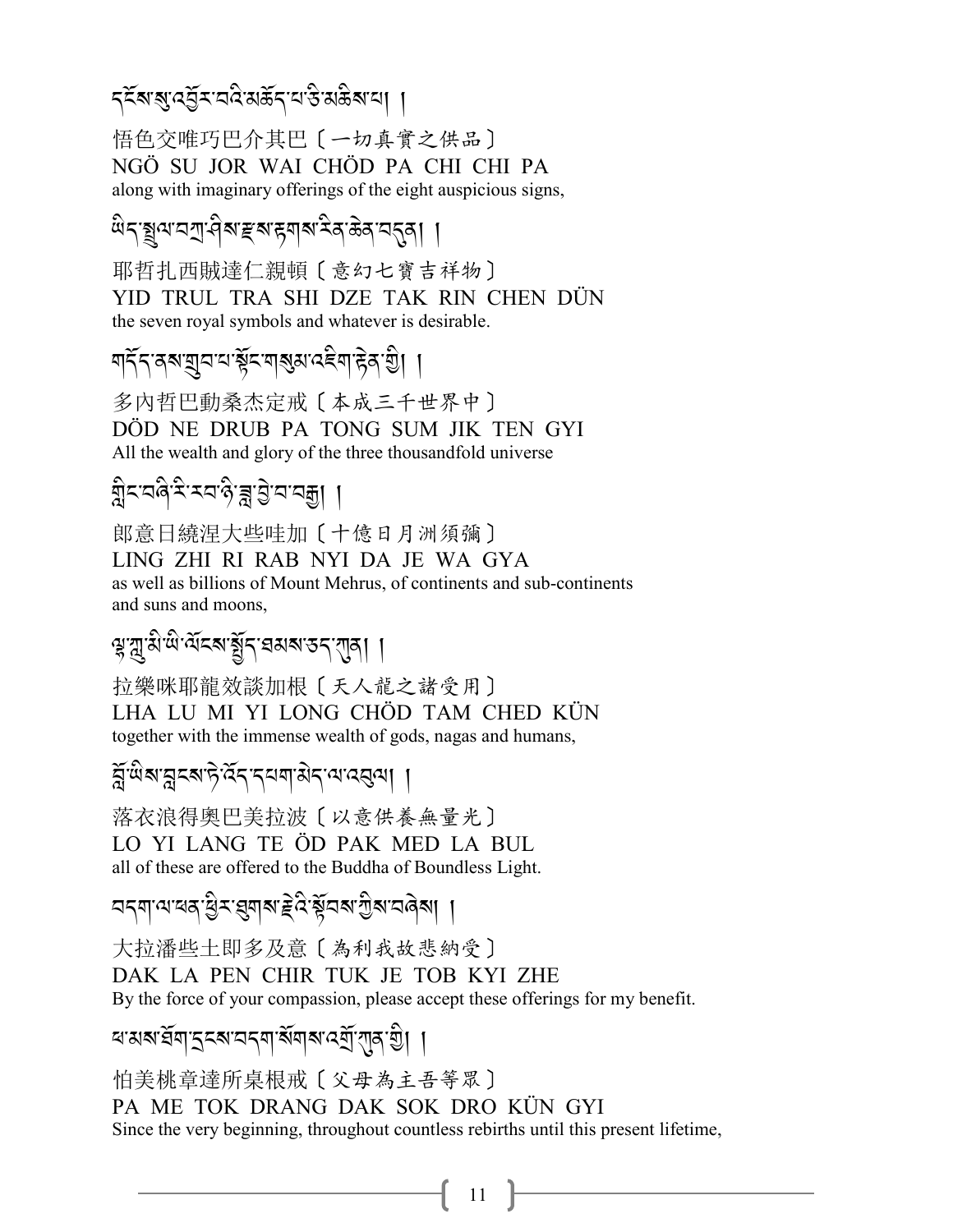#### ইন্মস্যপ্ৰবাৰ্ত্ত প্ৰাৰম্পৰীৰ সম্ভব্<mark>জ</mark>ি সম্ভৱি A Links

桃瑪美比地內大地哇〔無始以來至今生〕 TOK MA MED PE DÜ NE DA TE BAR all motherly sentient beings including myself have committed immeasurable negative karma.

#### *Y*R*\$-2&.-3-L /-=* J*/-.% -3* A*-5%?-*,R*.*,, .<br>.<br>.

照加瑪新林當默倉效〔殺生偷盗非梵行〕 SOK CHED MA JIN LEN DANG MI TSANG CHÖD I confess having committed, and promise to never commit again, the three unwholesome acts of the body:

# প্ৰৰ'শ্ৰী:ব্ৰী:বাৰ্ম্বৰ'ৰ্ম্মইন্দেৰ্ম্বৰ বিদ্যালয় ।

里戒默給桑布吐落夏〔發露懺悔身三罪〕 LÜ KYI MI GE SUM PO TOL LO SHAK killing, stealing, and sexual misconduct.

# *ह्रुव*'द्रद्र्थ:अर्.क्ष्याद्र्य:द्र्या:अन्नार्थ: ।

怎當叉瑪册則啊恰巴〔妄語離間綺惡語〕 DZÜN DANG TRA MA TSIK TSUB NGAK KHYAL PA I confess having committed, and promise to never commit again, the four unwholesome acts of speech:

*% \$-\$* A*-3* A*-. \$* J*-28* A*-0*R*-3 ,*R*= -=*R*-2>\$?*,,

啊個默給耶波吐落夏〔發露懺悔語四罪〕 NGAK GI MI GE ZHI PO TOL LO SHAK lying, slandering, harsh speech and gossip.

বস্ক্রন, *প্রাপ্রব্রাই, স্পার্ট, স্পার্থ-*<br>বর্ষ, প্রাপ্রাপ্রাপ্রাপ্রাপ্রাপ্রাপ্রাপ্রাপ্তা, সি

那森諾森勞巴大哇得〔貪心害心與邪見〕 NAB SEM NÖD SEM LOK PAR TA WA TE I confess having committed, and promise to never commit again, the three unwholesome acts of the mind:

*;* A*.-G* A*- 3* A*-.\$* J*-\$*?*3-0*R*-3,*R*=-=*R*-2>\$ ?*,,

耶戒默給色波吐落夏〔發露懺悔意三罪〕 YID KYI MI GE SUM PO TOL LO SHAK greed, malice, and wrong view.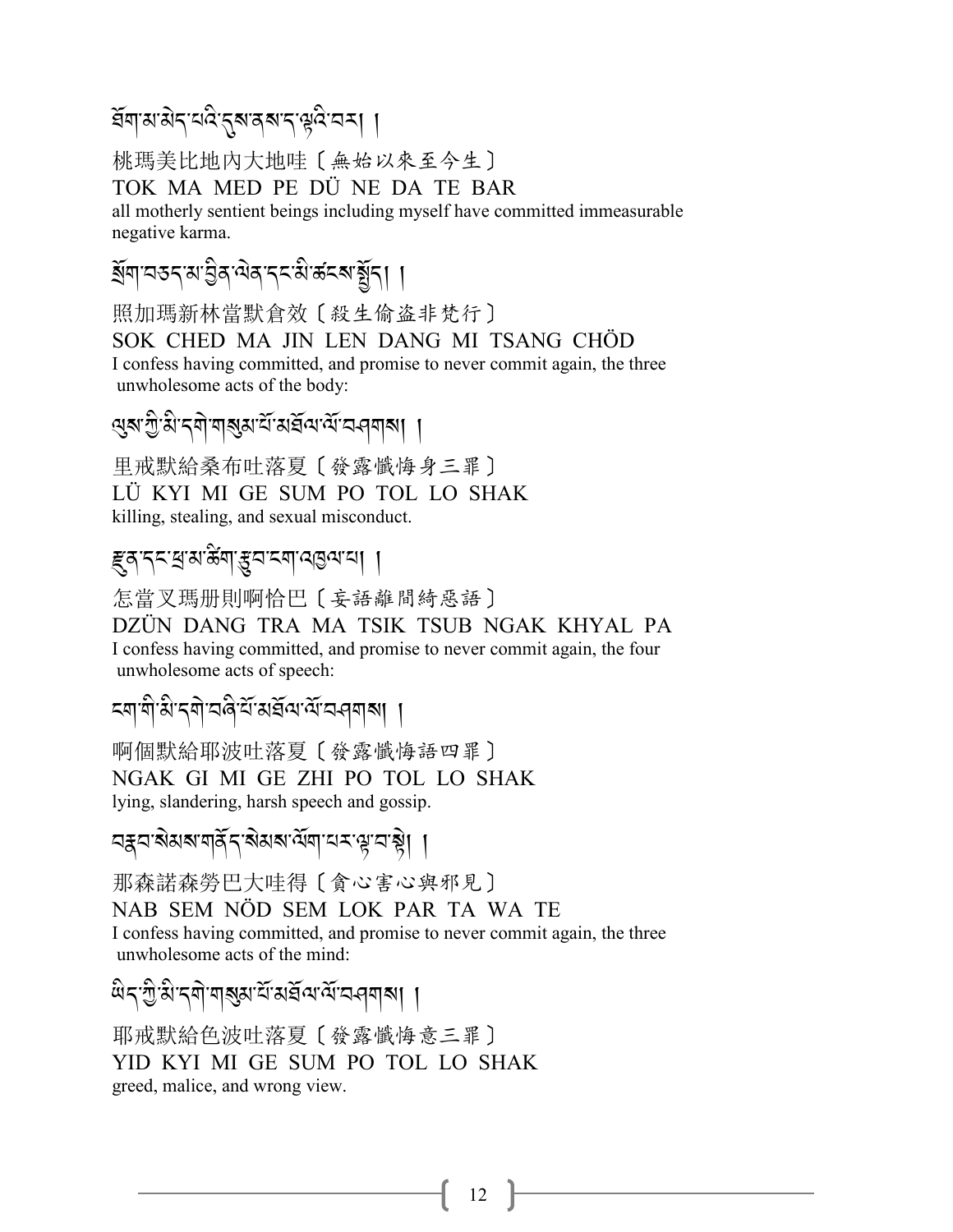ৰখর্মীন ব্যুপ্র ব্যান্ড স্বান্থ নাইন। ।

帕瑪諾本扎軍沙巴當〔殺師父母阿羅漢〕 PA MA LOB PÖN DRA CHOM SED PA DANG I confess having committed, and promise to never commit again, the five heinous crimes of killing one's parent or

## *ৰুনমান্ত খ্ৰাৰমাৰ আৰু আপুৰ আৰু প্ৰ*াৰ্থ ।

嘉唯個拉安森吉巴當〔惡心損害佛身體〕 GYAL WAI KU LA NGEN SEM KYE PA DANG ones spiritual guide, an arhat,

য়ৼ৽৸৶ৼ৴ড়ঢ়৻৻৸৸ৼঢ়৸৸৸৸৸৸৸৸৸৸

参美阿夜雷薩吐落夏〔發露懺悔無間罪〕 TSAM MED NGA YI LE SAK TOL LO SHAK or the abominable act of causing a Victorious One to bleed.

### 

給龍給策薩當怎瑪帕〔殺害比丘與沙彌〕 GE LONG GE TSUL SED DANG TSÜN MA PAB I confess having committed, and promise to never commit again, evil deeds similar to that of the five heinous crimes,

#### ঝ্ল'শৰমাৰ্ম'মৰ্ক্টব্'ষ্টব্'শ্লু'।মন্মেৰ্ব্ৰিশৰাম্পৰা বি

個素巧定拉康謝巴索〔污尼毀像塔寺等〕 KU ZUK CHÖR TEN LHA KHANG SHIK LA SOK such as killing a fully ordained monk (gelong) or a novice monk (getsul),

ऐप्रदेखरुशबार रेन्द्र सेवा पुष्य सर्वे वाल्य वर्ण विषय ।

尼唯参美德些吐落夏〔發露懺悔近無間〕

NYE WAI TSAM MED DIK JE TOL LO SHAK

seducing a nun (ani), destroying a statue, stupa or monastery, and so forth.

*ॸੑ*ग़ॕॺॱॴक़य़ॱॎय़ॷॸॱॺॺॖड़ॱॸॸॱढ़ॆॺॱॺऻॷॴख़ॴ

滾巧拉抗松繞定桑索〔三寶殿經所依等〕

KÖN CHOK LHA KHANG SUNG RAB TEN SUM SOK I confess having having broken these sacred vows with the Three Jewels, at a holy monastery

### ८८८: २ अस्था अर्थवाद्या अर्थात्रा अर्थवाद्या ।

黄意察則納如拉所巴〔以彼作證違誓等〕 PANG ZHE TSED TSUK NA ZÖ LA SOK PA and bonded by the sacred scriptures, as my witness.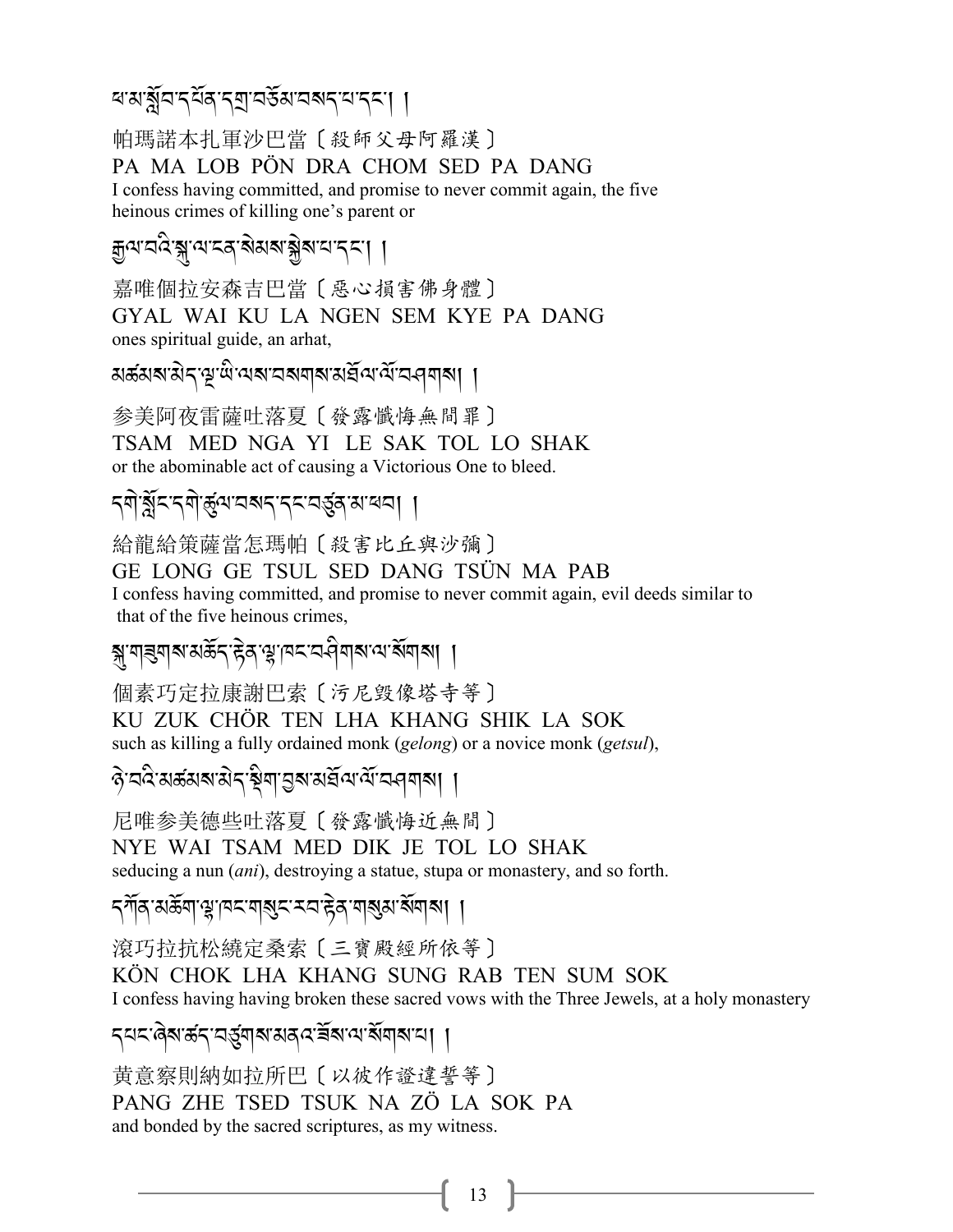### $\widetilde{\mathcal{R}}$ ৰ'মুম্ম'নৰ'মৰখাৰাম'ন'মৰ্ম<sup>্</sup>ম'নৰ্মী |

秋邦雷安沙巴吐落夏〔發露懺悔捨法罪〕 CHÖ PANG LE NGEN SAK PA TOL LO SHAK I confess having committed, and promise to never commit again, all negative acts of abandoning the path of dharma.

|২৯৯.৯/১৯৯/৯৯/১৯৯৯<br>|১৯৯৯ - <mark>১</mark>৯৯/১৯

康桑森間薩雷德切哇〔誹謗諸菩薩之罪〕 KHAM SUM SEM CHEN SED LE DIK CHE WA I confess having committed, and promise to never commit again, any unintentional yet negative act of slandering a bodhisattva,

<mark>g<:ন্ধুন:ৰীম্মশব্দৰ:ইমৰাঅ'ৰ্ম্</mark>ক'ন'ন'নচ্ন| |

江秋森巴南拉個哇達〔較殺三界有情重〕

JANG CHUB SEM PA NAM LA KUR WA TAB which by comparison is much more severe than killing a sentient being

*.*R*/-3* J*.-*# A*\$-(* J*/-2? \$?- 0-3,*R*=-=*R*-2>\$?*,,

敦美德欽薩巴吐落夏〔發露懺悔無義罪〕 DÖN MED DIK CHEN SAK PA TOL LO SHAK in any of the three realms of existence.

*.\$* J*-2:* A*-1/-;*R*/-*# A*\$-0:* A*- \** J*?-. 3* A*\$?-.% -*,,

給唯潘雲德比尼墨當〔聞善功德惡過患〕 GE WAI PEN YÖN DIK PE NYE MIK DANG Compared to the five heinous crimes, it is more severe to not believe in the benefits of virtuous deeds and the negative results of nonvirtue.

*.M=-2:* A*-*#*\$-2}=-5*K*-5 .-=-?*R*\$ ?-0*,,

涅唯德阿才擦拉索巴〔地獄痛苦壽量等〕 NYAL WAI DUK NGAL TSE TSED LA SOK PA Even though the great torment of the hell realms have been explained,

প্ৰঁৰ'স্ৰুইৰ'ন্দৰ্শ উঁন্<sup>:ট্ৰি</sup>ৰ'নৰ্মৰাম'ন্। । .<br>.

吐江默定夏措音三巴〔認為不實僅說法〕 TÖ KYANG MI DEN SHED TSÖD YIN SAM PA we still choose to not to believe it other than as simply a pedagogical device.

মৰ্ক্সসম্পদ্ম বৰ্ষা প্ৰৱেশ্ৰম <u>ব্ৰা</u>মা ।

参美阿唯特為雷安巴〔此罪重於五無間〕 TSAM MED NGA WAI TU WAI LE NGEN PA I confess having committed, and promise to never commit again, the extreme negative karma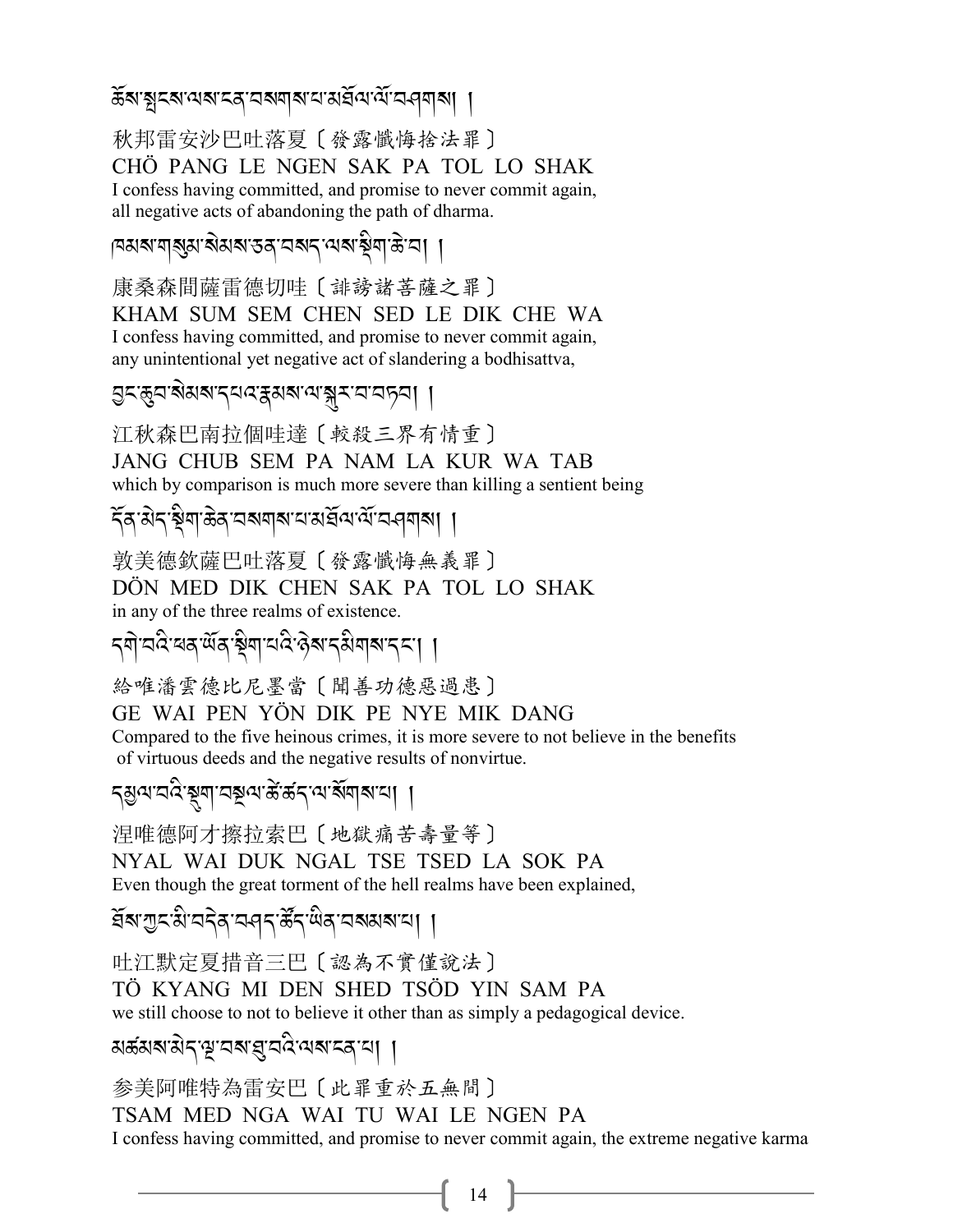প্ৰশঞ্জি-প্ৰমাণৰ সম্ভিতি সম্পৰ্ক সম্পৰ্ক সম্পৰ্ক সম্পৰ্ক সম্পৰ্ক সম্পৰ্ক সম্পৰ্ক সম্পৰ্ক সম্পৰ্ক সম্পৰ্ক সম্পৰ্ক<br>পৰ্ক সম্পৰ্ক সম্পৰ্ক সম্পৰ্ক সম্পৰ্ক সম্পৰ্ক সম্পৰ্ক সম্পৰ্ক সম্পৰ্ক সম্পৰ্ক সম্পৰ্ক সম্পৰ্ক সম্পৰ্ক সম্পৰ্ক

他美雷安沙巴吐落夏〔發露懺悔無解罪〕 TAR MED LE NGEN SAK PA TOL LO SHAK that makes liberation impossible.

ৰম'ম'নৰী'ব্ৰ'ঞ্জম'ম'ন্ড্ৰ'মাৰ্গুৰ'ব্ৰ'| |

盼巴夜當拉瑪結桑當〔十三僧殘四他勝〕 PAM PA ZHI DANG LHAK MA CHU SUM DANG I confess committing, and promise to never commit again, the breakage and deterioration

ষ্ণ*-*ংশ্ৰু-প্ৰেৰণৰ বিশ্ৰাপ্ত স্পন্ন স্পন্ন (স্থা

邦動所夏尼些得参阿〔墮罪惡作向彼悔〕 PANG TUNG SOR SHAK NYE JE DE TSEN NGA of the five categories of the vows of individual liberation,

ৰ্ষ<sup>:</sup>ঘ¤্ৰ্কুণ'ট্ৰিমৰ্ম'বক্তন্য'ব্যৰ্শ্ৰ<sup>্</sup>ম-প্ৰশ্ৰম্| | A

所他册誠恰哇吐落夏〔發露懺悔五墮罪〕 SO TAR TSUL TRIM CHAL WA TOL LO SHAK the four root downfalls and thirteen branch downfalls of the fully ordained monk.

ৰ্শ<sup>:দূপ্তেঞ্জ-প্ৰমাণ (সম্প্ৰায়)<br>বৰ্শ</sup>

那布秋夜動哇阿阿加〔四惡法罪十八墮〕 NAG PÖ CHÖ ZHI TUNG WA NGA NGA GYED I confess having committed, and promise to never commit again, all transgressions concerning the bodhisattva training:

5 - <u>2</u> 2020 - 23 Pa2-0-2014<br>Rapa-20-20-20-20-20

江森拉巴念巴吐落夏〔發露懺破菩薩戒〕 JANG SEM LAB PA NYAM PA TOL LO SHAK the four negative actions plus the eighteen downfalls.

*ধ*্ম্ভু<যন্ত্ৰবেন্দ্ৰিমেম্ব্ৰমাৰ্হ্ম বিদ্ৰাৰ্

匝動杰業燕拉嗡波加〔十四根本八粗支〕 TSA TUNG CHU ZHI YEN LAK BOM PO GYED I confess having committed, and promise to never commit again, the deterioration of the secret mantra words of honor:

ম্বৰ স্মুন সমস্তিৰ স্মান সম্পৰ্ক সম্পৰ্ক সম্পৰ্ক সম্পৰ্ক সম্পৰ্ক সম্পৰ্ক সম্পৰ্ক সম্পৰ্ক সম্পৰ্ক সম্পৰ্ক সম্পৰ্<br>বা

桑阿丹策年巴吐落夏〔發露懺破誓言罪〕 SANG NGAK DAM TSIK NYAM PA TOL LO SHAK the fourteen root tantric downfalls and the transgressions of the eight secondary tantric vows.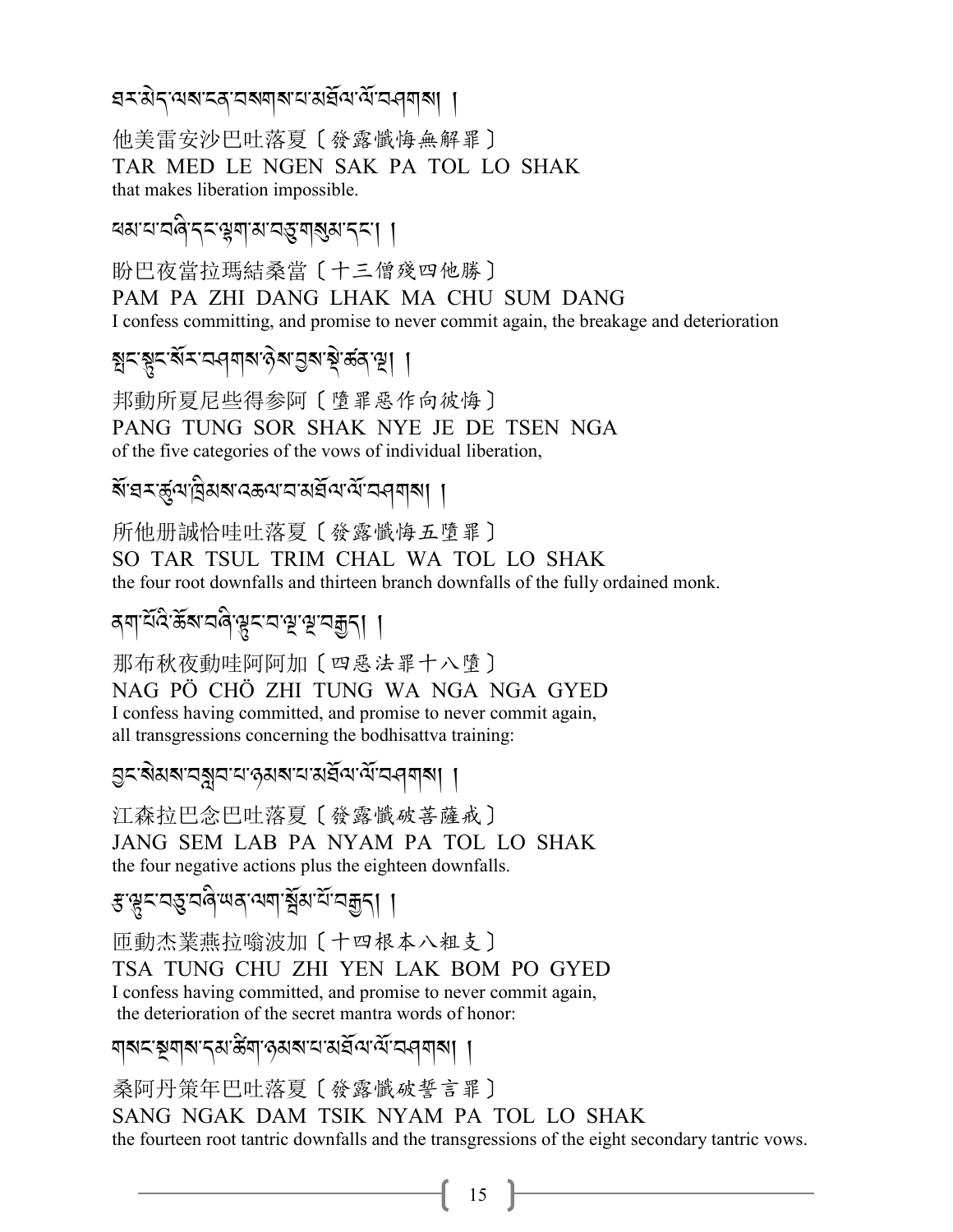# ৰ্ষুম<sup>:</sup>ম:প্ৰেম:খন্মুপ্ৰ:মৰ্ম:বা ।

頓巴瑪意默給雷細巴〔未受戒律造惡業〕 DOM PA MA ZHÜ MI GE LE JE PA I confess having committed, and promise to never commit again, all harmful deeds I have unknowingly committed,

# *a* - ক্ষুদ্দ্দ্দ্ৰ স্বৰ্দ্ধ - ক্ষুদ্দ্দ্ৰ স্বাৰা

默常效當强同拉所巴〔非梵行及飲酒等〕 MI TSANG CHÖD DANG CHANG TUNG LA SOK PA all ordinary nonvirtues that I have committed due to lack of knowing the basic precepts,

# <u>z<</u>a@dlada.gr/zi#j

讓任卡那瑪吐德巴得〔一切自性之罪過〕 RANG ZHIN KHA NA MA TÖ DIK PA TE and all negative acts I have committed due to not being fully aware of the true karmic propensities,

#### ষ্ট্ৰশ'ৰ্ম্ব্ৰম'ৰ্মৰ্শ<sup>ন্</sup>মৰ্শৰ । J

德巴德度瑪西吐落夏〔發露懺悔未知罪〕 DIK PA DIK TU MA SHE TOL LO SHAK including sexual misconduct, indulging in alcoholic intoxicants, and so forth.

### \**2?-*#R*3-.2% -2*{*<-=- ?*R*\$ ?-,*R*2-/-;% -*,,

加頓王哥拉所吐那洋〔雖受皈戒灌頂等〕 KYAB DOM WANG KUR LA SOK TOB NA YANG I have taken refuge vows and received empowerments,

# *.* J*-;* A*-*#R*3-0-.3- 5*B *\$-2*Y*%-3->* J*?*,,

得葉頓巴單策仲瑪西〔不知守戒護誓言〕 DE YI DOM PA DAM TSIG SUNG MA SHE yet I have carelessly disregarded the sacred words of honor and abandoned commitments.

বহৰ বৰ্ত্ত প্ৰেন <u>ব</u>্ৰান প্ৰাপ্ত প্ৰাপ্ত পৰি স্থা

吉比動哇抛巴吐落夏〔發露懺悔佛制罪〕

CHE PE TUNG WA POK PA TOL LO SHAK

I confess having committed, and promise to never commit again, these serious transgressions according to the words of the Buddha.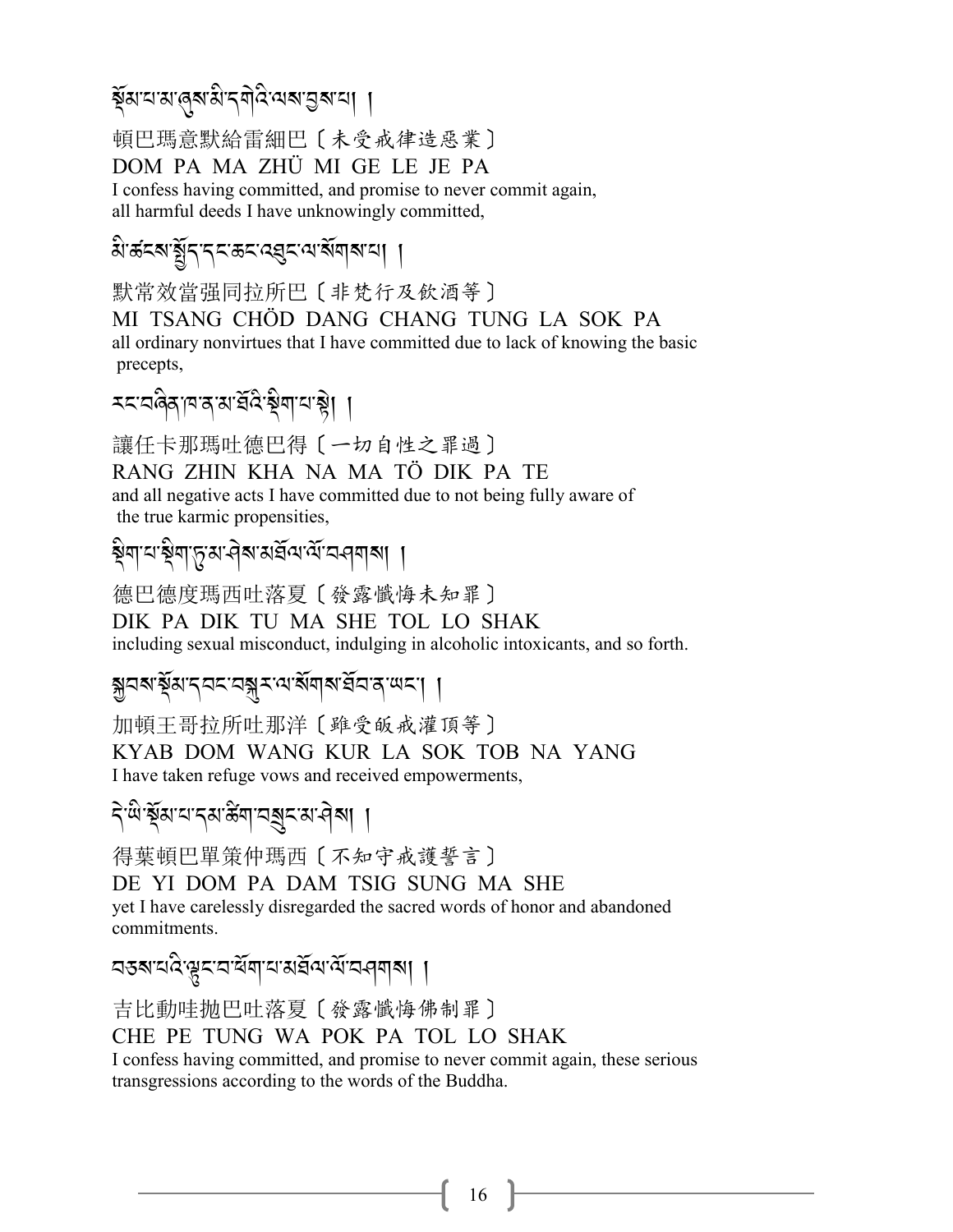ৰ্হ্টন্'ন'মন্'ন'ন-বৰ্মৰ'নৰ'মি'নেন্ম'নৰা ।

交巴美那夏貝米達貝〔若無悔心讖不淨〕

GYÖD PA MED NA SHAK PE MI DAK PE

All of my cumulative harmful deeds are like deadly poisons deeply lodged within my belly.

মুমন্তৰাষ্ট্ৰামাৰ্মিমন্ত্ৰাৰ্মিমন্ত্ৰম। ।

阿些德巴空德度松達 [ 昔所造罪如腹毒] NGAR JE DIK PA KHONG DU DUK SONG TAR Without deep remorse and pure confession, this poison cannot be cleansed.

হির্তরেইনাঝ'ঝ্লার্য্ট্র্ব'ম'ক্কর'র্মম'ন্ননামা

悟察節扎交巴欽布夏〔以大慚懼悔罪懺〕 NGO TSA JIK TRAK GYÖD PA CHEN PÖ SHAK May I confess with utmost sincerity and remorse.

### धैक ऊद भेंब बेसबासेद क्षे उदया यबा ।

新恰頓森美那默達貝〔後無戒心罪不淨〕 CHIN CHED DOM SEM MED NA MI DAK PE Without maintaining my vows, my attempts to purify negative karma are feeble.

ষ্ট্ৰিস্ক্ৰন্'ৰ্শ্ৰশাম্মাত্মস্থান্মীৰ্ম মেৰা ।

新恰照拉哇江默給雷〔發誓此後遇命難〕 CHIN CHED SOK LA BAB KYANG MI GE LE I solemnly swear, at the cost of my own life

*৲*ৰ্ষ'মী'বহীৰ'ৰীমৰ'শেৰ্ম'বৰুৎৰেৰ্ৰৰ'। ।

大内默節森拉單加絨〔亦不造作不善業〕 DA NE MI GYID SEM LA DAM CHA ZUNG and from today onward, that I will abandon all non-virtuous activities!

<u> নই নাৰীৰাৰ হৈ বিৰোধীৰ নাৰীৰ স্থানি প্ৰা</u>

得些奥巴美巴這基吉 [阿彌陀佛及佛子] DE SHEK ÖD PAK MED PA SE CHE KYI Buddha of Boundless Light and your heirs: grant your blessing

# <u> নন্মাক্কুন<sup>:</sup> অঁহৰাৰ্যুনমাৰ্য ইৰাইৰাৰ্মী ।</u>

達杰用色達巴新吉羅〔加持淨化我相績〕 DAK GYÜD YONG SU DAK PAR JIN GYI LOB to continuously purify my mind stream!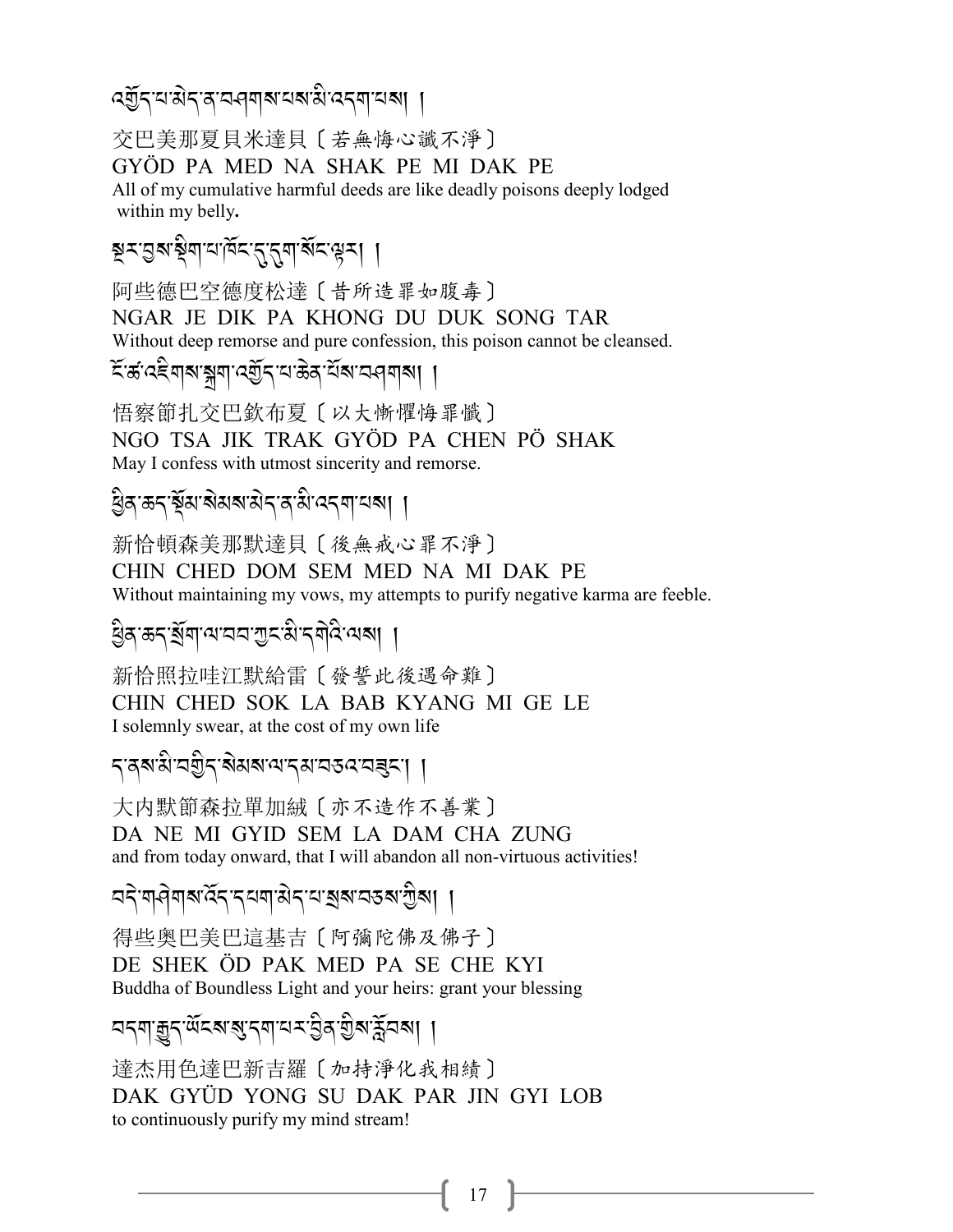# শৰ্ক গ্ৰীৰ্ম্বশ্ৰম বুন্<sup>ন বু</sup>ৰ্ম্ব বুৰ্ট |

焰吉給哇些巴吐比才〔聞聽他人行善時〕 ZHEN GYI GE WA JED PA TÖ PE TSE According to the Buddha,

ব্*প্ৰে*খপুৰ স্বাৰ্থ কৰি স্বাৰ্থ পৰি স্বাৰ্থ । J

得拉叉朵默給森邦内〔若捨嫉妒不喜心〕 DE LA TRAK DOK MI GE SEM PANG NE I shall acquire the same level of merit when,

#### ষ্ট্ৰনস্থল প্ৰাৰম্ভ কৰি সম্পৰ্ক সম্পৰ্ক সম্পৰ্ক সম্পৰ্ক সম্পৰ্ক সম্পৰ্ক সম্পৰ্ক সম্পৰ্ক সম্পৰ্ক সম্পৰ্ক সম্পৰ্ক<br>ই J A<sub>1</sub>

寧内嘎為吉色耶讓那〔誠心歡悦作隨喜〕 NYING NE GA PE JE SU YI RANG NA without envy, I sincerely rejoice

ব্<sup>-</sup>শ্ৰি<sup>.</sup>অৰ্ম্বৰ স্বাৰ্থ বুৰ্ণ্টবি<sup>.</sup> বিদ্ৰোপ্ত স্বৰ্গ (

得耶索南年德吐巴松〔佛說同獲彼福德〕 DE YI SÖD NAM NYAM DU TOB PAR SUNG in wholesome acts performed by others.

# ব্*প্ৰিমবে*ধশৰ স্বৰ্গৰ স্বৰ্জী জ্ঞা

得些拍巴南當索吉衣〔故於聖眾及凡夫〕 DE CHIR PAK PA NAM DANG SO KYE YI For this reason, I rejoice in all virtuous deeds accumulated

# *.\$* J*-2-\$% -2*1*2?--*!*/-= -;* A*-<% -%*R*-*,,

給哇剛哲根拉耶讓悟〔所作諸善皆隨喜〕 GE WA GANG DRUB KÜN LA YI RANG NGO by both realized and ordinary beings.

# *]-3* J*.-L% -*(*2-3(*R*\$-*+*-?* J*3?-2*\* J*.-/?*,,

拉美江秋橋德森及内〔於發無上菩提心〕 LA MED JANG CHUB CHOK TU SEM KYED NE By rejoicing in the vast activities accomplished for the benefit of sentient beings,

# *-*<br>পন্মুৰ্দ্ৰ্য প্ৰস্থাৰ বিদ্যোগ্ম স্বৰ্দ্ধে।

卓頓加親雜拉耶讓悟〔廣利有情皆隨喜〕 DRO DÖN GYA CHEN DZED LA YI RANG NGO I will cultivate the intention of supreme enlightenment.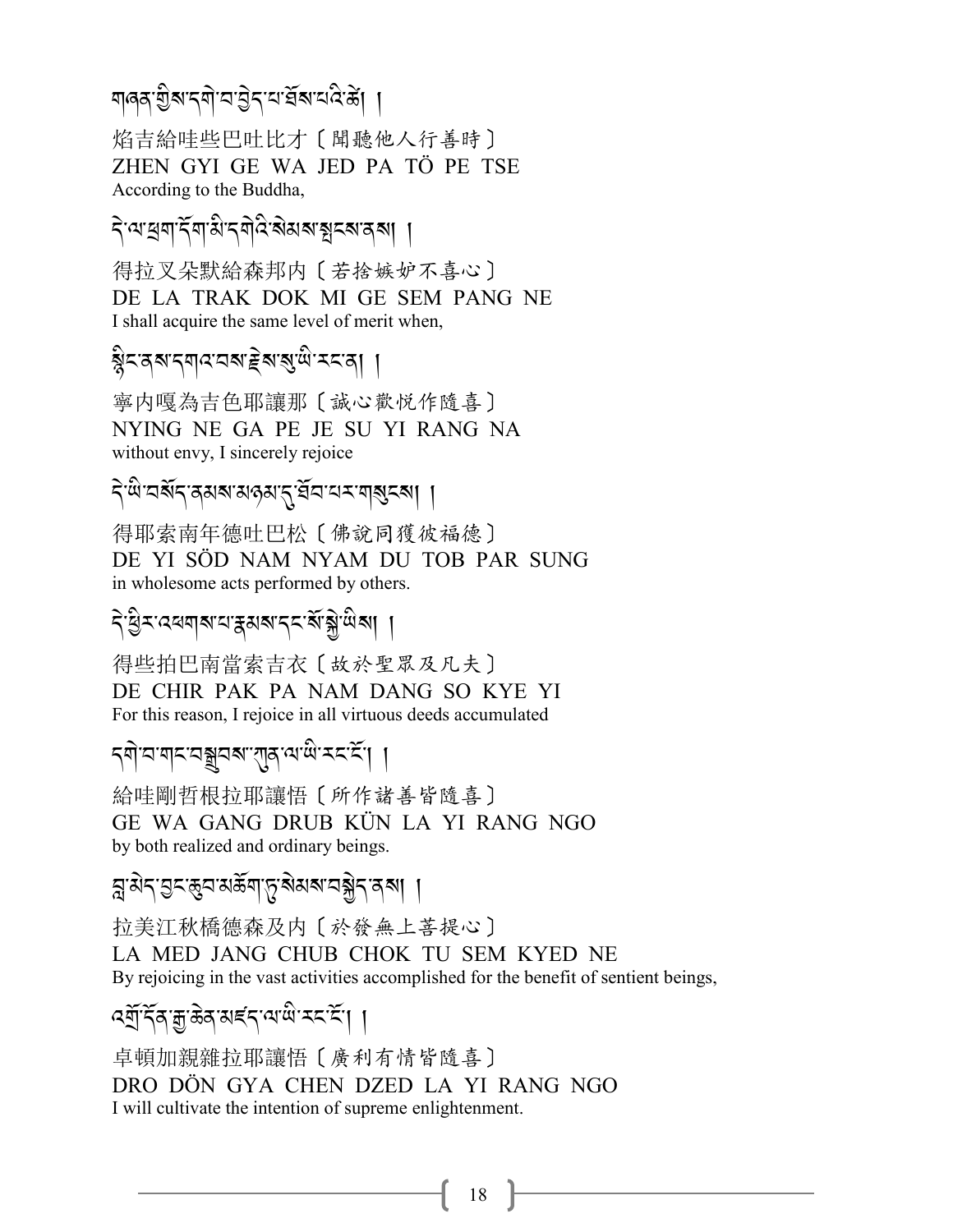#### **3** - <mark>2-2-20</mark> 2-20-20 2-20-20 2-20-20 2-20-20 2-20-20 J

默給節布邦巴給哇杰〔斷十不善行十善〕 MI GE CHU PO PANG PA GE WA CHU I rejoice in relinquishing the ten unwholesome acts and

# মাণৰ গুৰ্শ্প বস্তু বাৰী বিদেশ বিদ্যা <mark>।</mark>

染戒照加新巴動哇當〔救護他命行布施〕 ZHEN GYI SOK KYAB JIN PA TONG WA DANG performing the ten wholesome acts:

#### ৰ্ষ্মত্ম স্তুব্দিত্ৰ বিভিন্ন স্থান <u>(</u>২.) .<br>.

動巴仲讓定巴瑪哇當〔守持戒律說實語〕 DOM PA SUNG ZHING DEN PAR MA WA DANG fostering lives, making offerings,

# 4ৰ্দ্ৰৰ অধ্যাপকৰী বিত্তালক <u>(</u>মুখ্য বি

昆巴燈當日大張布瑪〔化怨言語直柔和〕 KHÖN PA DUM DANG ZHI DAL DANG POR MA keeping vows, communicating honestly,

# $\widetilde{\tau}$ ন্দ্ৰম্ব্ৰম্বৰ্য আৰু স্বত্বৰ্য ( 1

頓當單比丹覺多巴瓊〔少欲言說具義語 〕 DÖN DANG DEN PE TAM JÖD DÖD PA CHUNG reconciling with adversaries, speaking gently,

#### ৪খৰাৰ্'বৰ প্ৰতিষ্ট্ৰাৰ্ট প্ৰতিষ্টাৰ্ .<br>.<br>. J .<br>.<br>.

向當寧吉供讓秋拉效〔修持慈悲行正法 〕 JAM DANG NYING JE GOM ZHING CHÖ LA CHÖD engaging in meaningful conversation, curtailing one's desire,

# *.\$* J*-2-.* J*-i3?-*!*/-=-;* A*- <% -%*R*-*,,

給哇得南根拉耶讓悟〔於彼善法皆隨喜〕 GE WA DE NAM KÜN LA YI RANG NGO cultivating loving kindness, and engaging in dharma.

# *ধ্ৰ্*যাৰ স্প্ৰান্ত স্বৰ স্প্ৰান্ত স্প্ৰান্ত স্প্ৰান্ত স্প্ৰান্ত স্প্ৰান্ত স্প্ৰান্ত স্প্ৰান্ত স্প্ৰান্ত স্প্ৰান্ত<br>প্ৰান্ত স্প্ৰান্ত স্প্ৰান্ত স্প্ৰান্ত স্প্ৰান্ত স্প্ৰান্ত স্প্ৰান্ত স্প্ৰান্ত স্প্ৰান্ত স্প্ৰান্ত স্প্ৰান্

笑吉杰定繞見談加那〔十方浩瀚世界中〕 CHOK CHÜ JIK TEN RAB JAM TAM CHED NA I exhort the completely perfect buddhas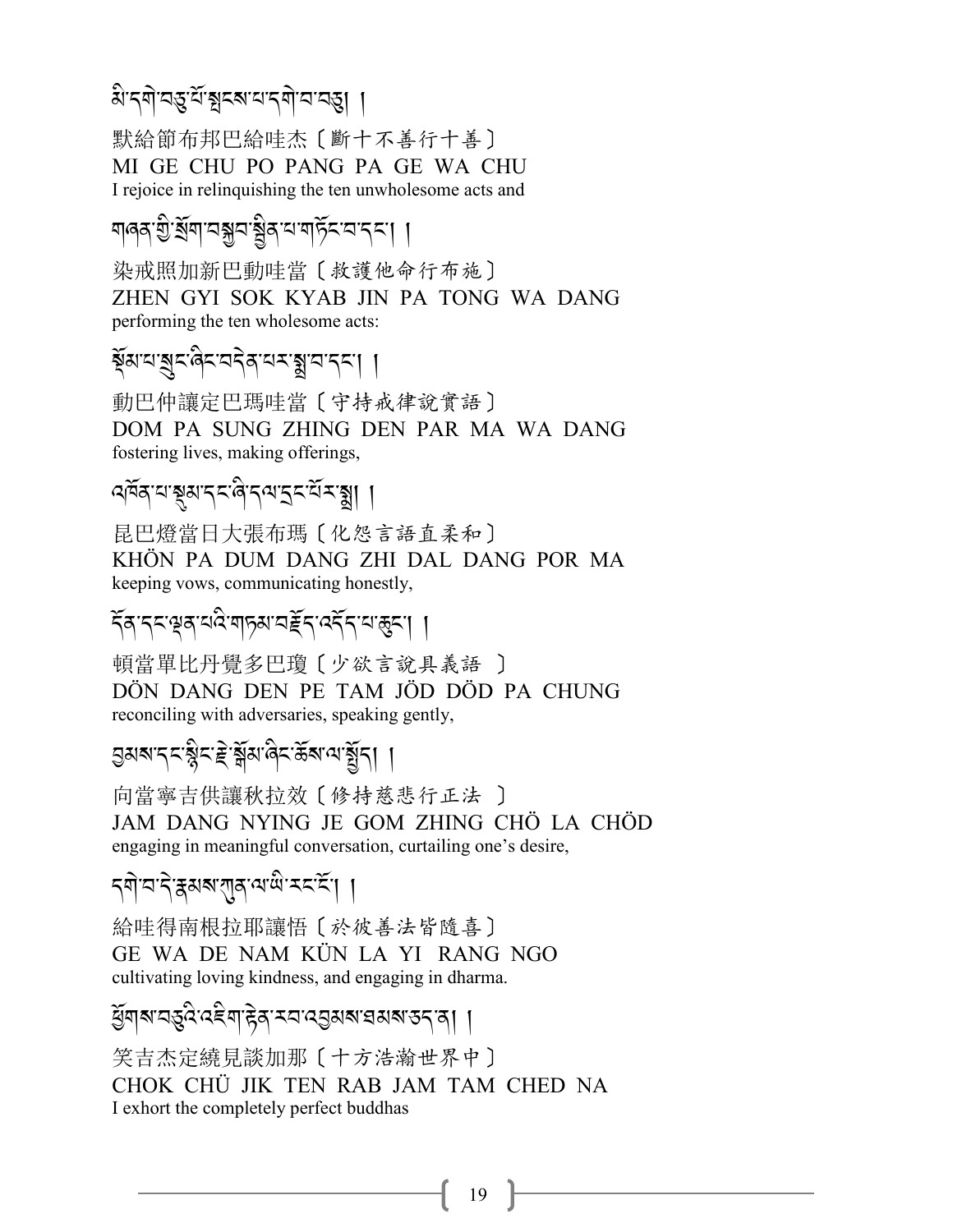### *हूँ* ল|ৰ'ৰামৰ শ্ৰুৰাৰ ৰামিম মন্ত্ৰী ৰামৰ পৰি মেন।

做桑吉内讓波瑪倫巴〔圓滿正覺後不久〕 DZOK SANGYE NE RING POR MA LÖN PAR who dwell in the myriad worlds of the ten directions

### दे दगहरू बाला के बारी खर्च रखें है।

得達南拉秋戒靠落訥〔我於彼等前祈請〕 DE DAK NAM LA CHÔ KYI KHOR LO NI to swiftly and unceasingly turn the wheel of dharma without further delay!

# *हु* ऊत्थुर तुपञ्जे र घर घत्यायोब घञ्जया ।

加親涅德固哇達給格〔迅速廣轉妙法輪〕 GYA CHEN NYUR DU KOR WAR DAK GI KUL Through your omniscience,

## अद्रेत वेब इयाब गुबा दे देव अड़ित यस यार्बेला ।

温西特吉得頓親巴所〔佛以神通知彼義〕 NGÖN SHE TUK KYI DE DÖN KHYEN PAR SOL please be aware of my prayer!

### য়ৼয়৾য়৸ঀৗৼ৻ৠয়য়ৼ৸য়৸৻৻ৼৢৼ৸৻৸৻৸৻৸৸৸

桑吉江森單怎給為西〔於佛菩薩持教師〕 SANGYE JANG SEM TEN DZIN GE WAI SHE I supplicate to all the buddhas, bodhisattvas, and lineage holders

#### शुद्रवाददवायरायवेदारावादे दगवाया ।

涅安大哇夜根得達拉〔諸欲涅槃彼等前〕 NYA NGEN DA WAR ZHED KÜN DE DAK LA who intend to go beyond suffering (samsara),

### ম্ভ হে'ম বেধ বৰি আৰু বিদ্যালয় বিদ্যালয় ।

涅安默達樹巴所哇得 [祈請住世不涅槃] NYA NGEN MI DA ZHUK PAR SOL WA DEB to remain firm and not pass into enlightenment!

# ददैब अर्केंद वदवायी दब बाबुब दवो वद्भगवा।

德村達各第桑給哇南〔以此為主三世善〕 DI TSÖN DAK GI DÜ SUM GE WA NAM I dedicate the root of all my virtue of the three times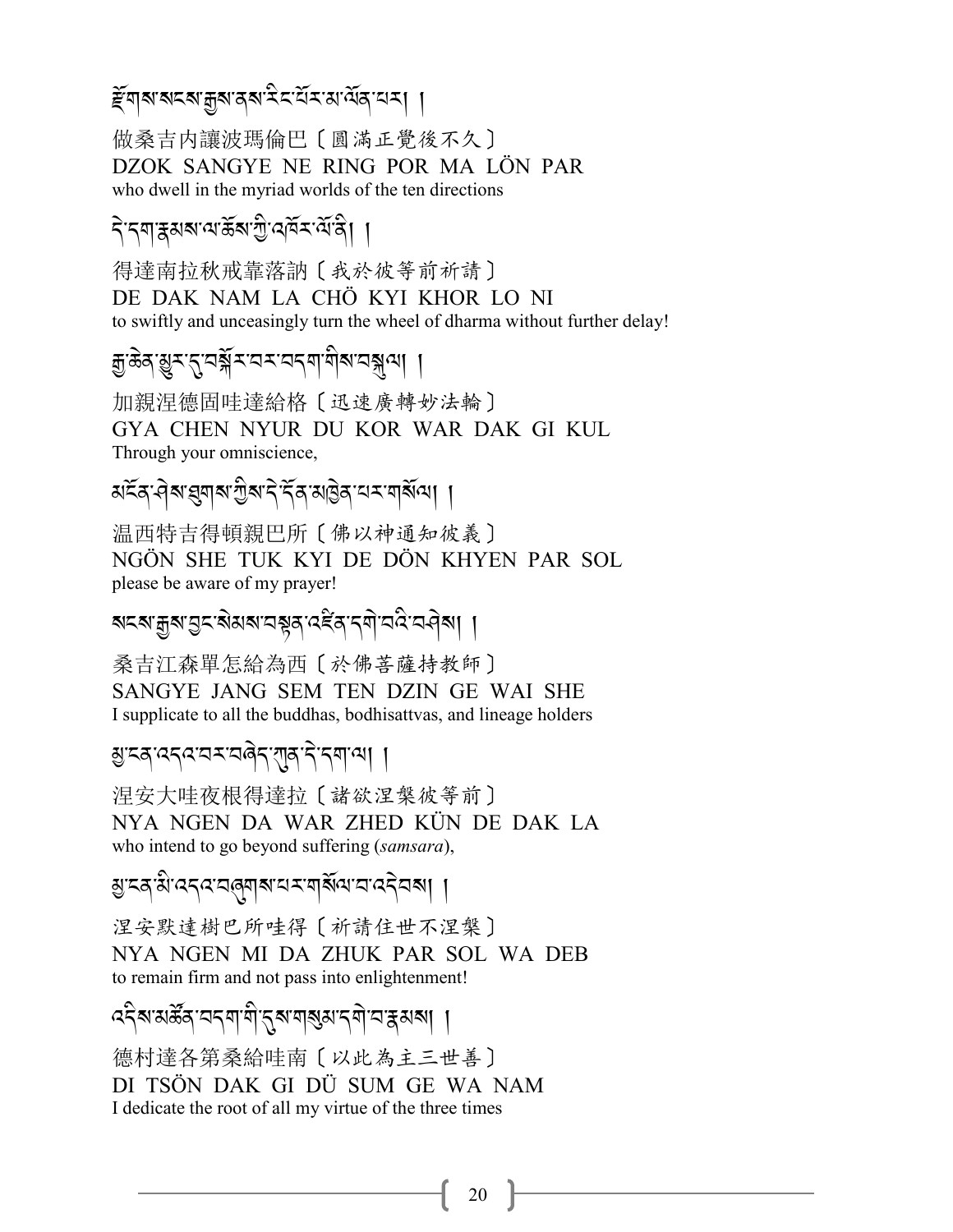# ৰ্শ্ৰ্লি'ন'ৰীমৰ'তৰ'শৰ খ্ৰী বিৰোধ নাই। ।

作哇森間根界頓德悟〔迴向一切諸有情〕 DRO WA SEM CHEN KÜN GYI DÖN DU NGO for the welfare of sentient beings.

### 

根江拉美江秋涅吐内〔願皆速得無上果〕 KÜN KYANG LA MED JANG CHUB NYUR TOB NE May they swiftly obtain unsurpassable enlightenment and

ব্যিখ নৱিপাৰ্বৰ বাৰ্ট্ৰৰ প্ৰতিষ্ঠা বি

康桑靠哇動内哲節吉〔根除三界之輪迴〕 KHAM SUM KHOR WA DONG NE TRUK GYUR CHIK may the cycle of existence of the three realms be exhausted.

# देखेन् बोघघदबायञ्जूष श्लेषा ।

得耶給哇達拉涅門内〔彼善速成熟於我〕 DE YI GE WA DAK LA NYUR MIN NE May my heartfelt aspirations be quickly fulfilled,

# ङे दद्दे र दुबाबीव दङे वावर्ड वक्कदाले। ।

才德第門目哇覺加日〔遣除十八種橫死〕 TSE DIR DÜ MIN CHI WA CHO GYED ZHI and the eighteen types of untimely death be pacified.

### ৰ্ব'ঝব'ঝব'ৰ্স্কিশ্ৰুম'ৰ্ম্ম'ৰ্ম্ম'ৰ্মুমুমুৰ্| ।

那美朗錯吉比粒多單〔身康力壯韶華豐〕 NAD MED LANG TSO GYE PE LÜ TOB DEN May my physical attributes be endowed with the youthful vitality of a healthy adolescent in full bloom.

*৲*নন্দৰ্ভু*±ৰ্হ্*ন্থৰ্/ এৰ্'ৰ্ট্ৰ'ৰ্ট্ৰ'ৰ্ট' ।

巴交匝美呀吉剛嘎達〔如夏恆河無盡財〕

PAL JOR DZED MED YAR GYI GAN GA TAR May my material wealth never diminish, but increase like the great river Ganges during a monsoon.

## 

德這才哇美江丹秋覺〔無魔怨害享正法〕 DÜD DRE TSE PA MED CHING DAM CHÔ CHÔD May I practice the noble dharma free from demonic influence or hindrance on the path.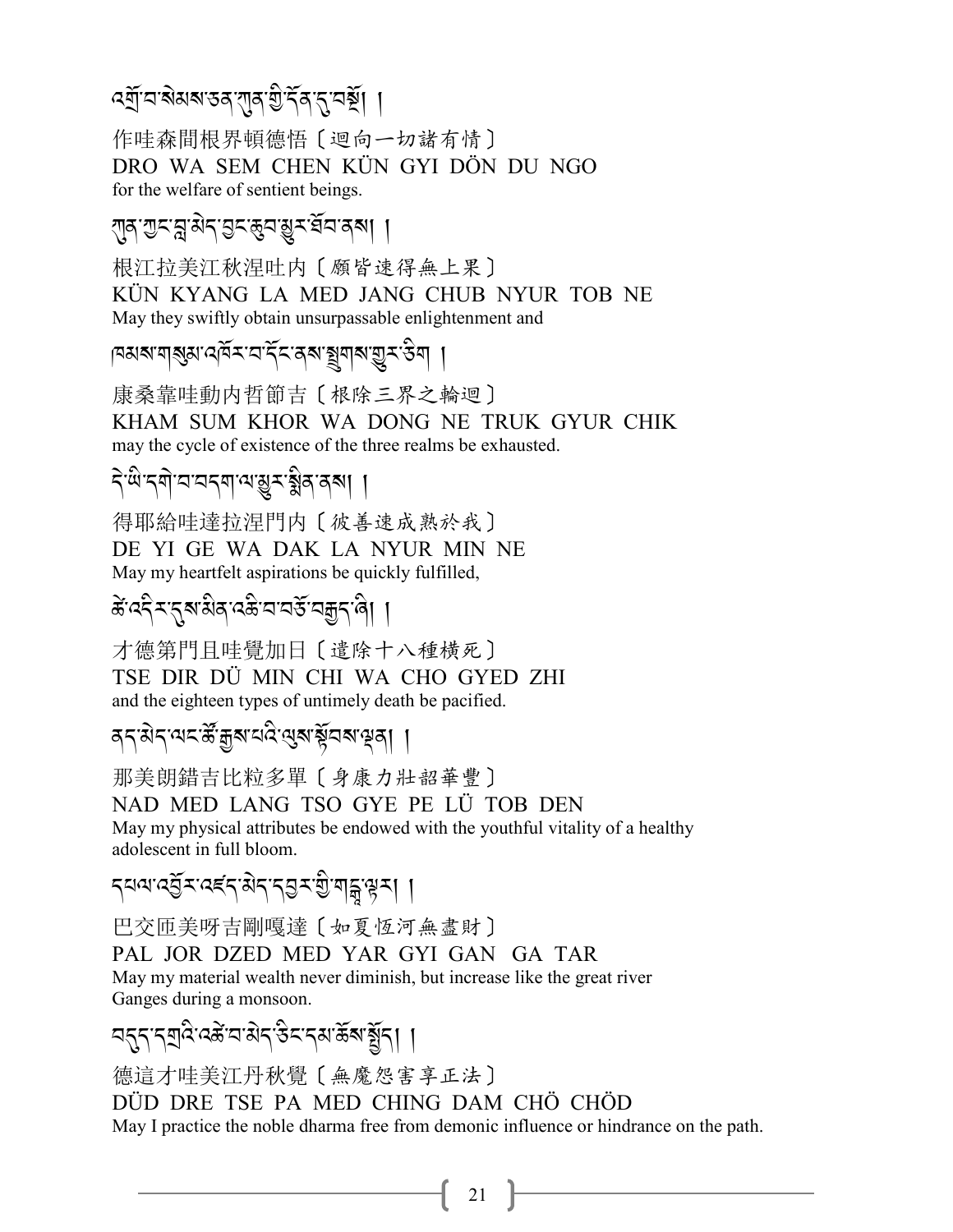# ଘঝম'য়ই ব্রি'য়ার'র্ক্রম'শ্লব'র্থিব'বর্মবা ।

三比頓根秋單意人哲〔如法成就諸所願〕 SAM PE DÖN KÜN CHÖ DEN YID ZHIN DRUB May I obtain realization and may all my dharma aspirations and prayers be fulfilled.

### নশ্বৰ ব্ৰত্ত্বব্যৰ মূৰ্ত্ত্বশ্ৰুত্তিৰ ব্ৰেন্

丹當桌拉盼桃加親哲〔弘法利生大益成〕 TEN DANG DRO LA PEN TOK GYA CHEN DRUB May I be catapulted toward bringing the great benefits of the doctrine to sentient beings.

### अञ्जूषाद्र्याद्रद्भुवायाद्युवायद्यवेषा ।

默里頓當單巴哲巴校〔願此人身具意義〕 MI LÜ DÖN DANG DEN PA DRUB PAR SHOK May I internalize the true meaning of the precious human rebirth.

### ন্দ্ৰাদ্মন্দ্ৰশান্ত্ৰীন্ম আৰু ।।

達當達拉這桃根〔我及結缘眾〕 DAK DANG DAK LA DREL TOK KÜN At the very moment of death,

# *ৎ*বিৰুজ্ঞ প্ৰযুত্ৰ সম্ভব্য

德内才補杰瑪他 [願臨命終時] DI NE TSE PÖ GYUR MA TAK may I and those who have a karmic connection with me

## ষ্ট্রন্যপ্রদ্রেশ্বর্ত্ত বিশেষ স্থাপন।

哲比桑吉奥巴美〔化身無量光〕 TRUL PE SANGYE ÖD PAK MED be greeted by the manifestation of Boundless Light

## 

給龍給頓靠吉果〔比丘僧眷繞〕 GE LONG GEN DÜN KHOR GYI KOR along with the surrounding retinue of ordained sangha.

#### মন্ন নৃষ্ট্ৰ ৰূষ্য হেঁৰ নম্বন ।

頓德温色巡巴效 [親臨吾等前] DÜN DU NGÖN SUM JÖN PAR SHOK Upon seeing him,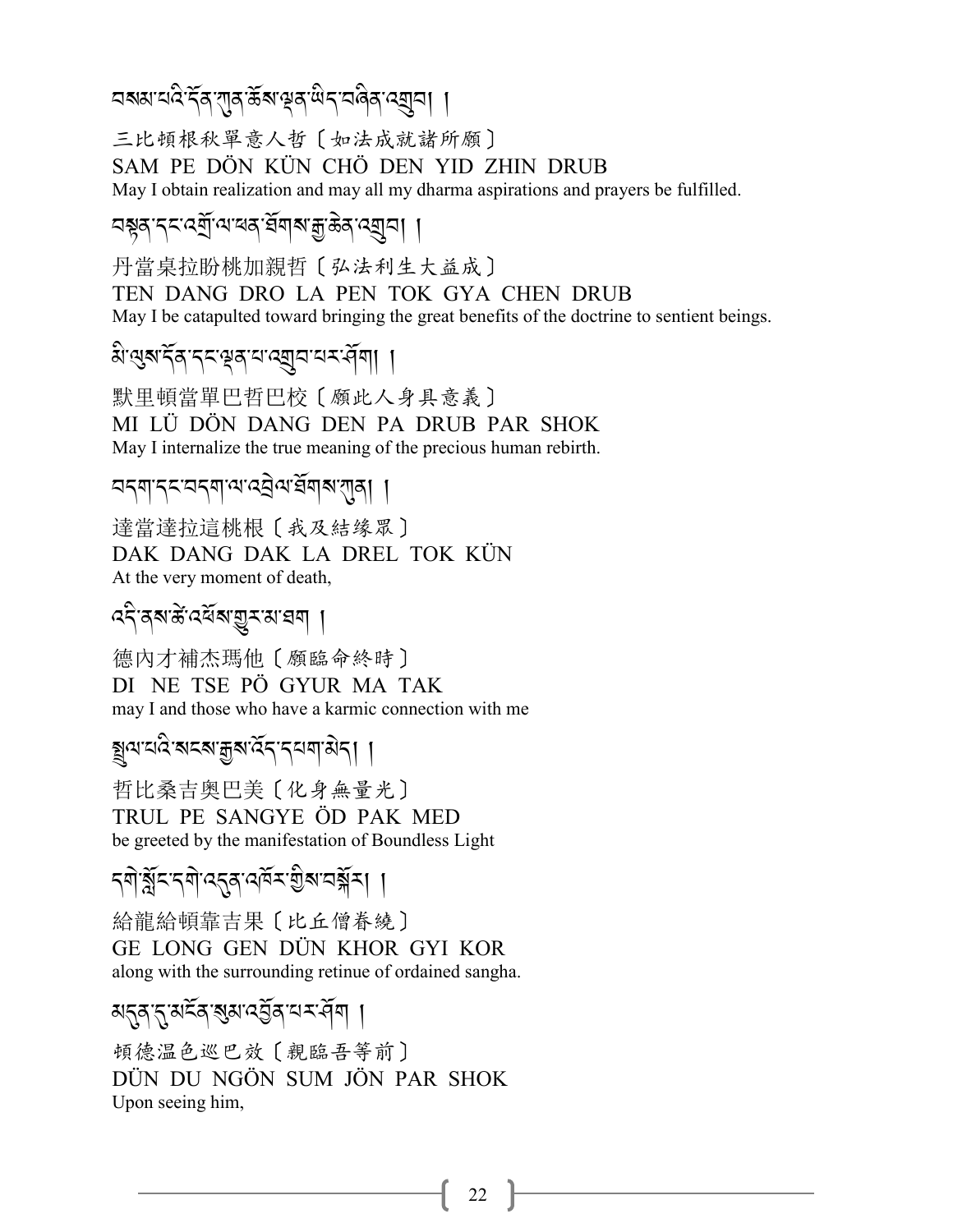# देअब्रॅद सेद दगवङ्गदा बुद्धा ।

得同耶嘎囊哇節〔見彼心歡悦〕 DE TONG YID GA NANG WA KYID may our minds be blessed with joy and happiness,

# ধিঘণ্ডুৱাত্ৰসকাৰ দেৱৰা ।

西為德阿美巴效〔無有死亡苦〕 SHI WAI DUK NGAL MED PAR SHOK and may the suffering of death be pacified.

# *ञ्ज*्ञुटाबेसबाद्यदासकेदायक्कदान्ते। ।

江秋森巴切加訥〔願八大菩薩〕 JANG CHUB SEM PA CHED GYED NI At the time of transitioning into the intermediate-state,

# *ह्* द्युव भ्रॅवब गुब दक्ष बाय कर युवा ।

則切多吉南卡巡〔神力臨空中〕 DZU TRUL TOB KYI NAM KHAR JON may the eight great bodhisattvas appear in the sky in front.

# ঘষ্টাব্যস্তৰ্জুযোত্মী ।

得哇間德桌哇耶〔指示極樂道〕 DE WA CHEN DU DRO WA YI Through their miraculous power,

## ন্মস্কুৰ নেমস্কু বইৰ নম্বন ।

藍頓藍納真巴效〔接引往生也〕 LAM TÖN LAM NA DREN PAR SHOK may they indicate the path to Dewachen.

## ≍ৰ শি≍স্থ্য নম্বন এর এন। ।

安頌德阿族拉美 [ 惡趣苦難忍] NGEN SONG DUK NGAL ZÖD LAK MED The suffering of the lower realms is unbearable

# ञ्जुश्रेदे वदे ञ्जैदशि ह्याद्युत् । ।

抗米得節默達節 [人天樂無常] LHA MI DE KYID MI TAK GYUR and the temporal joy and well-being of gods and humans are only transitory;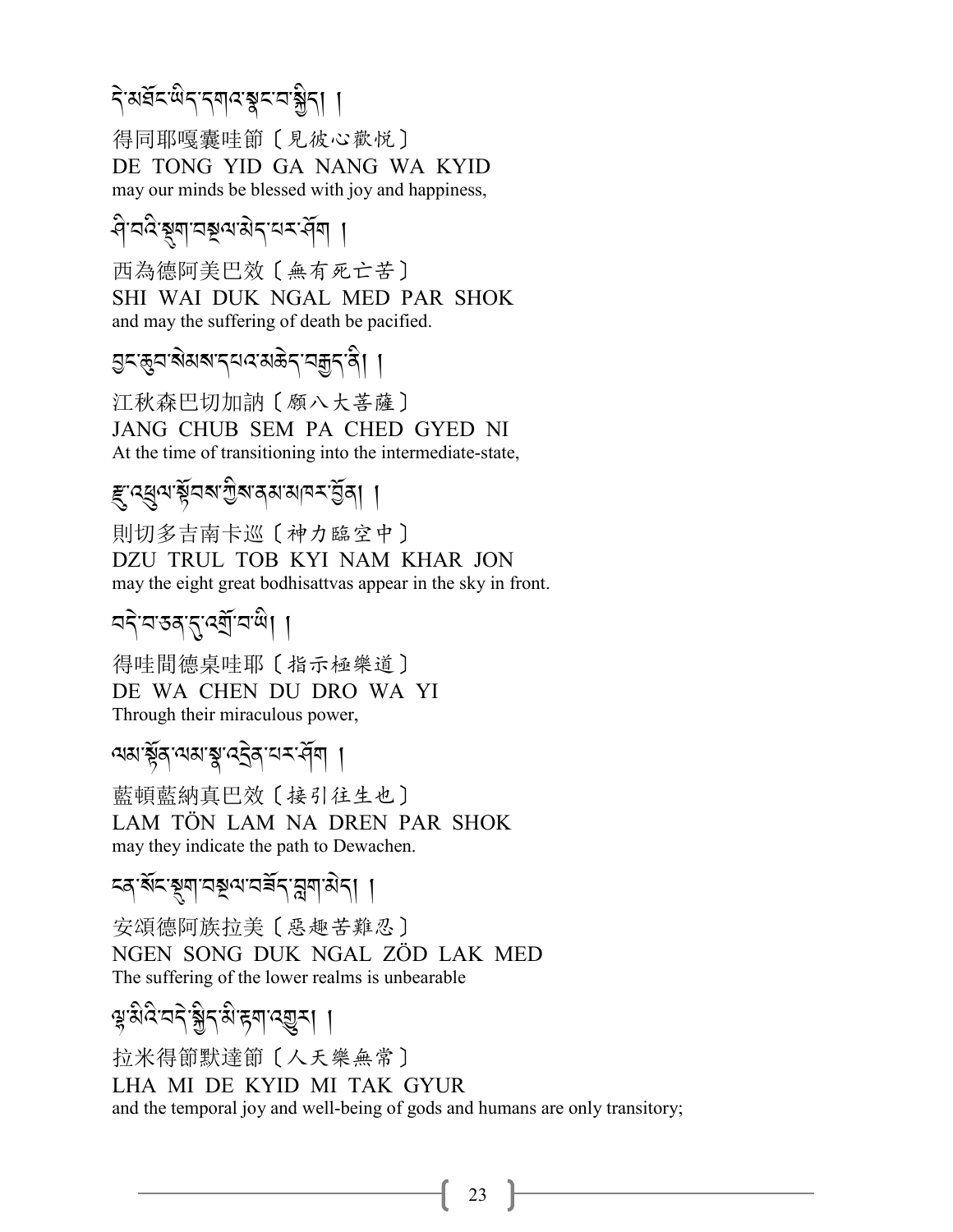# <mark>২.</mark>৩.৯৯/১৯:৬)<br>প্ৰাৰম্ভিত প্ৰাৰম্ভিত

得拉扎森吉哇效〔願生畏彼心〕 DE LA TRAK SEM KYE WAR SHOK realizing that one has endured this process

# ৰ্ঘনামন্ত্ৰৰ বাৰ্<sup>ঞ্</sup>নৰ I

桃瑪美內達第哇〔無始至今生〕 TOK MA MED NE DA TAI BAR since beginningless time,

# 4ৰ্দ্ৰম্বৰ্দ্বৰ শ্ৰম্পৰ কৰি সম্ভৱ কৰি সম্ভৱ কৰি সম্ভৱ কৰি সম্ভৱ কৰি সম্ভৱ কৰি সম্ভৱ কৰি সম্ভৱ কৰি সম্ভৱ কৰি সম্<br>প্ৰতি কৰা সম্ভৱ কৰি সম্ভৱ কৰি সম্ভৱ কৰি সম্ভৱ কৰি সম্ভৱ কৰি সম্ভৱ কৰি সম্ভৱ কৰি সম্ভৱ কৰি সম্ভৱ কৰি সম্ভৱ কৰি

靠哇德納音瑞讓〔漫長漂輪迴〕 KHOR WA DI NA YÜN RE RING may I be appalled by samsara

# ব্<sup>.</sup>শগ্মূত্ৰগ্গীয়ৰ বি

得拉交哇吉哇效〔願生厭離心〕 DE LA KYO WA KYE WAR SHOK and renounce it with clear conviction.

# ম<sup>.</sup>বৰ্শপ্ৰ: স্ক্ৰীক্সৰ বিলিপ্টি বিলিপ্টি

默內默熱吉橋江〔設使人轉人〕 MI NE MI RU KYE CHOK KYANG Although one may have the fortune to have been reborn as a human,

# **<sup>স্ক্রি, ব্রাচ্ছা**-খ্রা <mark>/</mark></sup>

吉嘎納氣章美農〔受無数四苦〕(生老病死) KYE GA NA CHI DRANG MED NYONG one is still subject to the process of birth, old age, sickness and death.

# 5ৰুম্ব ষ্ট্ৰীৰ্ম অম<sup>-</sup>মেমজন অমা |

第安涅瑪哇恰忙〔濁世違緣多〕 DÜ NGEN NYIK MAR BAR CHED MANG Particularly during these dark degenerate times with an abundance of obstacles,

# २, २<u>८</u>८८, अर्ट्स, अर्ट्यू, अर्ट्स, अर्थन्यान्ध्रीकालि<br>स्रोत

默當拉耶得節德〔人天之安樂〕 MI DANG LHA YI DE KYID DI the well-being and happiness of humans and gods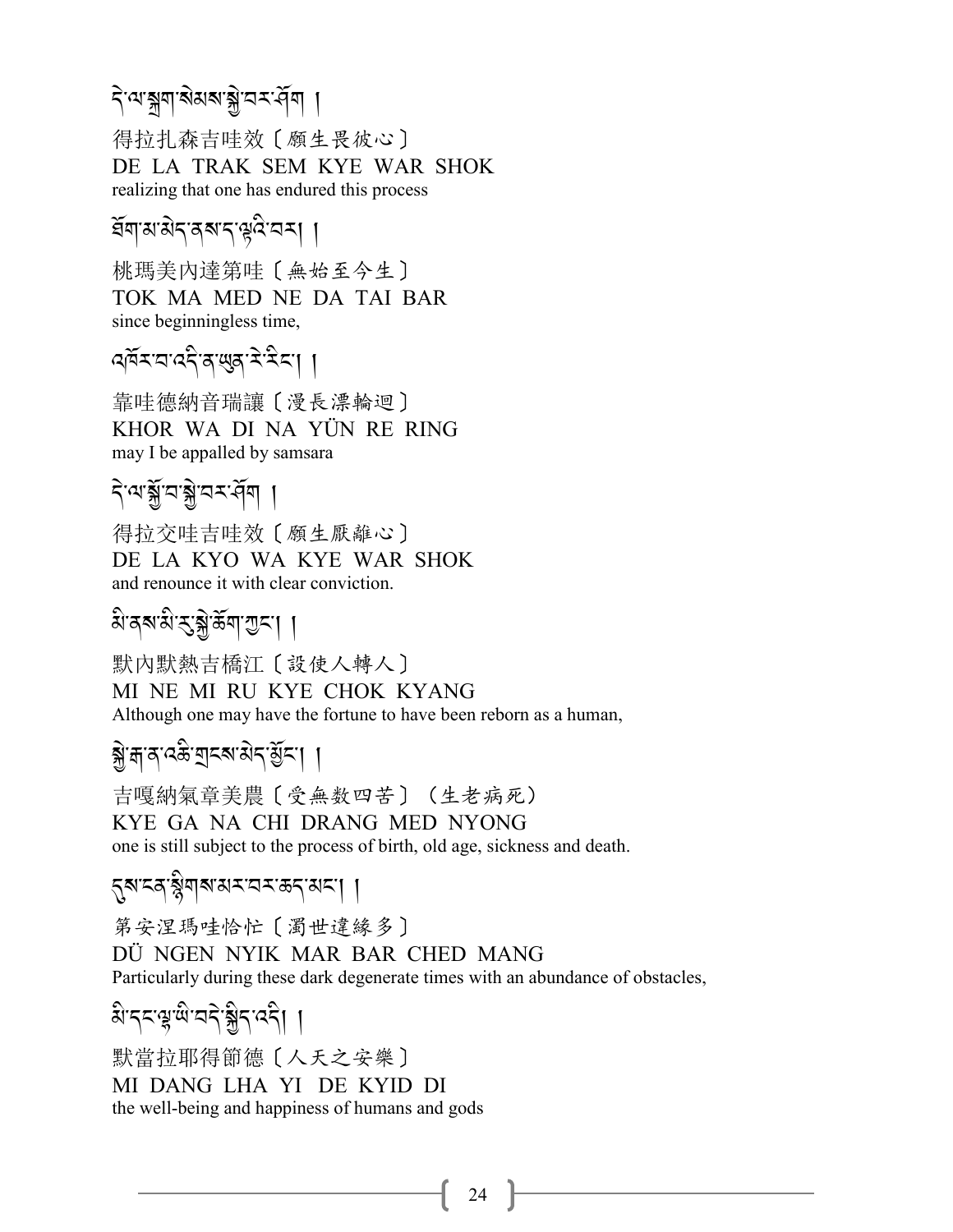#### .*\$-.% -:S* J*?-0: -9?-2 8* A*/-*.,, A

德當這比賊音德〔猶如雜毒食〕 DUK DANG DRE PE ZE ZHIN DU are contaminated like a poisonous meal.

# ৰ্ব্দ্<sup>2</sup>াস্থ্ৰ হুপ্ৰস্থাৰ বিভিন্ন

都巴波暫美巴效〔願毫無貪求〕 DÖD PA PU TSAM MED PAR SHOK May I arouse the proper motivation to abandon samsara!

# $\delta$ <sup>-</sup>মৃ-ৰম্বি<sup>-</sup>মন্ত্ৰ্য যুৱাৰাক্ষ্মৰা ।

尼德賊挪吞照南〔食財親友朋〕 NYE DU ZE NOR TÜN DROG NAM May I be free of cravings toward food,

#### $\alpha$ 'ह्य|স্তু'ম'ষ্ট'ম্মম'নন্দী | .<br>.

默大節瑪米藍任〔無常如夢幻〕 MI TAK GYU MA MI LAM ZHIN wealth and the companionship of a spouse or friend;

# *&শ*্প্ৰস্থাৰ্ড স্পৰ্ট সম্পৰ্কী ।

恰忍波暫美巴校〔願毫無貪戀〕 CHAK ZHEN PU TSAM MED PAR SHOK they are all impermanent with an illusory dreamlike nature.

# *?-(-*;*=- <* A*?- #% -H* A*3-i3 ?*,,

薩恰耶瑞抗親南〔故鄉屬地宅〕 SA CHA YUL RI KHANG KHYIM NAM May I recognize that my abode

#### $\widehat{\mathbf{f}}_1$ 'ঝম'ঋ্ম'গ্ৰী<sup>-</sup>| | A

默藍耶戒抗親達〔猶如夢境宅〕 MI LAM YUL GYI KHANG KHYIM TAR and its vicinity have no true existence,

# বইৰ্'<sup>নহায়ে</sup>ত্ৰীয় প্ৰমন্ত্ৰী |

定巴瑪哲西巴效〔願知不成實〕 DEN PAR MA DRUB SHE PAR SHOK but are merely mirage-like, dreamy reflections.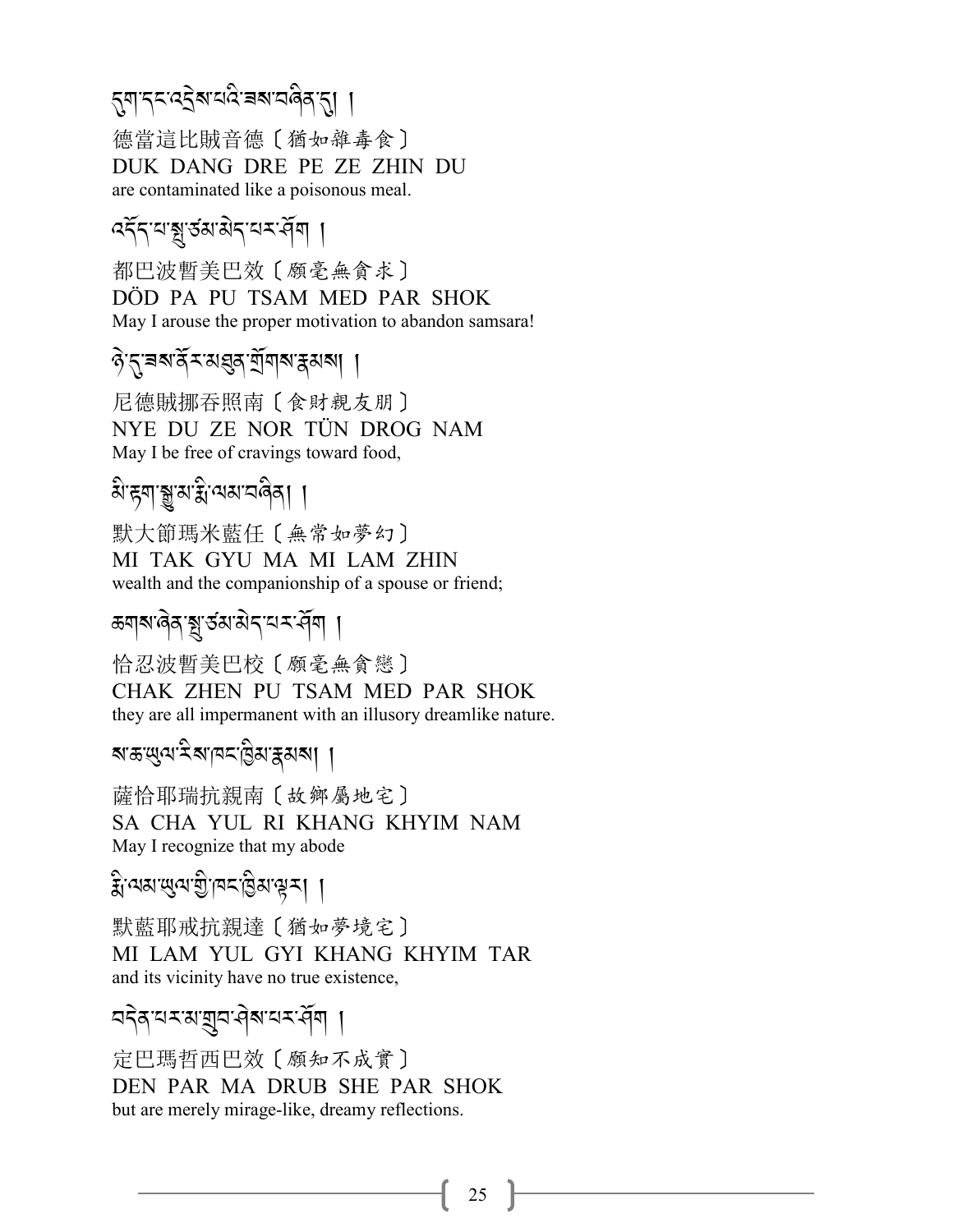# ঘশ*ৰ্ষৰ বাই আৰু সম্ভূপৰ* পৰি

他美靠為嘉措內〔無解輪迴海〕 TAR MED KHOR WAI GYA TSO NE Like the newly released criminal from a prison,

#### ?<br>?अ<sup>.</sup>ङेव्'यर्डेव्'व्**वर्श्यय**ः यावेवा । .<br>.<br>. .<br>.

尼親尊內他哇任〔如罪犯脱獄〕 NYE CHEN TSÖN NE TAR WA ZHIN without any hesitation, I declare with conviction my intentions to escape from this ocean of great torment

# বব্<sup>:</sup>বস্প্ৰ' (বিশ্ৰম্প প্ৰা

得哇間戒讓刊色〔願義無反顧〕 DE WA CHEN GYI ZHING KHAM SU and realize that there is no authentic freedom

# *K* A*-v?- 3* J*.-0 <-:V*R*?-2<- >*R*\$*,

些第美巴住哇效〔趨往極樂刹〕 CHI TE MED PAR DRÖ PAR SHOK until I reach the pure realm of Dewachen.

# *ক্সা*ৰ্মাণ্টৰ স্মান স্মান স্মান স্মান স্মান স্মান স্মান স্মান স্মান স্মান স্মান স্মান স্মান স্মান স্মান স্মান<br>স্মান স্মান স্মান স্মান স্মান স্মান স্মান স্মান স্মান স্মান স্মান স্মান স্মান স্মান স্মান স্মান স্মান স্মান স্

恰忍車哇根加内〔願斷諸貪執〕 CHAK ZHEN TRI WA KÜN CHED NE May I cut all tendencies of attachment and desire.

# এ:ৰ্ক্ৰি<sup>,</sup>ৰ্ক্ন'ৰ্মৰম্মৰ বিধা

夏古涅內他哇任〔如鷺脱網羅〕 JA GÖD NYI NE TAR WA ZHIN Like a vulture just broken free from a net,

# /*2-G* A*-K*R*\$?-G* A*-/3- 3#:- =*,,

訥戒效戒南卡拉〔願瞬間行越〕 NUB KYI CHOK KYI NAM KHA LA may I soar high into the sky,

#### ৰইণ্'ইৰ্'<sub>(</sub>ৰমৰ'ৰী'মূৰ্বৰ'ৰ্থৰ' | .<br>.

杰定看訥章美巴〔西方虛空中〕 JIK TEN KHAM NI DRANG MED PA and traverse beyond countless worlds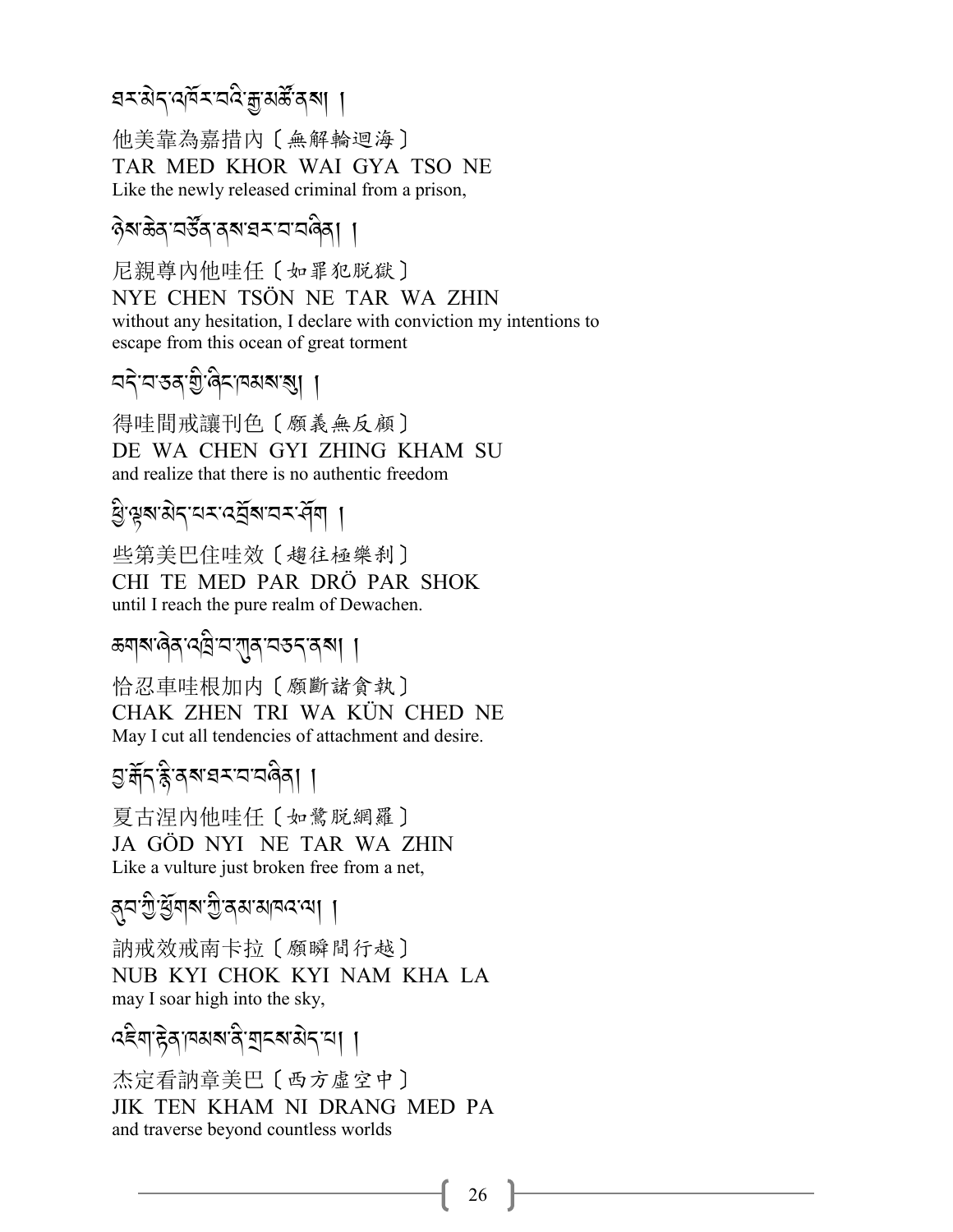# স্ক্রন্ট্সাত্ত্বব্দ্র্যন্ত্রন্য ।

嘎及耶拉桌些内〔無量之世界〕 KED CHIK YÜD LA DRÖD JE NE towards the western direction.

# ন্দৰ সম্ভিক নম্বন্দৰ ।

得哇間德新巴效〔詣至極樂國〕 DE WA CHEN DU CHIN PAR SHOK instantly reaching Dewachen.

# दे रुषदबाक्कबादेदादयवासेदा ।

得熱桑吉奥巴美〔願親見住彼〕 DE RU SANGYE ÖD PAK MED May I see the face of the Buddha of Boundless Light

# মইৰ ৰূপ বৰ্ষৰ বে ৰেন প্ৰয়ন্ত্ৰ ৰা ।

温桑樹比壓同內〔無量光佛顏〕 NGÖN SUM ZHUK PE ZHAL TONG NE who actually dwells in the pure realm

## <u>ङ</u>्गीयपश्चराञ्चार अपि ।

哲巴談家達巴效〔淨除諸罪障〕 DRIB PA TAM CHED DAK PAR SHOK and may I purify all of my negativities.

### <u> ঝ</u>ুঁ শব্মখন্দ্র শ্রিমিউনা ভ্রুমান। ।

吉内日耶橋結巴〔四生中最勝〕 KYE NE ZHI YI CHOK GYUR PA May I take the most supreme rebirth

# ঐৰ্দ্যশন্ধ<sup>ৰ স্কু</sup>নৰ্শিত্ৰা ।

美到巴美寧布拉〔蓮花蕊中生〕 ME TOK PE MAI NYING PO LA among the four types

## নহ্ৰুম'দৃ'ষ্ক্ৰ'ন'ন্মক'ন্মৰ ।

賊得吉哇林巴效〔願得化身生〕 DZÜ TE KYE WA LEN PAR SHOK - miraculous rebirth in the pollen heart of a lotus.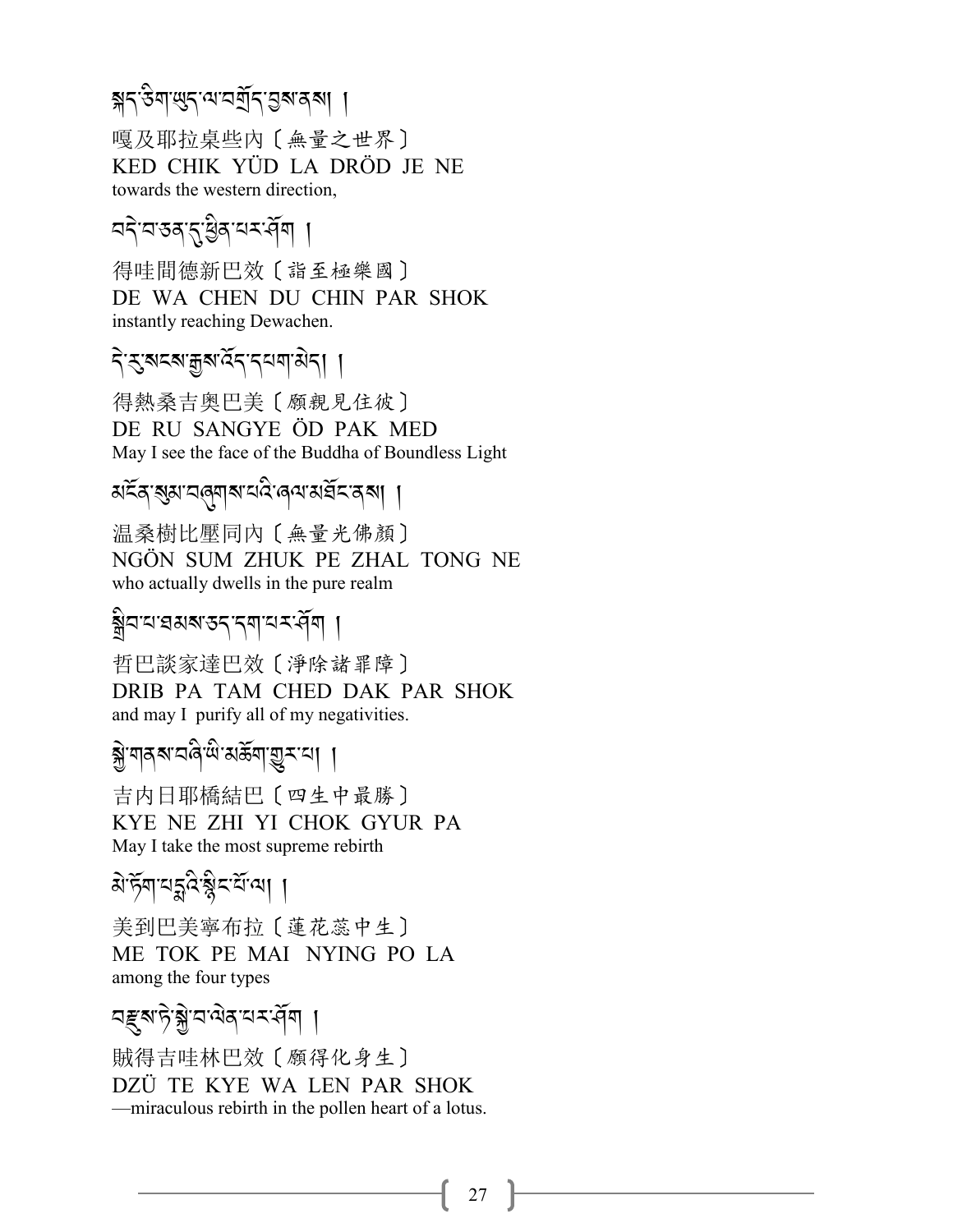# স্নন্উন্দণ্ডনম্মেইনোৰাজ্য। ।

嘎及涅拉利造内〔刹那身圆满〕 KED CHIK NYID LA LÜ DZOK NE May I obtain, in an instant, the completely perfect body

### য়ৼ্থ প্রক্রান্ত প্রাপ্ত বিদ্রা

燦被丹比利托效〔願獲相隨好〕 TSEN PE DEN PE LÜ TOB SHOK with all the major marks and the signs of excellence.

# ষ্টার্শ্ববাৰ অবিদ্রান্ত্র্যা ।

默吉到比鐵措基〔因疑不往生〕 MI KYE DOK PE TE TSOM GYI Like a lotus flower that will not bloom for five hundred years,

# ম্মুহৰ মুম্বক্ৰুবিবেমন্মাড়া ।

落章阿吉哇達德〔於五百年中〕 LO DRANG NGA GYI BAR DAK TU even though I may hear the words of the Buddha

### <u> दद्दियवदेश्वैदर्श्यद्रबार्युद्धिता ।</u>

囊得得節龍效丹〔雖具樂受用〕 NANG DER DE KYID LONG CHÖD DEN and experience brief contentment,

#### মহম'ক্কুম'মা্মুহ'ৰ 'ৰ্শ্ৰম'ৰ'ঋহ'। ।

桑吉松訥吐訥洋〔聽聞佛語聲〕 SANGYE SUNG NI TÖ NA YANG my mind, when filled the hindrances of doubt

## ঐৰ্দ্যশাম্বিষ্টাট্ট'নৰা ।

美朵卡訥默些為 [然花不綻放] ME TOK KHA NI MI JE WAI and hesitation toward the dharma,

# बदबाक्कुबालयासदयाञ्चे वदि ब्लॅव। ।

桑吉壓加些為軍〔延誤見佛顏〕 SANGYE ZHAL JAL CHI WAI KYON only delays the opportunity to be in the presence of the Buddha.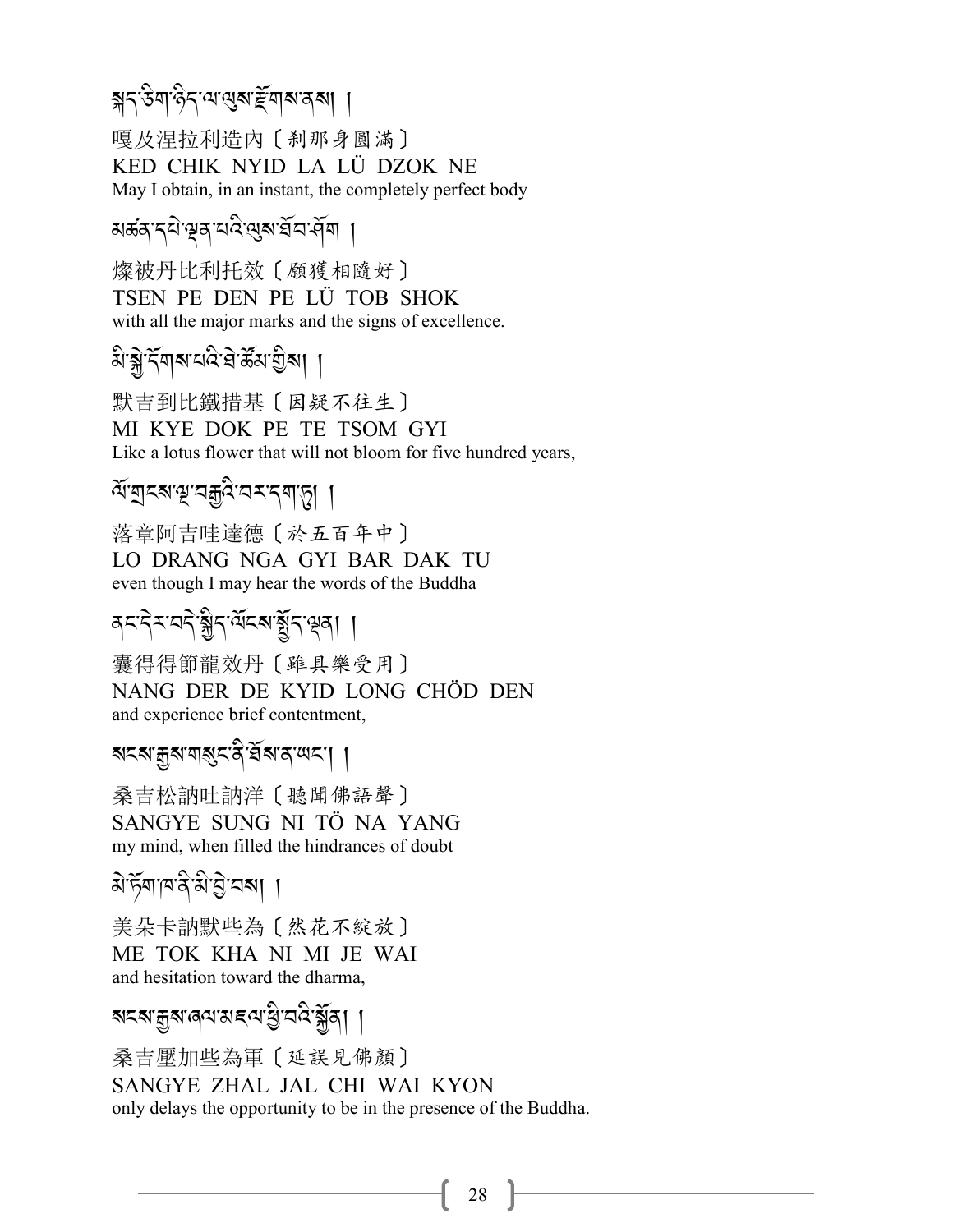# देख्इ वद्यालको उच्च संवा ।

得扎達拉米炯效〔願我無此過〕 DE DRA DAK LA MI JUNG SHOK May I be free of these hindrances.

## ब्रे अध्यया कृत्य केया डी

吉瑪塔德美朵西〔往生花即開〕 KYE MA TAK TU ME TOK CHE May the lotus blossom open immediately

হ্নের্ঘনাস্ত্রার্থপ্রেন্মইনর্দ্রিশ ।

奥巴美比亞同效〔願見無量光〕 ÖD PAG MED PE ZHAL TONG SHOK when I am reborn in the presence of the Boundless Light.

# নর্থন রমমার্ষ্ণনমাননম্ভ্রার্থেনাগ্রীমা ।

索南多當則切吉〔以福力神變〕 SÖD NAM TOB DANG DZU TRUL GYI Through the force of my merit and miraculous activities.

ययायदि अवैवादबारार्केन यदि श्वेता ।

拉比特内橋比真〔手掌中放出〕 LAK PE TIL NE CHÖD PE TRIN may inconceivable cloudbanks of offerings spring forth

নমমামান্তনামমন্ত্ৰীৰান্তৰাৰৰা ।

三米恰巴住細内〔不可思供雲〕 SAM MI KHYAB PAR TRÖ JE NE from the palms of my hands as pristine offerings

<u> মহম'ক্কুম'ঝ্ৰ্মহ'বেহম'মৰ্হ্মহ'ৰ্মৰ ।</u>

桑吉闊氣橋巴效〔願供佛眷屬〕 SANGYE KHOR CHE CHÖD PAR SHOK to the Buddha and his retinue.

## दे केंदे वलेव गरीगबाय देवा ।

得才得任沙巴第〔彌時願如來〕 DE TSE DE ZHIN SHEK PA DE May the Tatathagata bless me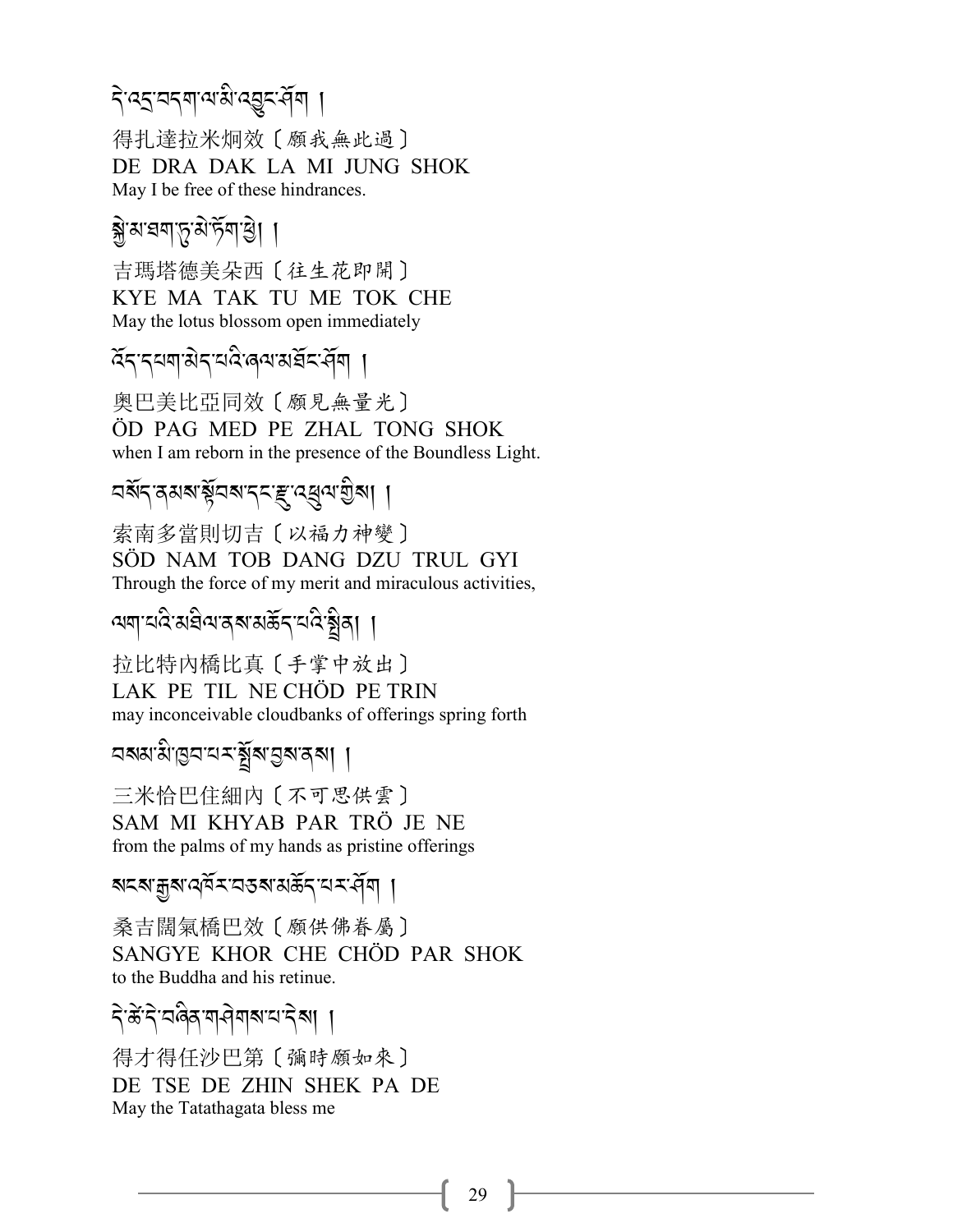#### *ধ্ৰু*ণাশৰখনকুনৰাৰ্শকামৰ্শ পৰি বি

夏耶江內故拉壓〔展右手摸頂〕 CHAK YE KYANG NE GO LA ZHAK by placing his right hand on my crown

 $2$ <: মুন'থ্<'নশ্পৰ'ৰ্মন'মন্দ্ৰী ।

江秋龍丹托巴效〔得菩提授記〕 JANG CHUB LUNG TEN TOB PAR SHOK so that I may receive the symbolic indication of enlightenment.

*92-.% -o-(* J*:* A*-(*R*?-,*R*?-/?*,,

薩當加起秋吐內〔聞深廣法後〕 ZAB DANG GYA CHE CHÖ TÖ NE May I actualize spontaneous realization

# \*<:ৰূন্<sup>ত্বু</sup>ৰ্স্ত<sup>ূ</sup>হল্লিক প্ৰি

讓節門江卓哇效〔願熟解自績〕 RANG GYÜD MIN CHING DROL WAR SHOK after receiving vast and profound dharma teachings.

# ষ্টব, <u>-</u><br>ইপ্ৰ, - প্ৰাৰম্ভ, - (২,১প্ৰ, প্ৰক্ৰ, বিভি

千熱則當特親托〔願佛二長子〕 CHEN RE ZIK DANG TU CHEN TOB May I be blessed and guided by the two principal heirs of the Buddha:

#### ক্ৰুণ্মগ্ৰস্থ ইন্ধিমশ<mark>ুই</mark> গীত্ৰ। । A The contract of the contract of the contract of the contract of the contract of the contract of the contract of the contract of the contract of the contract of the contract of the contract of the contract of the contract

加這特喔南尼幾〔觀音大勢至〕 GYAL SE TU WO NAM NYI KYI the bodhisattva Avalokiteshvara and the bodhisattva Vajrapani.

# <u>3</u>ै9 अप्टेंट्स्ट्रें अप्टेंट्स्ट्रिय ।

新幾拉向吉容效〔加持並攝受〕 JIN GYI LAB SHING JE ZUNG SHOK May infinite buddhas and bodhisattvas

#### <sup>8</sup>३४:दिवेब रु दुँग राज्ञ्छ<sup>,</sup> । A

尼瑞仁德效結意〔每日中十方〕 NYIN RE ZHIN DU CHOK CHU YI of the ten directions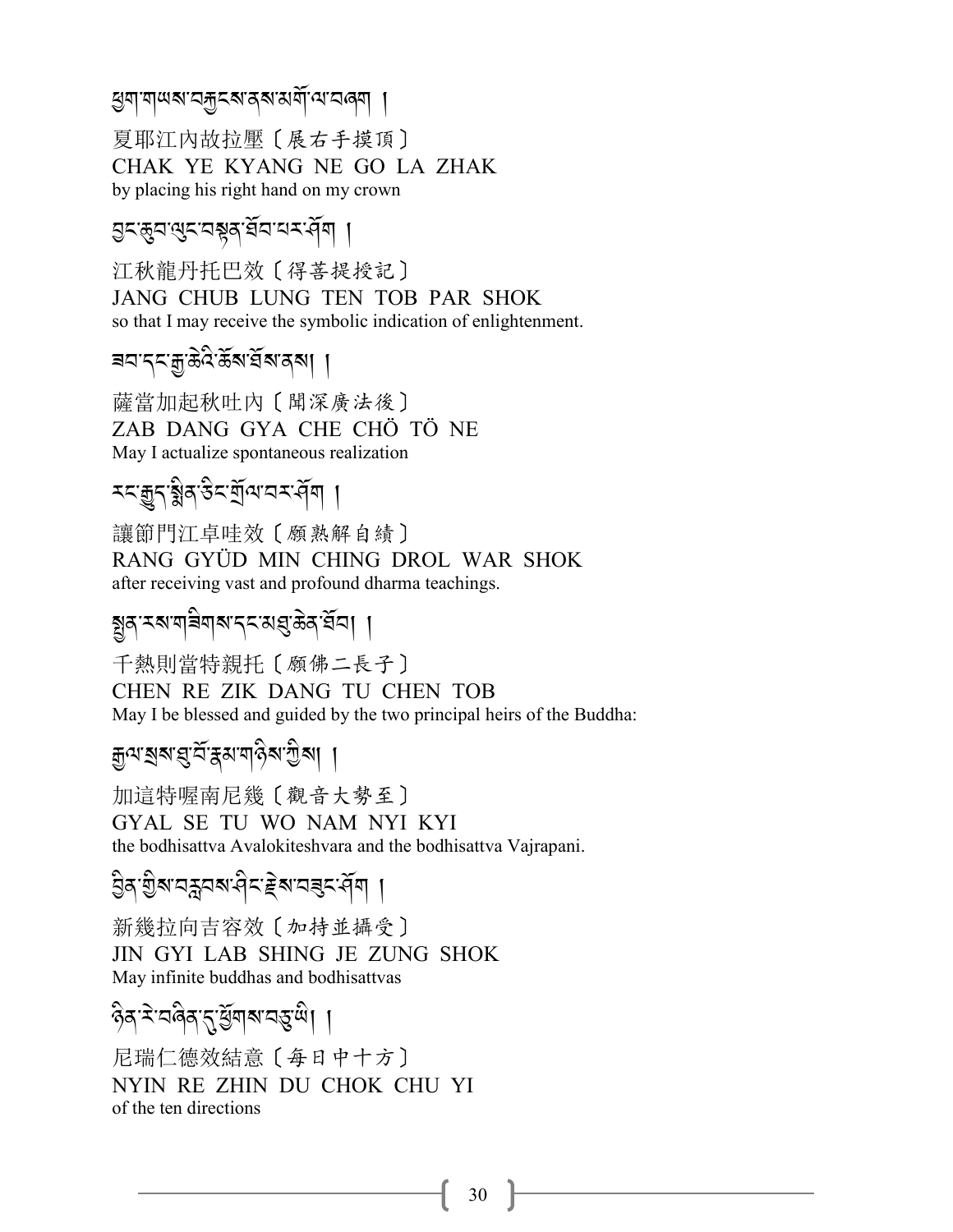#### ৰ্মহৰ্মক্ৰীয়ৰ প্ৰাপ্ত বিভিন্ন সম্পৰ্ক সম্পৰ্ক সম্পৰ্ক সম্পৰ্ক সম্পৰ্ক সম্পৰ্ক সম্পৰ্ক সম্পৰ্ক সম্পৰ্ক সম্পৰ্ক<br>ৰাজ্য .<br>.

桑吉江森巴美巴〔無量佛菩薩〕 SANGYE JANG SEM PAG MED PA make daily offerings

# ৰ্হিন'ব্ৰম্<sup>পৰ</sup>্বাৰ্<sup>প</sup>ৰ্শ স্পৰ্শ ।

奥巴美巴橋巴當〔供養無量光〕 ÖD PAK MED PA CHÖD PA DANG to the Buddha of Boundless Light.

# .<br>बेटन्*रं टब्रिट्रेटर् दुर्वेदर् दुर्वेदर्श*।

讓得達些俊比才〔蒞觀彼刹時〕 ZHING DER TA CHIR JÖN PE TSE Similarly, may I receive the nectar of holy dharma

#### *-*<br>বিদ্যান্ত্ৰৰ সম্ভিদ বিদ্যা .<br>.

得達根拉尼格讓〔願承侍彼等〕 DE DAK KÜN LA NYEN KUR ZHING by paying homage

# ৰ্হুস্ৰান্ট্ৰাষ্ট্ৰ বিদ্যালয় বিভিন্ন কৰি বিদ্যালয় কৰি স্থাপনি কৰি স্থাপনি কৰি স্থাপনি কৰি স্থাপনি কৰি স্থাপন<br>ভাৰত স্থাপনি কৰি স্থাপনি কৰা স্থাপনি কৰি স্থাপনি কৰি স্থাপনি কৰি স্থাপনি কৰি স্থাপনি কৰি স্থাপনি কৰি স্থাপনি

秋結德則托巴效〔獲得法甘露〕 CHÖ KYI DÜD TSI TOB PAR SHOK and making immaculate offerings.

# *ই*: ব্ৰুন্ম ইন্ম ন'ন'মীৰ্মা |

則切桃巴美巴耶〔以無礙神變〕 DZU TRUL TOK PA MED PA YI Through my miraculous activities,

#### মৰ্হৰ ব্ৰাণী জিলাৰ বিদ্যালয়ৰ বিদ্যা A Contractor

温給讓當巴單讓〔願上午前赴〕 NGÖN GE ZHING DANG PAL DEN ZHING in the early dawn,

### <u>as a particle in the set of the set of the set of the set of the set of the set of the set of the set of the s</u>

雷繞做當度布果〔現喜具德刹〕 LE RAB DZOK DANG TUK PO KÖD may I visit the realm of Happiness named Supreme Activity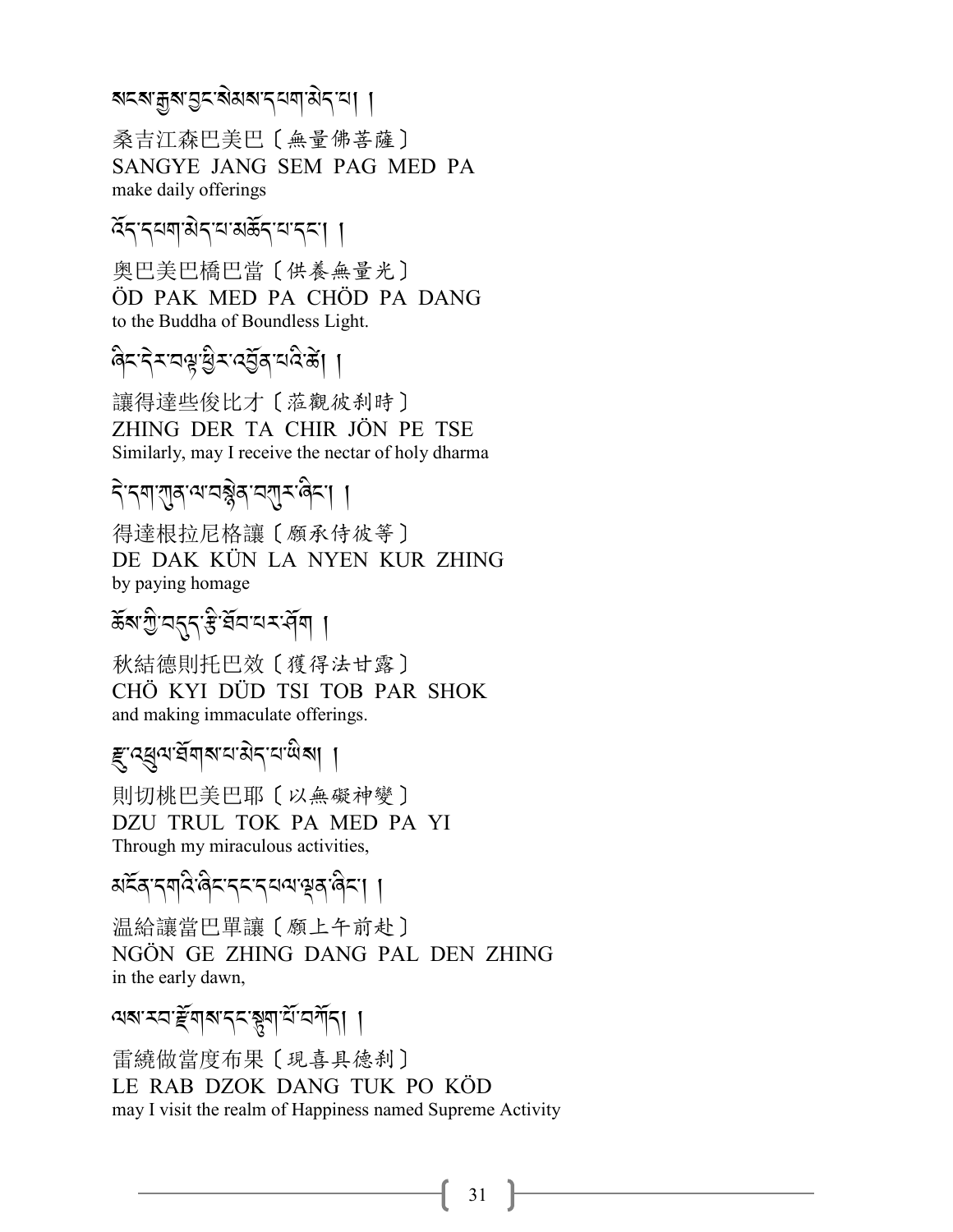# ষ্ট্ৰই, <u>বিনাৰ্থ ৰাজ্য ৰেম</u>্

阿卓得達南色卓〔妙圓密嚴刹〕 NGA DRO DE DAG NAM SU DRO and the realm of Merit called Dense Array.

# *প্ৰ*:বৰ্ষ্ট্ৰ-পূৰ্ণ <u>(</u> 22- )

默覺仁炯頓約哲〔不動寶生佛〕 MI KYÖD RIN JUNG DÖN YÖD DRUB May I request empowerments, blessings,

### *\**<br>?Present and *Para* ?-

南囊拉索桑吉拉〔不空毗盧佛〕 NAM NANG LA SOK SANGYE LA and partake of vows

# ন্ননন্দ:ব্ৰিয়ন্মৰাষ্ট্ৰমান্দ**্ৰা** ।

王當新拉頓巴耶〔求灌頂加持〕 WANG DANG JIN LAB DOM PA ZHU from Buddhas Akshobya, Ratnasambhava,

### *মৰ্ক্ৰ*ন্'য'ন্'মৰ'মৰ্ক্ৰন'ম্ৰৰ্শ ।

橋巴德美橋細内〔受戒作廣供〕 CHÖD PA DU ME CHÖD JE NE Amoghasiddhi, Vairocana, and so forth,

# *.\$*R*%-3*R*-2.* J*-2-&/-\** A*.-*.,,

共謀得哇間涅德〔傍晚無艱難〕 GONG MO DE WA CHEN NYID DU as well as present bountiful offerings.

#### <mark>২১৯২৯ সংস্কৃত প্ৰস</mark>ম্পৰ্কী সম্পৰ্কী .<br>.<br>.

嘎察美巴來巴效〔返回極樂國〕 KA TSEK MED PAR LEB PAR SHOK May I swiftly return to Dewachen at dusk.

### মঁ*ন'*ম'নম্মুন'ৰ্ম'ডৰা ।

波扎拉當江落間〔普陀楊柳宫〕 PO TA LA DANG CHANG LO CHEN May I visit the billions of pure emanation realms,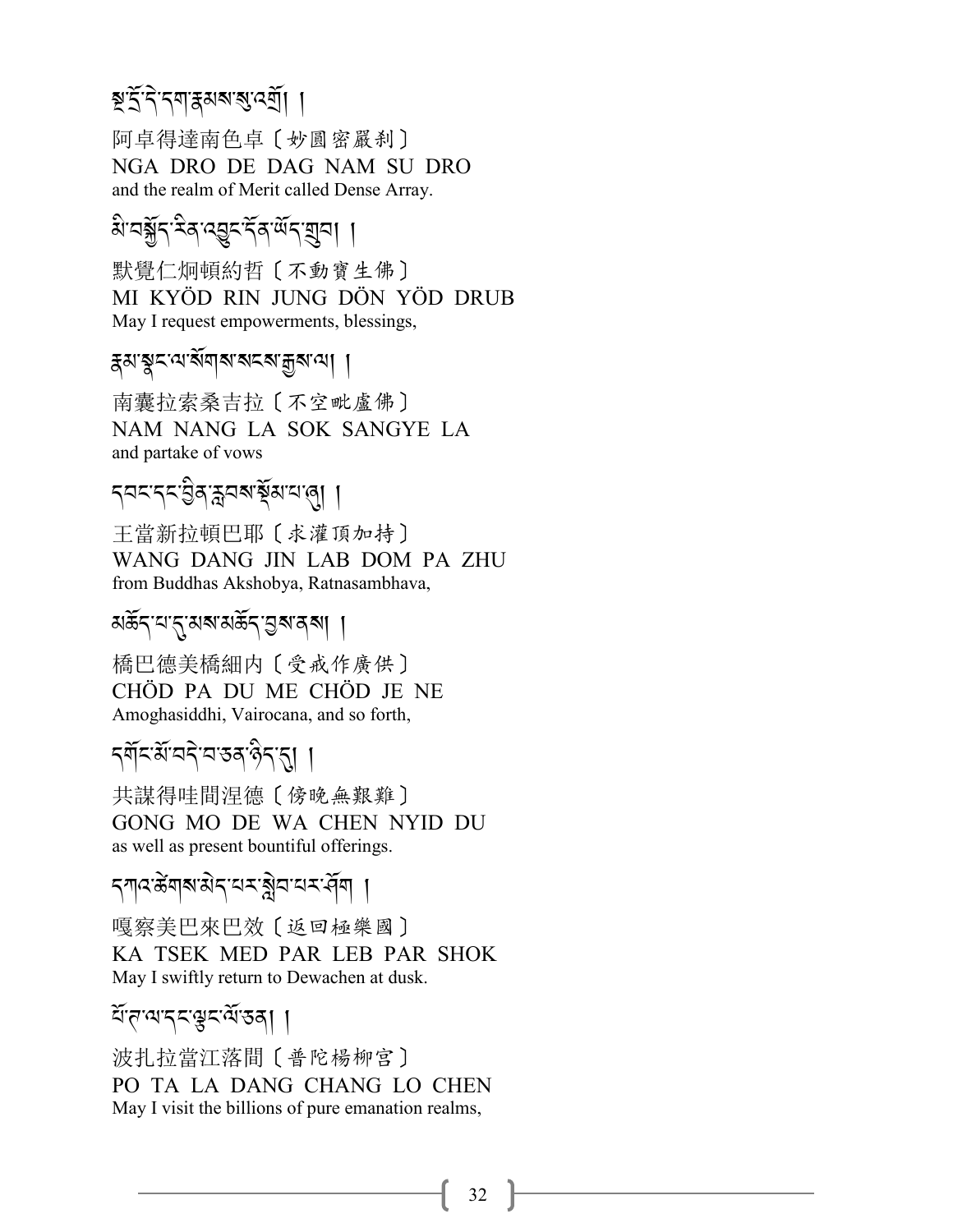# 

阿呀朗當烏堅耶〔鄔金妙拂洲〕 NGA YAB LING DANG UR GYEN YUL including the realms of Potala, Alakavati,

# য়৸য়৸৻ৼৢ৻৸৸ৼ৸৸৸৸

哲給讓看些哇加〔十億化身刹〕 TRUL KU ZHING KHAM JE WA GYAR Kurava and Orgyen Yul.

# য়ৣঽ<sup>੶</sup>৲য়য়য়৾য়৸য়ৼ৻য়ৣ৾৻৻য়য়ৼঢ়য়

千熱則當卓瑪當 〔願見觀世音〕 CHEN RE ZIK DANG DROL MA DANG May I meet Avalokiteshvara, Tara,

## রিনাধুধরে প্রতিষ্ঠা বিদ্রা ।

夏多巴炯些哇加〔度母金剛手〕 CHAK DOR PED JUNG JE WA GYA Vajrapani, Padmasambhava, and so on.

### য়ৼ<sub>৾</sub>৻৸৻ড়ৼৼয়ড়ৼ৸য়৾ৼঢ়ড়ৼৢৼ৸ড়ৼ৸

加讓橋巴加措橋〔蓮師等十億〕 JAL ZHING CHÖD PA GYA TSÖ CHÖD May I present oceans of offerings

#### ব্বব্ব্ব্ব্ব্ব্ব্য্য বেশ্ব্র্য্ এ ।

干當單啊薩莫日〔奉如海供品〕 WANG DANG DAM NGAK ZAB MO ZHU and receive ripening empowerments

### য়ৣৼৼ৻ৼয়য়য়য়য়ঀ৾ৼ৻ড়৸ড়ৼৗ

涅德讓内得親讓〔求灌頂深教〕 NYUR DU RANG NE DE CHEN ZHING and liberating instructions.

## ইনাৰায়ার বিষয়ী ।

桃巴美巴新巴效〔速直返自刹〕 TOK PA MED PAR CHIN PAR SHOK May I swiftly return to my own pure realm.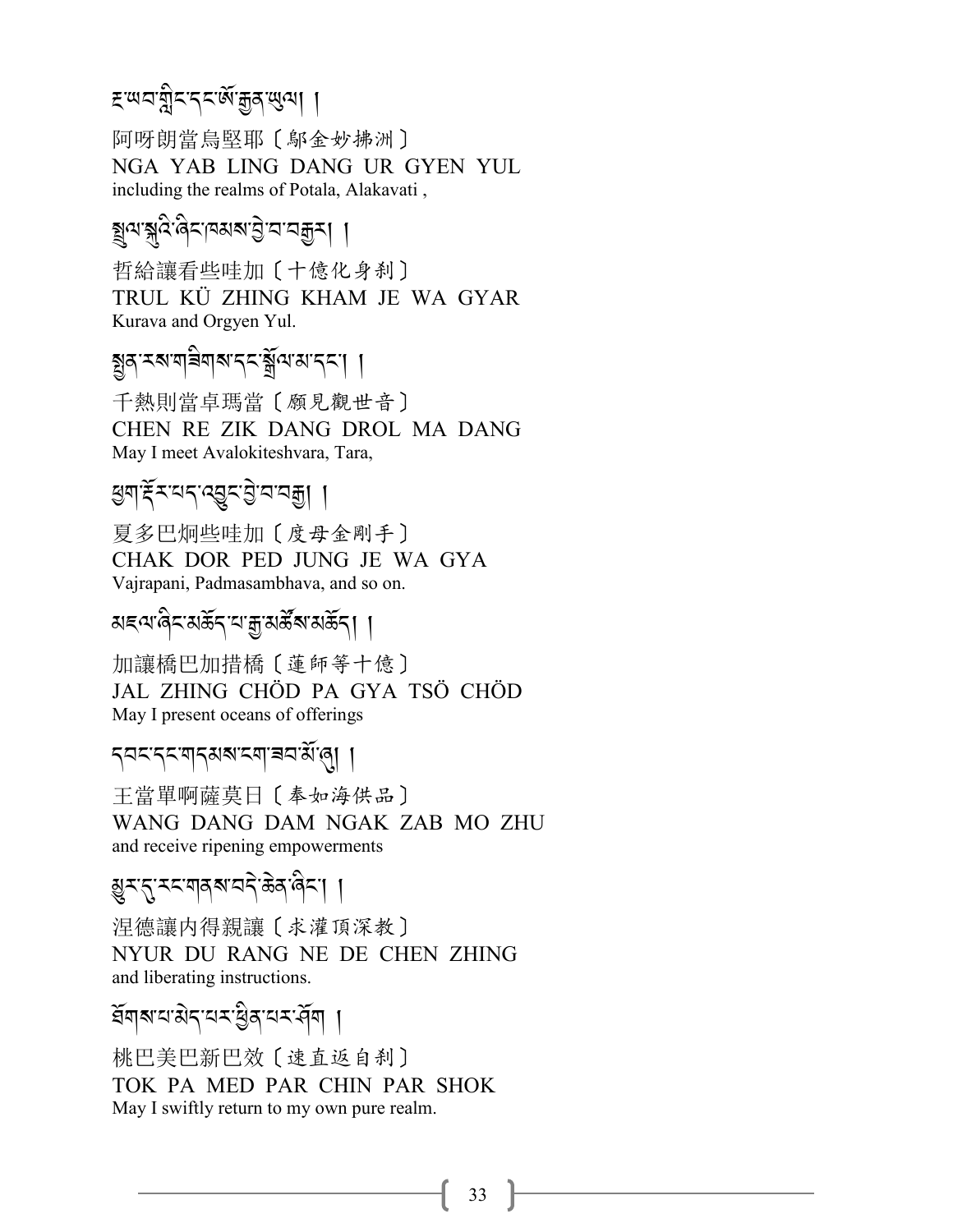#### >*=-I - \** J*-*.*-*9*- a*R*2-?*R*\$?*,, A

些及尼德扎落索〔願天眼明見〕 SHUL GYI NYE DU DRA LOB SOK May I clearly perceive with clairvoyance

# প্প<sup>:</sup>শ্বিম<sub>-</sub>খ্যাৰ্থ প্ৰস্ক্ৰম্প (

拉耶米給薩哇同〔生前友侍徒〕 LHA YI MIK GI SAL WAR TONG my friends, sangha, students and so on.

# ৰ্*শ্ৰম্প্ৰাইম স্থি*ন বিদ্ৰান্ত <mark>/</mark>

仲覺新吉勞些江〔加持並護佑〕 SUNG KYOB JIN GYI LOB JED CHING May I protect them and bestow blessings upon them.

# ৰ্ক্ট<sup>-</sup>মুখ্য জিৱাৰী প্ৰকল্প পৰি স্থা

切第讓得尺巴效〔亡時接彼刹〕 CHI DÜ ZHING DER TRID PAR SHOK At the time of their death, may I guide them to this pure realm.

# বন্ধ্বানৰ প্ৰদেশ বৰ্ষ পৰি স্পৰ্ট কৰি স্পৰ্ট কৰি স্পৰ্ট কৰি স্পৰ্ট কৰি স্পৰ্ট কৰি স্পৰ্ট কৰি স্পৰ্ট কৰি স্পৰ্ট ক<br>বৰ্ষ প্ৰদেশৰ স্পৰ্ট কৰি স্পৰ্ট কৰি স্পৰ্ট কৰি স্পৰ্ট কৰি স্পৰ্ট কৰি স্পৰ্ট কৰি স্পৰ্ট কৰি স্পৰ্ট কৰি স্পৰ্ট ক

嘎桑德耶呷為音〔賢劫一大劫〕 KAL ZANG DI YI KAL PE YÜN A single day in Dewachen

#### বব্<sup>:</sup>ব'কৰ্'গ্ৰী'ৰ্শ'ৰ্ষী | A International Content

得哇間戒壓及得〔極樂刹一日〕 DE WA CHEN GYI ZHAK CHIK TE is equivalent to a Fortunate Aeon;

# বন্গুঅ:ব্যব্ৰম্<sup>প</sup>ৰ বিদ্যালয় বি

嘎巴章美切哇美〔無数劫無死〕 KAL PA DRANG MED CHI WA MED may I live forever in Dewachen

# *हु*बालुखिट देख्द्द्र द्विष ।

達德讓得怎巴效〔願恆住彼刹〕 TAK TU ZHING DE DZIN PAR SHOK without ever dying.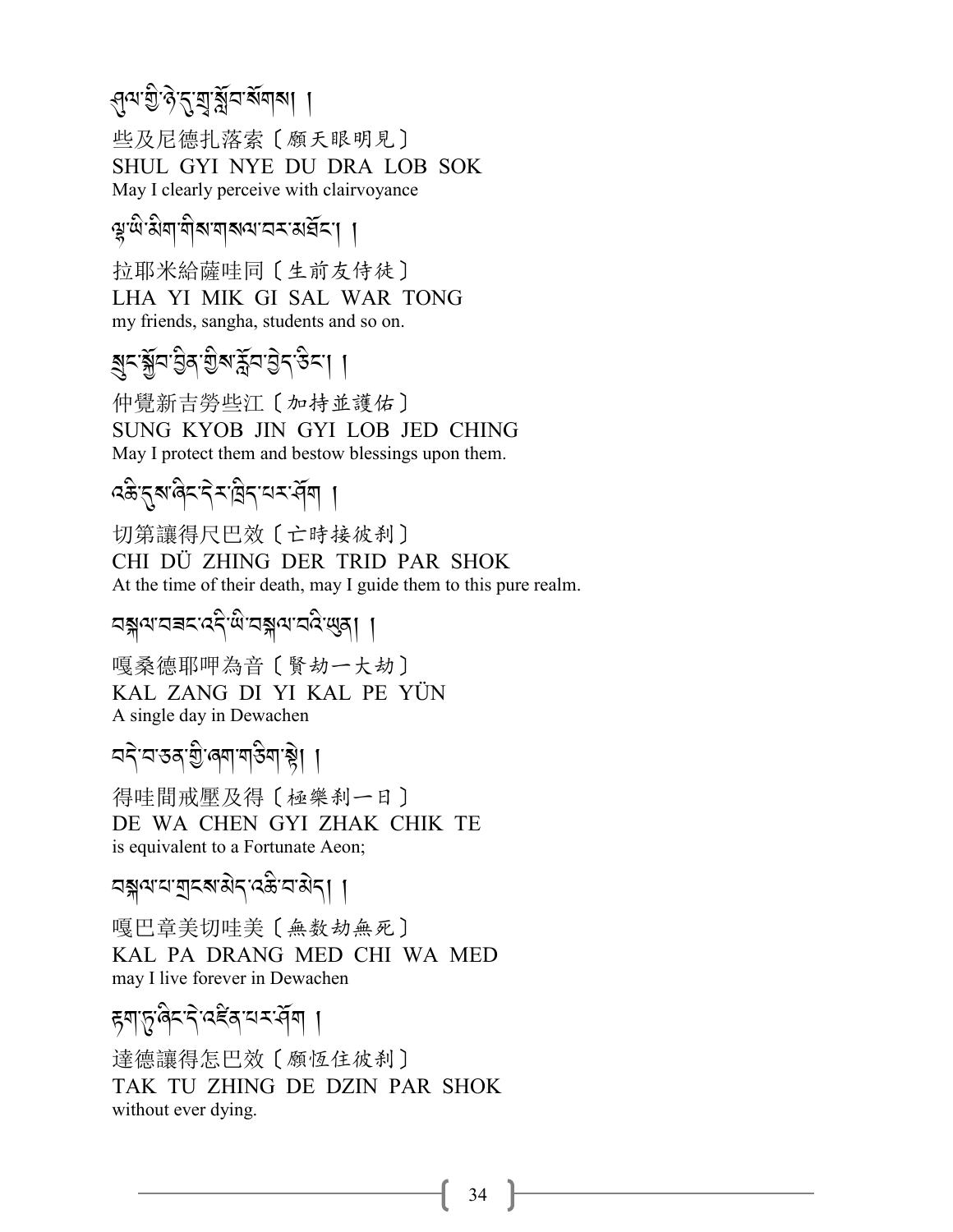### এখনরেশনৰূম্য্য নার্য না

先巴尼絨木比哇 [ 彌勒至勝解 ] JAM PA NE ZUNG MÖ PE BAR From Buddha Maitreya to Buddha Möpa, the final Buddha,

নঙ্গীত্ৰাসভাৰে প্ৰত্যাপ্ৰাপ্ত প্ৰত্যাপ্ৰা

嘎桑德耶桑吉蘭〔賢劫諸佛陀〕 KAL ZANG DI YI SANGYE NAM may I see each of the buddhas of the Fortunate Aeon when they emanate in this world.

杰定德納南巡才〔降臨此刹時〕 JIK TEN DI NA NAM JÖN TSE With my miraculous powers,

*ह्* 'ব্ধুন'য়ুঁবৰ গুৰু বেই বৰ্তনেৰা ।

則切多戒德嗡內〔以神變詣此〕 DZU TRUL TOB KYI DIR ONG NE may I meet these buddhas, present offerings

### মহম'ক্কুম'মর্ক্রিব'উহ'ব্ম'র্ক্রম'নৃষ্|া

桑吉卻江單秋年〔供佛聞正法〕 SANGYE CHÖD CHING DAM CHÖ NYEN and listen to the holy dharma;

### য়ৼ<sup>৻</sup>ড়ৼড়ৼ৾ড়ৼ৻ড়ৼ৻ড়য়ৼ৻য়

抗洋得親讓康色〔彌後願無礙〕 LAR YANG DE CHEN ZHING KHAM SU then without any obstacle,

ইনাৰায়াপুৰিয়াৰ পূৰ্বীয় পৰি

桃巴美巴卓哇效〔返回極樂刹〕 TOK PA MED PAR DRO WAR SHOK may I return to the pure realm of Dewachen.

## ব্যক্ষয়ুৰ ট্ৰান্নৱাদ্বিনা বহীৰ্ষ্ট ব্ৰৱা ।

桑吉些哇察尺加動察〔八百一十萬俱胝〕 SANGYE JE WA TRAK TRIK GYA TONG TRAK Dewachen is the coalescence of the qualities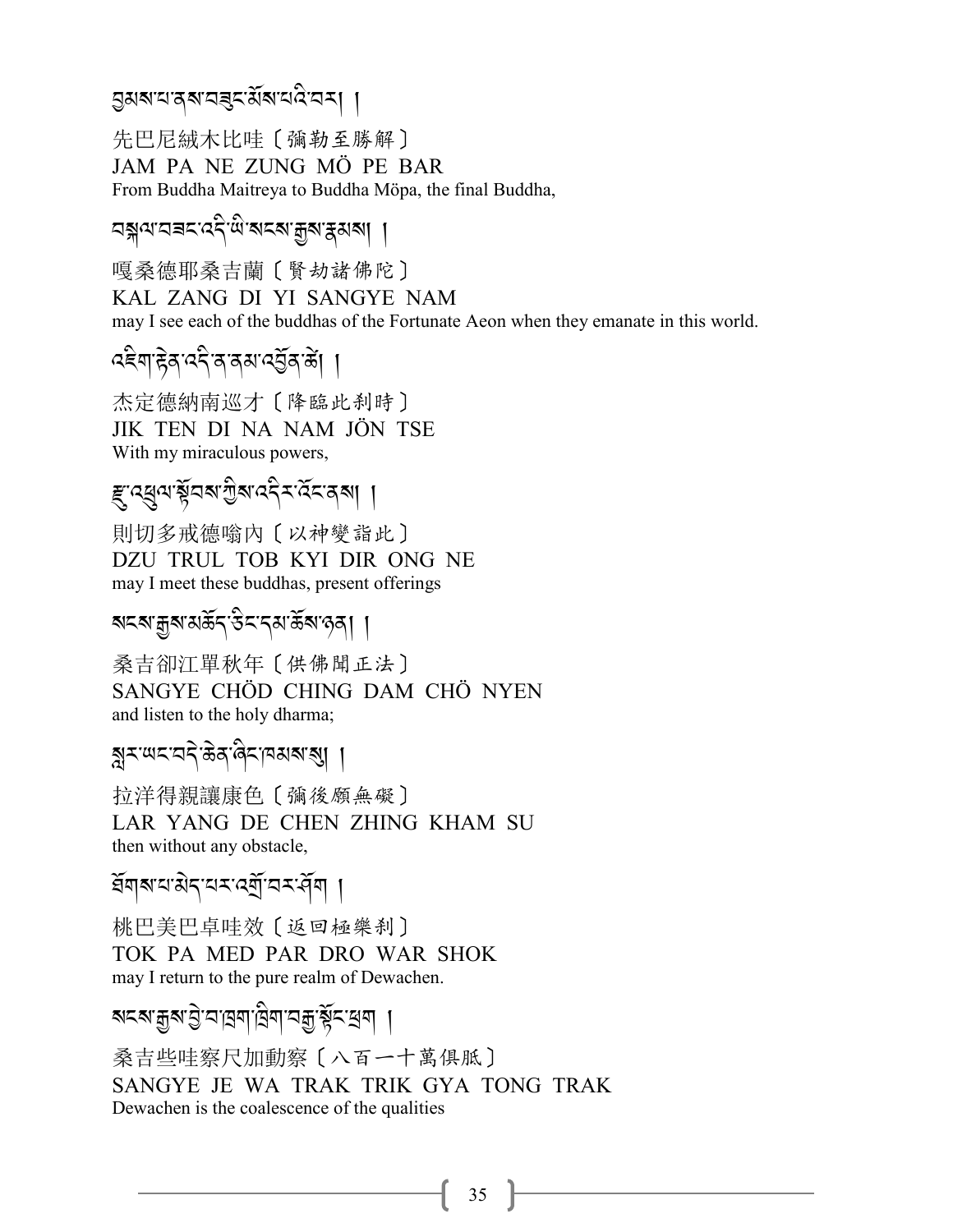# 

嘉杰匝及桑吉讓根戒〔那由他佛之佛刹〕 GYED CHU TSA CHIK SANGYE ZHING KÜN GYI of the eight million and one-hundred thousand buddha realms.

অঁৰ চৰ বৰ্শিব বাৰমৰ তব শতিৰা বৰ্ষমৰ বা

雲單果巴談加寄頓巴〔功德壯嚴皆合一〕 YÖN TEN KÖD PA TAM CHED CHIK DOM PA May I be reborn in the pure realm of Dewachen,

ৰিমান্মৰাশ্ৰমুখৰাগুমুখৰৰাৰামুখৰাৰী ।

讓康根雷恰拍拉那美〔願生勝過諸刹土〕 ZHING KHAM KÜN LE KHYED PAK LA NA MED the pinnacle of all the pure realms.

# ঘই'ঘ'ঙৰ'গ্ৰু'ৰিহ'ইহ'ক্লু'ঘহ'ৰ্ধ্ৰি ।

得哇間戒讓得吉哇效〔無上殊勝極樂刹〕 DE WA CHEN GYI ZHING DER KYE WAR SHOK The flat ground, as smooth as the palm of a hand,

<sup>ঽ</sup>ঽ<sup>৽</sup>ড়ঽ<sup>৻</sup>য়য়ঀ৾ঀঢ়ঽৼয়ৢয়য়ড়য়য়য়য়৸য়য়

仁親薩日闊牛拉特達〔珍寶大地平如掌〕 RIN CHEN SA ZHI KHÔD NYOM LAK TIL TAR is ornate with precious jewels;

洋向加起薩讓奧賊巴〔寬敞明亮光閃閃〕 YANG SHING GYA CHE SAL ZHING ÖD ZER BAR it is vast, spacious, and radiant.

য়ৰৰ'ৰ'ৰ ম'ৰিম'মইনৰ'ৰ'ৰ মুম'ট্ৰম'মা ।

南納内讓大那巴些巴〔壓陷抬返富彈性〕 NEN NA NEM ZHING TEK NA PAR JED PA Supple in texture,

**อริ** สะสะพรส สลิสริม

得見洋比讓得吉哇效〔願生輕滑舒適刹〕 DE JAM YANG PE ZHING DER KYE WAR SHOK it retracts upon pressing down and rebounds when released.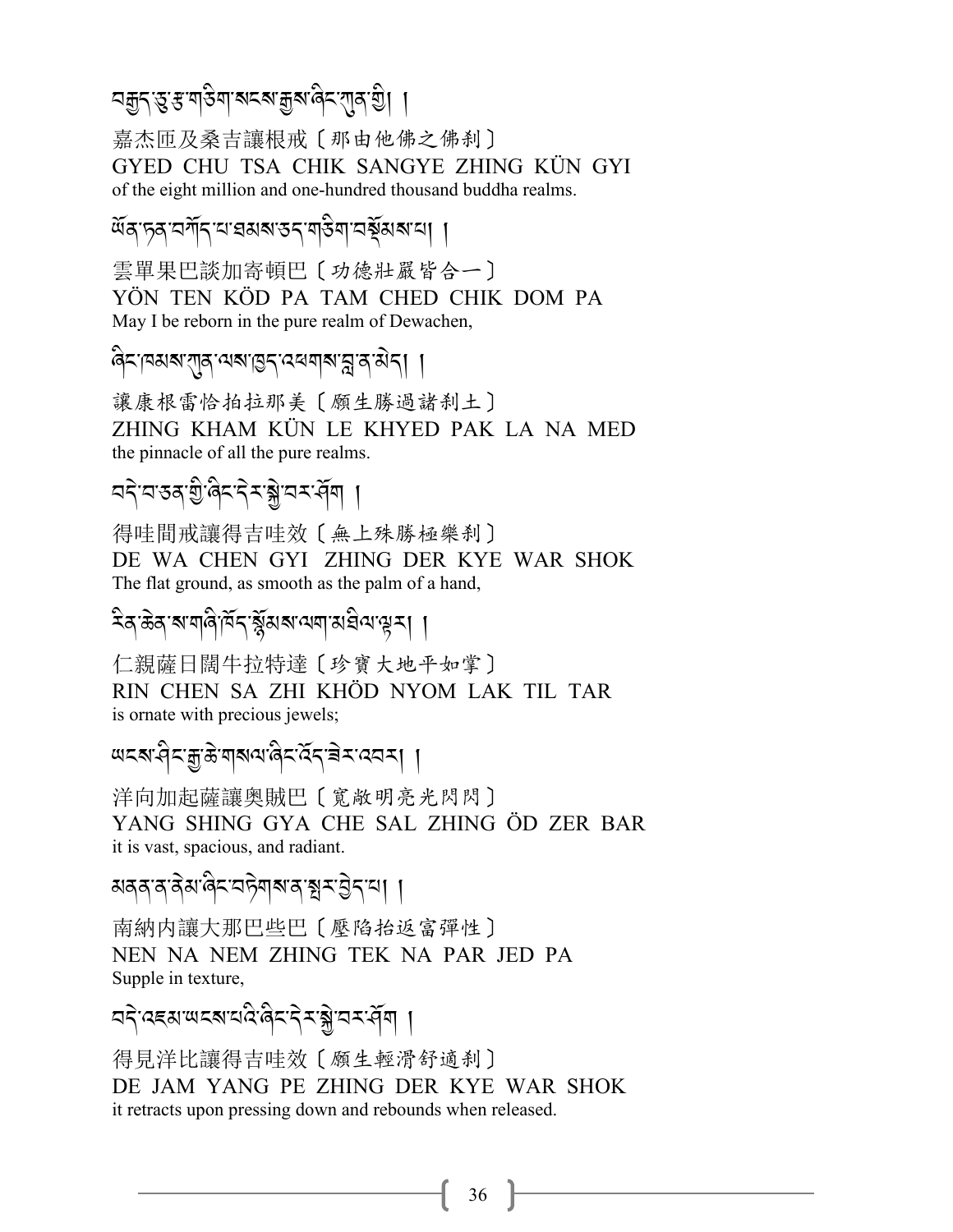#### देव ळेव तुःसः सबाञ्चयः दयमाञ्चित्रायाः । .<br>.

仁親德瑪雷哲巴三向〔眾寶所成如意樹〕 RIN CHEN DU MA LE DRUB PAK SAM SHING There are wish-fulfilling trees adorned with

#### ৰ্শ্ম'ব্<sup>য</sup>ৰ'ৰ্থ'ৰ্'ইৰ্'ক্টৰ্'নক্কুৰ্| | .<br>.

落瑪達薩這窩仁親堅〔樹葉錦緞珍果飾〕 LO MA DAR ZAB DRE BU RIN CHEN GYEN fine silken leaves, jewel ornaments and exotic fruits.

#### *-*<br>বৃষ্ট্ৰন-ব্ৰুন্মব্ৰে, ব্ৰুন্নৰ প্ৰাৰম্ভ বিভিন্ন প্ৰাৰম্ভ বি J

得當哲比夏措嘎年這〔彼上幻鳥出妙音〕 DE TENG TRUL PE JA TSOK KED NYEN DRE On top are gathered flocks of emanation birds,

# ৰব'ব্ব'ফ্ৰ'ৰ্ক্ট'ৰ্ম্ব'ৰ্মৰ'ৰ্মুশৰ্ম| |

薩當加起秋吉扎南桌〔鳴唱深廣之法音〕 ZAB DANG GYA CHE CHÖ KYI DRA NAM DROK singing melodiously the profound tune of dharma.

#### হঁ:মৰ্ক্ৰ'ব্ৰুদ্ৰ'ব্ৰিম্বৰ বিশ্<sup>ব</sup>া J

悟察親布讓得吉哇效〔願生極為稀有刹〕 NGO TSAR CHEN PÖ ZHING DER KYE WAR SHOK May I be reborn in this rare and sacred realm.

# ৰ্গ্ন্ম*-*জুমুন্মেৰ্'ম্বান্মকুন্'শ্ৰ্ম্ন' |

布氣切龍燕拉加單芒〔眾具八支香水河〕 PÖ CHÜ CHU LUNG YEN LAK GYED DEN MANG The rivers are perfumed with the eight qualities of fragrance.

#### दे.चखुर्य.सी.अं.अर्.म्रार्थ.सी.। .<br>.<br>.

得任德賊尺吉藏窩南〔如是甘露諸浴池〕 DE ZHIN DÜD TSI TRÜ KYI DZING BÜ NAM The bathing pools are filled with nectar

#### देव ळेव श्व'ञ्चतुव घेठा ङ्गब्ध द्याराज्य रेड्न् / A

仁親那頓推給怕給果〔七寶階梯寶磚圍〕 RIN CHEN NA DÜN TEM KE PA GÜ KOR and surrounded by stairs and cornices made of the seven treasures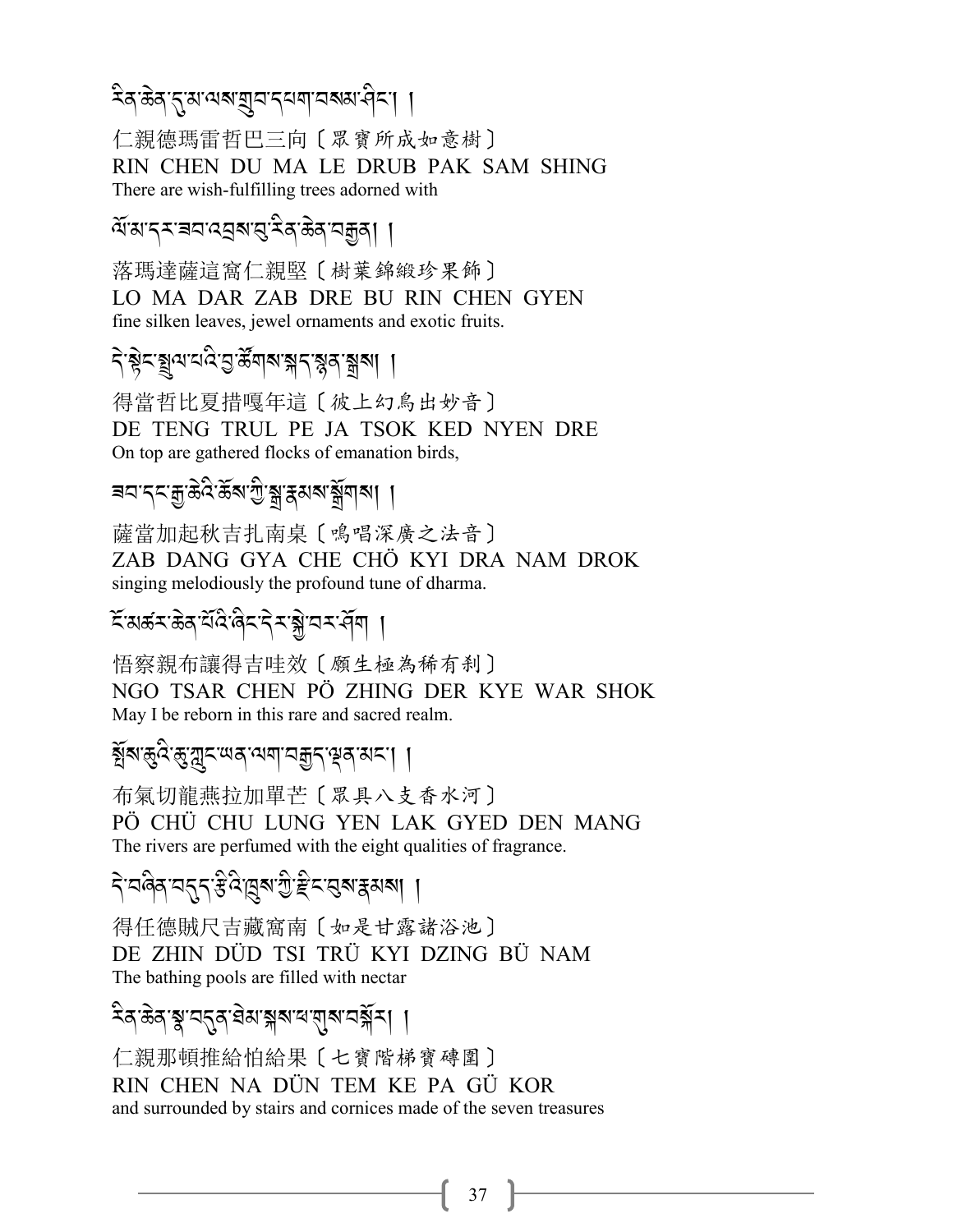# $\alpha$ 'ৰ্ট্ম'ন্দ্ৰ' ব্ৰিম'ন্দ্ৰৰ' ব্ৰুষ্ণ ব্ৰি

美到巴瑪哲認這喔單〔芳香蓮花具果實〕 ME TOK PEMA DRI ZHIM DRE BUR DEN and fragrant lotus flowers bearing fruit

#### যহ্নুব্ৰম্বৰ কৰা প্ৰিয়ন কৰে <u>বি</u> J

巴美奥色巴德美巴處〔蓮花散射無量光〕 PE MAI ÖD ZER PAK TU MED PA TRO and emitting molecules of light rays.

্প্ৰস্ক্ৰিক্ষা আৰু বিভিন্ন প্ৰাপ্ত পৰি প্ৰকল্প <mark>/</mark><br>প্ৰস্কাৰ বিভিন্ন প্ৰাপ্ত প্ৰকল্প প্ৰকল্প বিভিন্ন প্ৰকল্প বিভিন্ন প্ৰকল্প বিভিন্ন প্ৰকল্প বিভিন্ন প্ৰকল্প বিভিন্ J

奥色賊拉哲比桑吉堅〔光端嚴飾化身佛〕 ÖD ZER TSE LA TRUL WAI SANGYE GYEN On the tip of each light ray is an emanation of a buddha.

#### খ'মৰ্ক্ক'ৰ্উন'ৰ্ম'ব<sup>্ৰ</sup>মু'নৰ প্ৰশ A Contractor

亞参親布讓得吉哇效〔願生極其稀奇刹〕 YA TSEN CHEN PÖ ZHING DER KYE WAR SHOK May I be reborn in this realm of great marvel!

# *3* A*-#*R*3-2o.-.% -%/-?*R*%-*1*-3* A*-P\$ ?*,,

默庫加當安松匝默扎〔無八無暇惡趣聲〕 MI KHOM GYED DANG NGEN SONG DRA MI DRAK May I be born in this realm of Great Bliss

### $\widetilde{\delta}$ ৰ্ক'ৰ্মৰ মুন্দু মুন্দু মুন্দু মুন্দু মুন্দু মুন্দু মুন্দু মুন্দু মুন্দু মুন্দু মুন্দু মুন্দু মুন্দু মু

紐蒙德阿德桑那當頓〔病魔煩惱三五毒〕 NYÖN MONG DUK NGA DUK SUM NED DANG DÖN where there are not even words for the eight undesirable conditions and suffering,

### *.P-.% -.*2*=-1*R*%?-:,2 -l*R*.-=-?*R*\$?-0*,,

扎當喔彭他作拉所巴〔怨敵貧乏戰爭等〕 DRA DANG UL PONG TAB TSÖD LA SOK PA where the three or five poisons, the emotional afflictions (*kleshas*) of

# ষ্ণুনা ব্ৰস্তু ব্ৰস্তা প্ৰকাৰ প্ৰকাৰ প্ৰকাৰ প্ৰকাৰ পৰি স্থিতি পৰি স্থিতি পৰি স্থিতি পৰি স্থিতি পৰি স্থিতি পৰি স<br>ইণা বিষয়ো

德啊談加讓得吐瑪紐〔彼刹未聞諸痛苦〕 DUK NGAL TAM CHED ZHING DER TÖ MA NYONG sickness, mental disturbance, enemies, poverty, quarrelling, war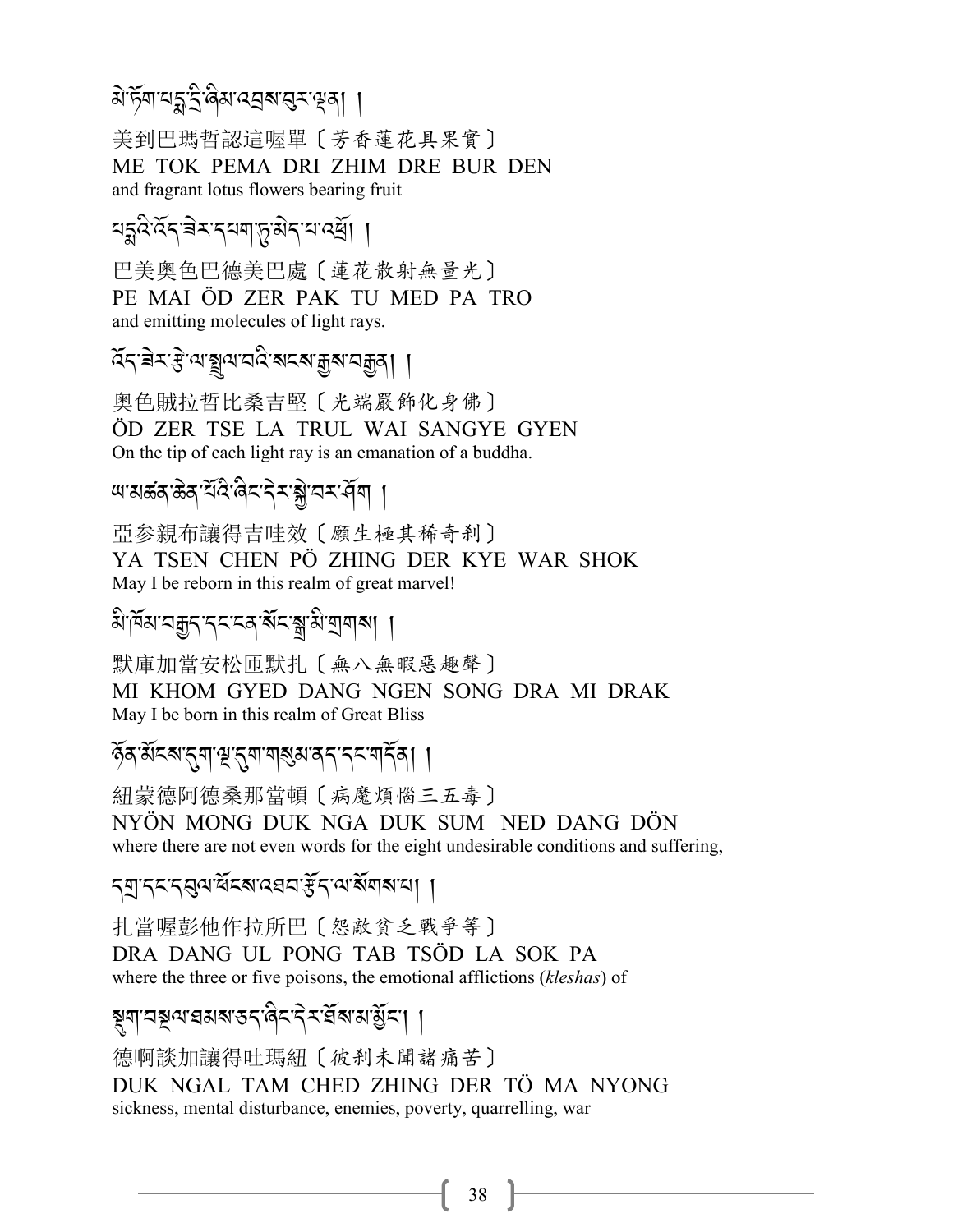#### বৰ্ণবাস্তুৰ বিদেশৰ বিদা J

得哇親布讓得吉哇效〔願生極其安樂刹〕 DE WA CHEN PÖ ZHING DER KYE WAR SHOK and so forth, do not even exist.

# 2*.-3* J*.- 3* J*.-&* A*%-3% =-/ ?-*\* J*-2-3* J*.*,,

窩美美江阿内吉哇美〔無有女人無胎生〕 BÜD MED MED CHING NGAL NE KYE WA MED Instead of rebirth through a female or womb, all rebirths shall be in the pollen heart of a lotus.

!*/-G% -3* J*-+*R*\$-0*E*:* A*-*&*2?-/?-:*O*%?*,,

根江美到巴米窩内冲〔皆由蓮花苞中生〕 KÜN KYANG ME TOK PE MAI BUB NE TRUNG Possessing five types of miraculous powers and five types of clairvoyance,

# ব্ৰমৰ্শন্তন্ব<sub>্ৰী</sub>, নিৱাৰ্ত্তন্বৰ্দ্ধ প্ৰকল্প বি

談加歌里恰美色戒朵〔諸身無别金黄色〕 TAM CHED KU LÜ KHYED MED SER GYI DOK may everyone be identical and of a shimmering golden hue.

# ব্ৰ:ন্মশৰ্ম্ভুন্ম ৰ্টমান্ম ৰ্ষমাৰ্জ্য প্ৰৱাৰ প্ৰায়মুক্ত ।

窩拉則多拉索燦會堅〔頂鬘等相隨好飾〕 U LA TSUG TOR LA SOK TSEN PE GYEN May all bodies be endowed with the major marks and signs of excellence

# *3%*R*/->* J*?-s-.% -*,*/-s-*!*/-=-3%:*,,

温西阿當先阿根拉阿〔五眼五通悉具足〕 NGÖN SHE NGA DANG CHEN NGA KÜN LA NGA such as the crown protuberance and so forth.

<u> সূপ-পৰাজ্যৰ প্ৰবৰ্তন স্থা</u>ন .<br>.<br>.

雲單巴美讓得吉哇效〔願生無量功德刹〕 YÖN TEN PAK MED ZHING DER KYE WAR SHOK May I be born in this realm of inexhaustible merit and qualities.

# *<% -*L*%-<* A*/-(* J*/-*\$*-5*S *\$?- \$8=-; ?-#% -*,,

讓雄仁親那措壓耶抗〔自然眾寶無量宮〕 RANG JUNG RIN CHEN NA TSOK ZHAL YE KHANG Without attachment to self and others, or to non-existence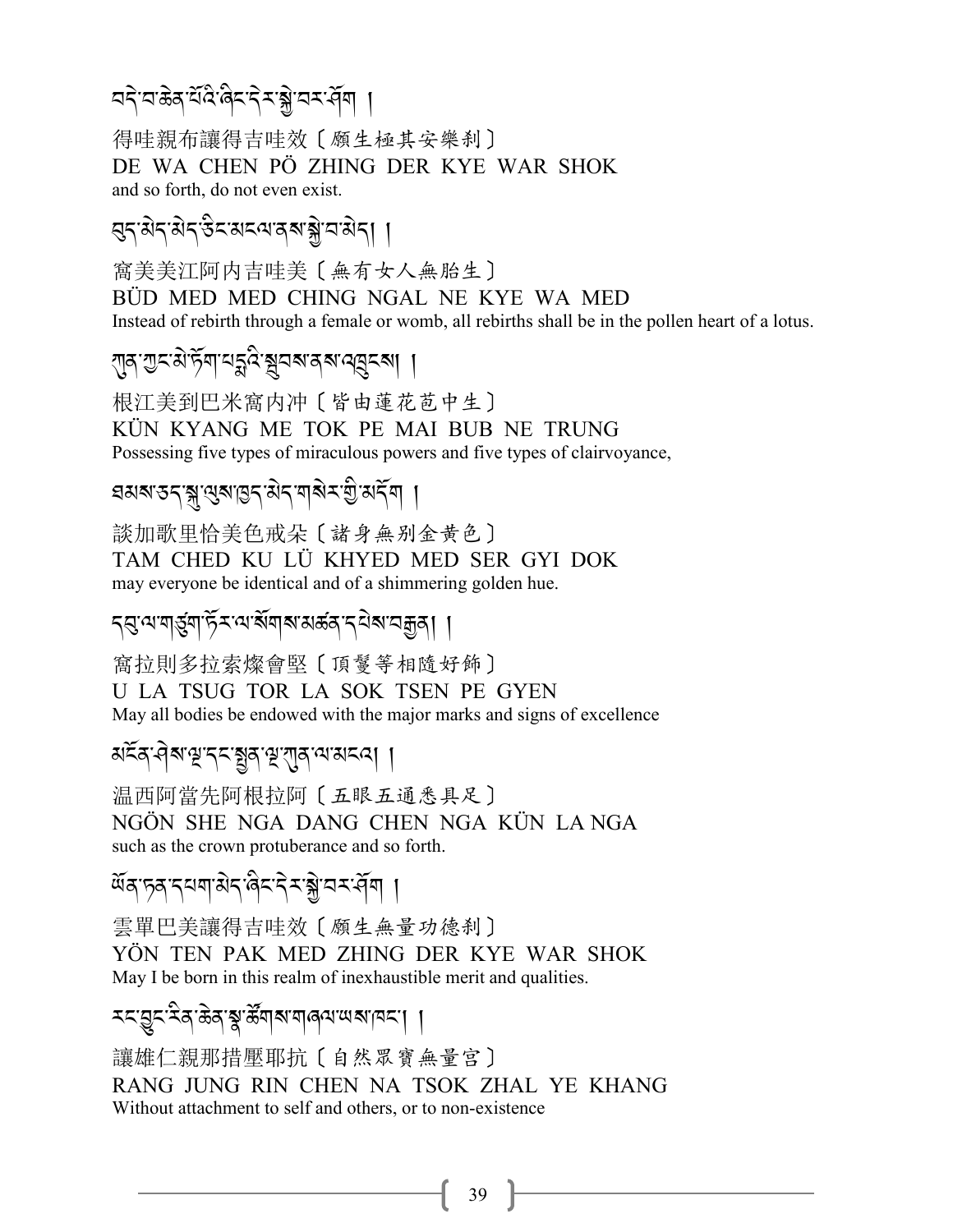吉多龍效耶拉站比炯〔所欲受用意念生〕 CHI DÖD LONG CHÖD YID LA DREN PE JUNG by merely visualizing.

# *ङ्*लाञ्चय से दर्शन संबंध वर्दे दुः सुन शुद्धाना ।

族哲摸故故多倫吉哲〔無勤任運所需成〕 TSOL DRUB MI GÖ GÖ DÖD LHÜN GYI DRUB all one's needs are fulfilled and

# *द*्रियेदउदयद्वाप्तृत्द्द्विद्यश्चेद्। ।

阿橋美江達德怎巴美〔無有你我無我執〕 NGA KHYÖD MED CHING DAK TU DZIN PA MED spontaneously a treasure-filled palace arises.

য়য়ড়য়য়ড়ৼঢ়য়ড়৻৸য়ঢ়৸ড়৸ড়৸

剛多橋真拉比特内炯〔所欲供雲手掌生〕 GANG DÖD CHÖD TRIN LAK PE TIL NE JUNG May cloudbanks of offerings emit from my palms.

### ঘমৰ ডন্'ন্ল'মন্'ষ্টৰ্'ক্কৰ'ৰ্ম'শেৰ্শ্লন্। ।

談加拉美他親秋拉效〔行持無上大乘法〕 TAM CHED LA MED TEK CHEN CHÖ LA CHÖD May all beings engage in the unsurpassable Great Vehicle (Mahayana).

### ঘণ্টুন্'্যাৰ্'ব্ছুন'ৰ্বিন'ৰ্ব্ৰ'য়ে'ঘন'ৰ্ব্ৰ ।

得節根炯讓得吉哇效〔願生諸樂之源刹〕 DE KYID KÜN JUNG ZHING DER KYE WAR SHOK May I be reborn in this pure realm of original bliss and contentment.

### द्विवाक्नदाबीबासे स्वाऊदाऊवादवेवबा ।

哲業龍給美朵恰親貝〔香風普降妙花雨〕 DRI ZHIM LUNG GI ME TOK CHAR CHEN BEB A shower of flowers rains down delightful fragrances.

# ধিমদমন্ত্রুস্নমের্ক্ল'রমৰাজ্যমা ।

向當切龍巴莫談加雷〔諸樹河蓮中恆生〕 SHING DANG CHU LUNG PE MO TAM CHED LE From trees, lotus flowers, and streams,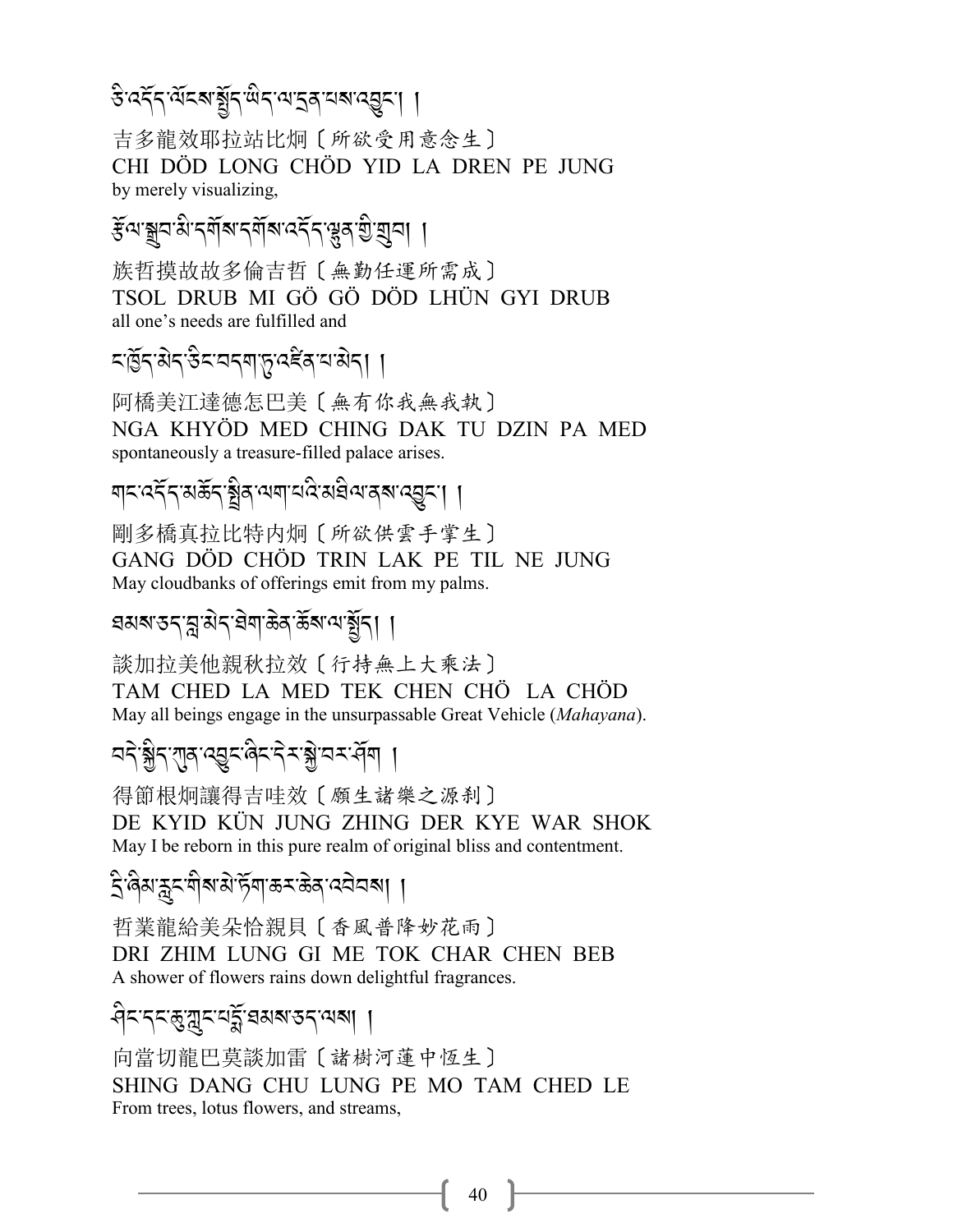#### *;* A*.-*.*-:*R*%-2:* A*-\$*9*\$?-*1*- S -<*R*-<* J*\$*, A

耶德嗡為素扎哲入日〔悦意色聲香味觸〕 YID DU ONG WAI ZUK DRA DRI RO REK arise oceans of clouds of all sorts of offerings of sensory enjoyment:

# ৰ্শিক <u>ই</u>নিপ্ৰ প্ৰয়ন্ত্ৰীৰ বিশ্ৰম্প (R.-15 |

龍效橋比真碰達德炯〔受用以及供雲聚〕 LONG CHÖD CHÖD PE TRIN PUNG TAK TU JUNG form, sound, smell, taste and touch.

# *প্ৰ*-ব্ৰাৱ্য - ব্ৰিব্ৰাৱ্য <u>(</u> প্ৰত্য <u>ব</u>ুদ্ধ প্ৰব্ৰাৱ্য ।

窩美美江哲比拉木措〔雖無女人眾化身〕 BÜD MED MED KYANG TRUL PE LHA MÖ TSOK Although there are no females of ordinary form,

# মৰ্ক্ৰন্<sup>-হানু</sup>ৰ্মুৰ্ম্মন্নুৰ্মন্দ্ৰম্মৰ্ক্ষন্ৰ ।

橋比拉莫德米達德橋〔供養天女恆時供〕 CHÖD PE LHA MO DU ME TAK TU CHÖD many goddesses present offerings continuously.

# *:*.*\$-0<- :.*R*.-5*K *-<* A*/-(* J*/ -\$8=-;?- #% -*,,

德巴都才仁親壓耶抗〔欲安住時無量宫〕 DUK PAR DÖD TSE RIN CHEN ZHAL YE KHANG At the time when I wish to rest, a jewel palace appears.

৫<sub>প</sub>াব্ৰাৰ্ট্ৰ্ৰ্ট্ৰ্ৰ্ট কৰি বিভিন্ন কৰি স্পৰ্টি ।

涅哇都才仁親池桑當〔欲睡眠時妙寶座〕 NYAL WAR DÖD TSE RIN CHEN TRI ZANG TENG When I am ready to sleep, a beautiful throne

#### ব্যৱন্থ্যপূ*প্ৰৱাইৰ* ব্ৰৱ্থ <mark>|</mark> A

達撤德米瑪丹埃當基〔具眾錦緞被整枕〕 DAR ZAB DU MAI MAL TEN NGE DANG CHE covered with luxurious silken pillows and cushions appears**.** 

# *L-.% -u*R*/->* A*%-*(*-*[*%-<*R*=- 3*R*-?*R*\$?*,,

夏當軍向切龍如謀索〔鳥樹河流樂器等〕 JA DANG JÖN SHING CHU LUNG ROL MO SOK From celestial birds, wish-fulfilling trees, streams made of nectar, and celestial music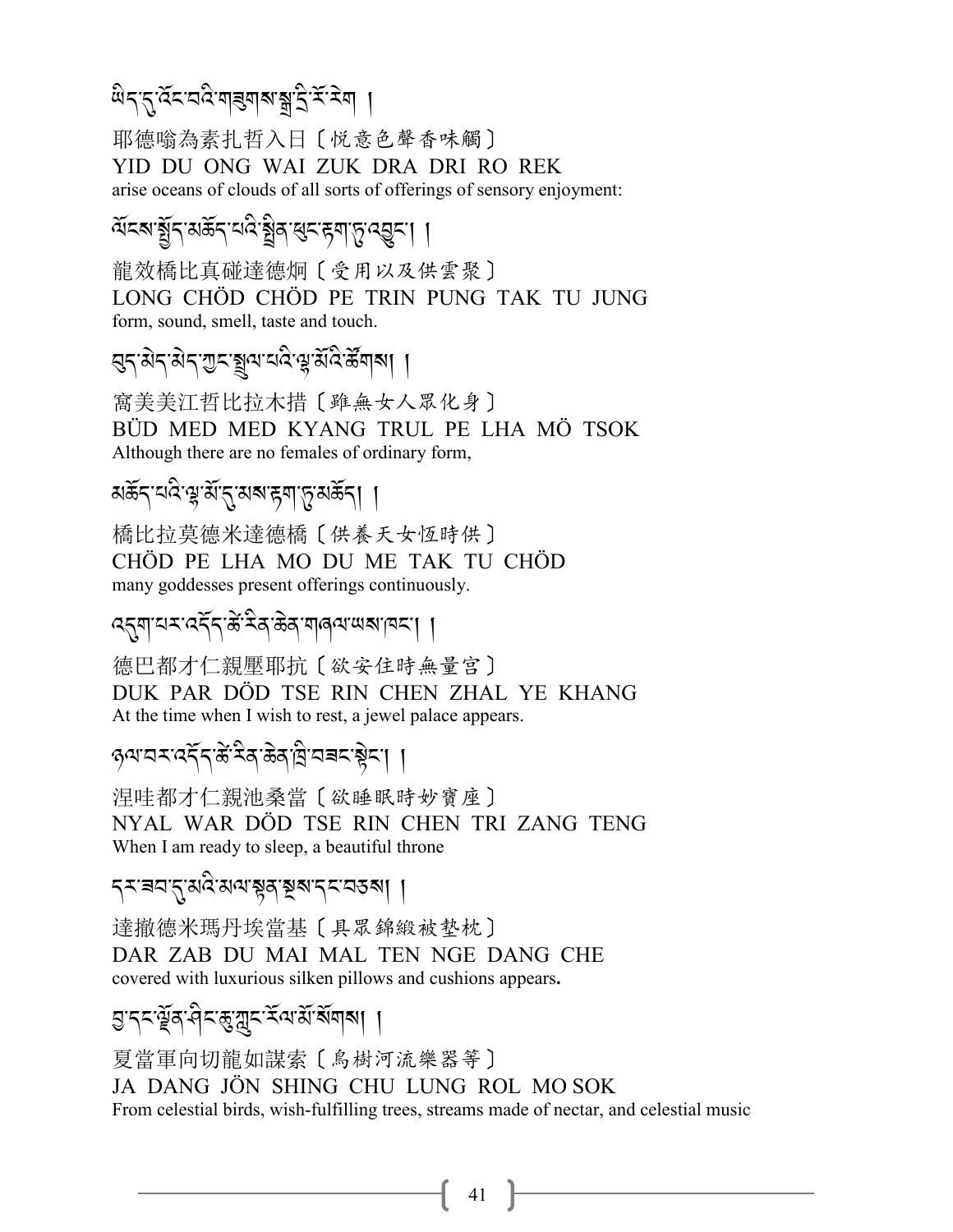#### প্ৰৰূপ <u>প্ৰাৰ্থিক স্থিতীয় স্থিতীয় স্থিতীয় স্থিতীয় স্থিতীয়।<br>প্ৰাৰম্ভিক স্থিতি স্থিতি স্থিতি স্থিতি স্থিতি স্থিতি স্থিতি স্থিতি স্থিতি স্থিতি স্থিতি স্থিতি স্থিতি স্থিতি স<br>প্ৰাৰম্ভিক স্থিতি স্থিতি স্থিতি স্থিতি স্থিতি</u>  $\ddot{\phantom{0}}$

吐巴都才念比秋扎卓〔欲聞時出妙法音〕 TÖ PAR DÖD TSE NYEN PE CHÖ DRA DROK emanate the pleasant sounds of dharma.

# *প্ৰব্যৰ* প্ৰৱাৰ প্ৰাপ্ত পৰি স্থা

默都才那納哇扎默扎〔不欲之時即不聞〕 MI DÖD TSE NA NA WAR DRA MI DRAK These sounds can be heard if I choose,

#### ন*প্ৰ*্ৰফ্লিক্ৰিপ্ৰিয়েন্দ্ৰ বিশ্বৰ প্ৰদ্ৰা A<br>A

德賊藏窩切龍得南江〔彼等甘露池溪流〕 DÜD TSI DZING BU CHU LUNG DE NAM KYANG or, if I wish to hear nothing, are silent.

# *S*-এন্মৰ্ল্ড্ৰ্ৰ্স্ট - প্ৰাৰ্থ্য - প্ৰেৰ্ট্ট বি

卓章剛都得拉得達炯〔冷暖適度隨所欲〕 DRO DRANG GANG DÖD DE LA DE TAR JUNG The soothing temperature of the streams is perfect.

# a<u>Lage ala atar dina akan di</u>na di l

業忍哲比讓得吉哇效〔願生如意所成刹〕 YID ZHIN DRUB PE ZHING DER KYE WAR SHOK May I be born in this realm where all wishes are fulfilled.

#### ৰিন্দ্ৰীৰ্শন বিৰোহৰ প্ৰিয় বিদ্যালয় । A<br>A<br>A .<br>.<br>.

讓得造比桑吉奥巴美〔彼刹阿彌陀佛尊〕 ZHING DER DZOK PE SANGYE ÖD PAK MED The complete and perfect Buddha of Boundless Light

# বন্ধ্বারা বাইব্রাপ্ত ব্রান্ত ব্রান্ত <mark>স্পা</mark>ন্ত ।

嘎巴章美涅安默大樹〔住無数劫不涅槃〕 KAL PA DRANG MED NYA NGEN MI DA ZHUK shall remain in this realm for countless eons without passing into enlightenment.

# ने*.ब्र*्टरेलु, अन्यर्भक्षा ।

得哲得業壓章些巴效〔願於此間承侍彼〕 DE SID DE YI ZHAB DRING JED PAR SHOK May I be his servant during theis time.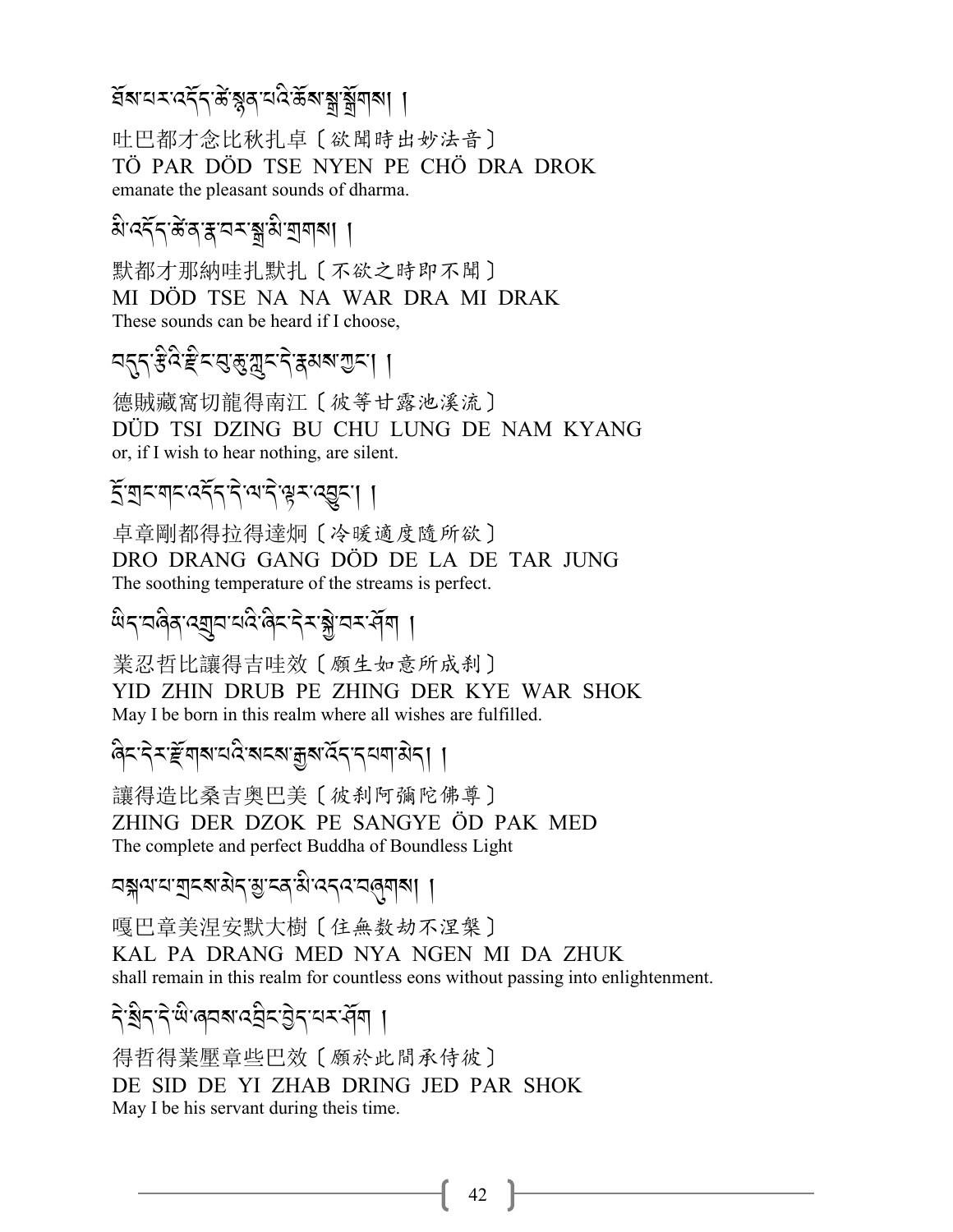## दबालेगाउँदादययाओदादेखित्यसयानेया**ला** ।

南受奥巴美得日哇剎〔一旦佛陀趣涅槃〕 NAM ZHIK ÖD PAK MED DE ZHI WAR SHEK Until his passing into enlightenment, his teaching shall remain

嘎巴剛給龍個細瑪涅〔二恆河沙数劫中〕 KAL PA GAN GAI LUNG GI JE MA NYED for two eons equal to the number of particles of sand in the great Ganges.

# শ6়ৰ শুভিমন্ত্ৰ বিষ্ণুৰ বিষ্ণু বিষ্ণু ।

尼戒哇德單巴内比才〔教法住世之時期〕 NYI KYI BAR DU TEN PA NE PE TSE After his passing,

# कुषारुंवाञ्चुवारबाषविषाबादराशेखवयालेया ।

加察千熱則當默扎讓〔不離補處觀世音〕 GYAL TSAB CHEN RE ZIK DANG MI DRAL ZHING may I never be separate from his regent Avalokiteshvara.

### देखेखुदायादशर्के राददेवायर पेंगा ।

得夜因拉丹秋怎巴效〔願於期間持正法〕 DE YI YÜN LA DAM CHÖ DZIN PAR SHOK who will uphold the noble dharma.

#### য়ুঁখনৰ সূপ্ৰ প্ৰতিষ্কাৰ পৰা ।

照拉丹秋訥比托讓拉〔黄昏法没次黎明〕 SÖD LA DAM CHÖ NUB PE TA RANG LA When the sun of dharma is setting,

## ষ্ট্ৰব্ৰম্বাৰ্মৰাৰাণ বিৰুষ্মে বিৰোধ্য আৰু মাৰ্ব্

千熱則得温巴桑吉內〔觀音現前成正覺〕 CHEN RE ZIK DE NGÖN PAR SANGYE NE at the moment of the dawn of next morning,

### ষ<ম'ক্কুম'ৰ্ব্ব'ৰ ম'বাৰ বেশবাৰ বিদ্যোগী

桑吉奥色根内拍巴耶〔彌後彼佛名號為〕 SANGYE ÖD ZER KÜN NE PAK PA YI the bodhisattva Avalokiteshvara shall transform into the Complete and Perfect Buddha.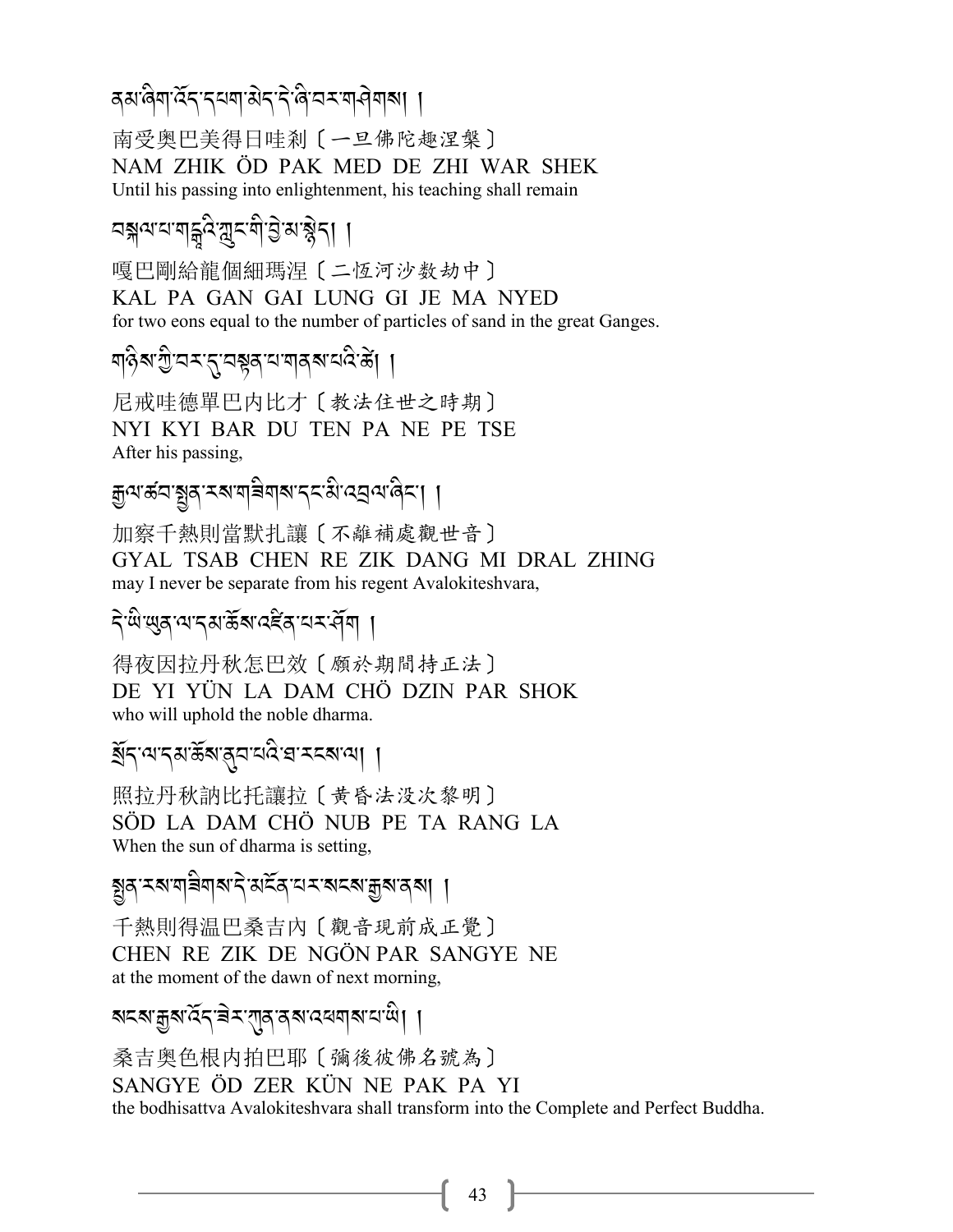*ॸॺॺ*ॱय़ॾॆॺऻॺॱक़ॗॺॱय़ऀॱढ़॓ॺॱय़ॖॸॱय़ॗॸॱय़॔ढ़ऀॱॾ॓ॎ

巴雜加布意夏寄比才〔勝光妙聚王如來〕 PAL TSEK GYAL PO ZHE JAR GYUR PE TSE His title shall be the King with Aural Splendors of all Noble Ones.

<sub>'</sub> बयानुसर्केदाउैदादसार्केबालुवायदार्वेषा ।

壓大橋江單秋念巴效〔願供奉彼聞正法〕 ZHAL TA CHÖD CHING DAM CHÖ NYEN PAR SHOK When this occurs, may I meet him and present offerings and receive holy dharma.

格才嘎巴細哇察尺訥〔壽量六百六十萬〕 KU TSE KAL PA JE WA TRAK TRIK NI He shall remain six-million six-hundred thousand eons,

*द्*वशद्भवाद्भवाज्ञ्ञः सुद्भवाजलयाद्या ।

奔察主吉匝哲樹比才〔俱胝那由他劫久〕 BUM TRAK DRUK CHU TSA DRUK ZHUK PE TSE during which I shall worship him,

ह्याप्तुलयबादवेदावञ्जेबावसुराष्ठेनायान्दा ।

達德壓章年格些巴當〔願恆恭敬承侍彼〕 TAK TU ZHAB DRING NYEN KUR JED PA DANG follow the infallible dharma.

बैददेर गड़दब गुबार बार्केबाद देवायर सेंगा।

默及絨吉單秋怎巴效〔以不忘總持持法〕 MI JED ZUNG KYI DAM CHÖ ZIN PAR SHOK and be a respectful servant.

য়ৢৼঽ<sup>৻</sup>ঽঀয়ৼয়৸ৼ৾ড়৻য়৾য়ৼ৸ঀৢ৾৾

涅安地内得夜丹巴訥〔涅槃之後彼教法〕 NYA NGEN DE NE DE YI TEN PA NI After he has passes into enlightenment,

নন্নথমর্দ্রুমন্ন্যান্দট্রান্নধ্রা ।

嘎巴動些哲當細哇察〔住世六億三十萬〕 KAL PA DUNG CHUR DRUK DANG JE WA TRAK his teaching shall remain for six-million three-hundred eons;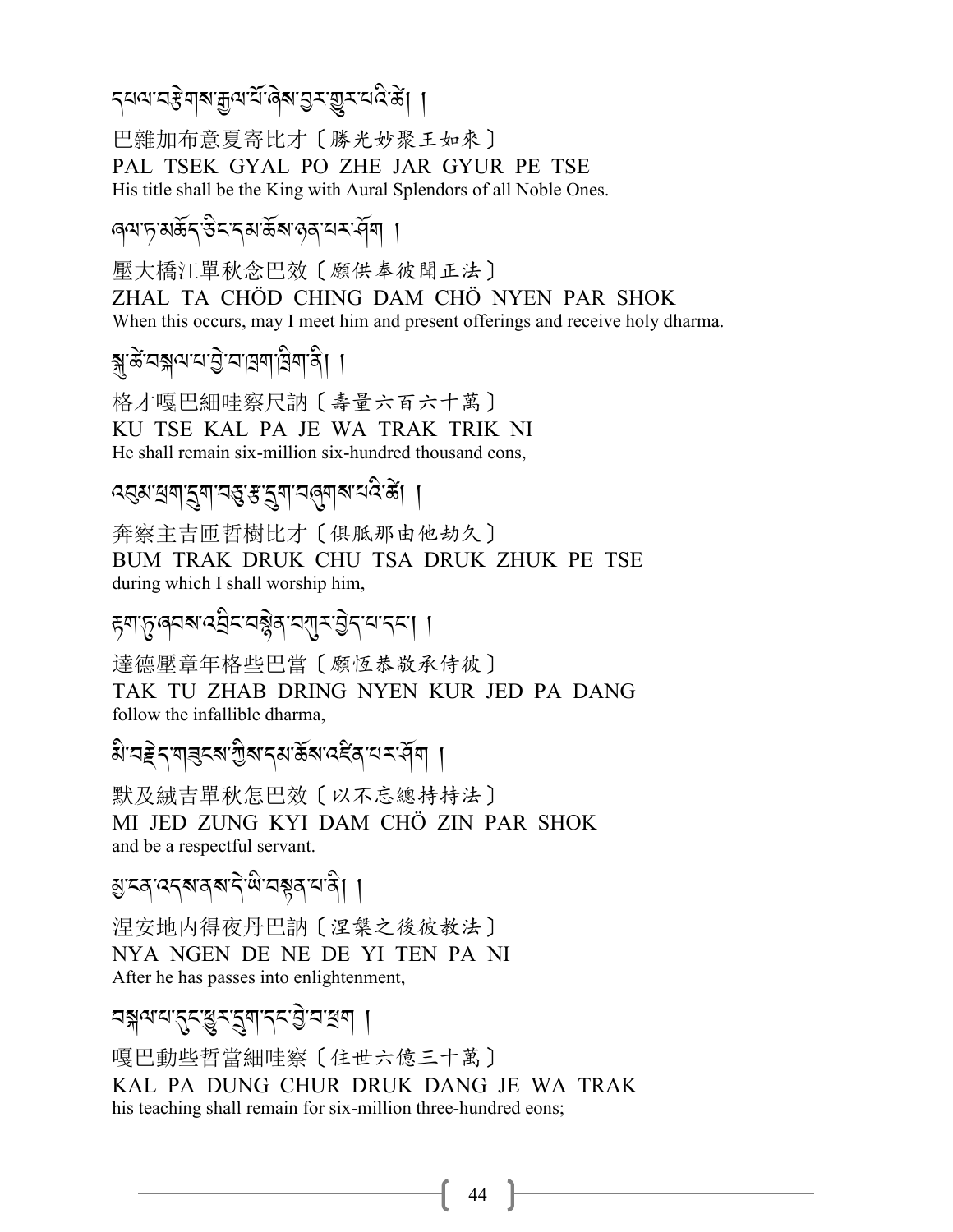## द्युसायना नायुसाना व बादे से संबन्धा दहित उद्या

波察桑内得才秋怎江〔俱胝劫間持正法〕 BUM TRAK SUM NE DE TSE CHÖ DZIN CHING May I uphold the dharma during that time

# য়<mark>ঀৢ</mark>ড়ৢ৾ঽ<u>৻</u>য়ৄৼঢ়ৼৼৼয়৾ৼঢ়ড়ৢ৻৻ৼ৻ড়৻৸ড়৻

特親吐當達德默扎效〔願恆不離大勢至〕 TU CHEN TOB DANG TAK TU MI DRAL SHOK and be inseparable with Vajrapani.

# বিৰম মন্ত্ৰ স্থান কৰা আৰু স্থাপনী

得内特親吐得桑吉内〔大勢至現前成佛〕 DE NE TU CHEN TOB DE SANGYE NE When Vajrapani becomes the Buddha.

# देखबैब गयेगबाय स्वप्नुबहवायंवे। ।

得任剎巴繞德丹巴訥〔彌後彼佛名號為〕 DE ZHIN SHEK PA RAB TU TEN PA NI His title shall be

### ঐব চৰ বিমন্ত নস্কৰাৰ নাই আৰু নামৰ বিদ্যা

雲單諾布雜比加布節〔堅德寶聚王如來〕 YÖN TEN NOR BU TSEK PE GYAL POR GYUR the Completely Reliable Tathagata King with Jewel-like Intent Qualities,

### য়ৢ৾ৼয়য়ড়ৼঢ়য়ড়ৼৼ৻৸ৼ৸ৼ৸ৼ৸ৼ

格才單巴千熱則當年〔壽量教法等觀音〕 KU TSE TEN PA CHEN RE ZIK DANG NYAM with a lifespan and teaching ability just like that of Avalokiteshvara.

## য়ৼ৶য়৽৸ৼ৻ড়৳৸৸ৼঢ়ঢ়ঢ়ঢ়ঢ়ঢ়ঢ়ঢ়ঢ়ঢ়ঢ়৸

桑吉得耶達德壓章些〔願於期間恆承侍〕 SANGYE DE YI TAK TU ZHAB DRING JED May I continuously be the servant of this Buddha,

# য়ড়ৄ৾৴<sub>৸</sub>য়য়ড়ৼ৻ড়ৼ৻৸ৼৢৼ৸ড়৸৸

橋比橋江單秋根怎效〔供品供養持諸法〕 CHÖD PE CHÖD CHING DAM CHÖ KÜN DZIN SHOK presenting offerings and upholding the infallible dharma.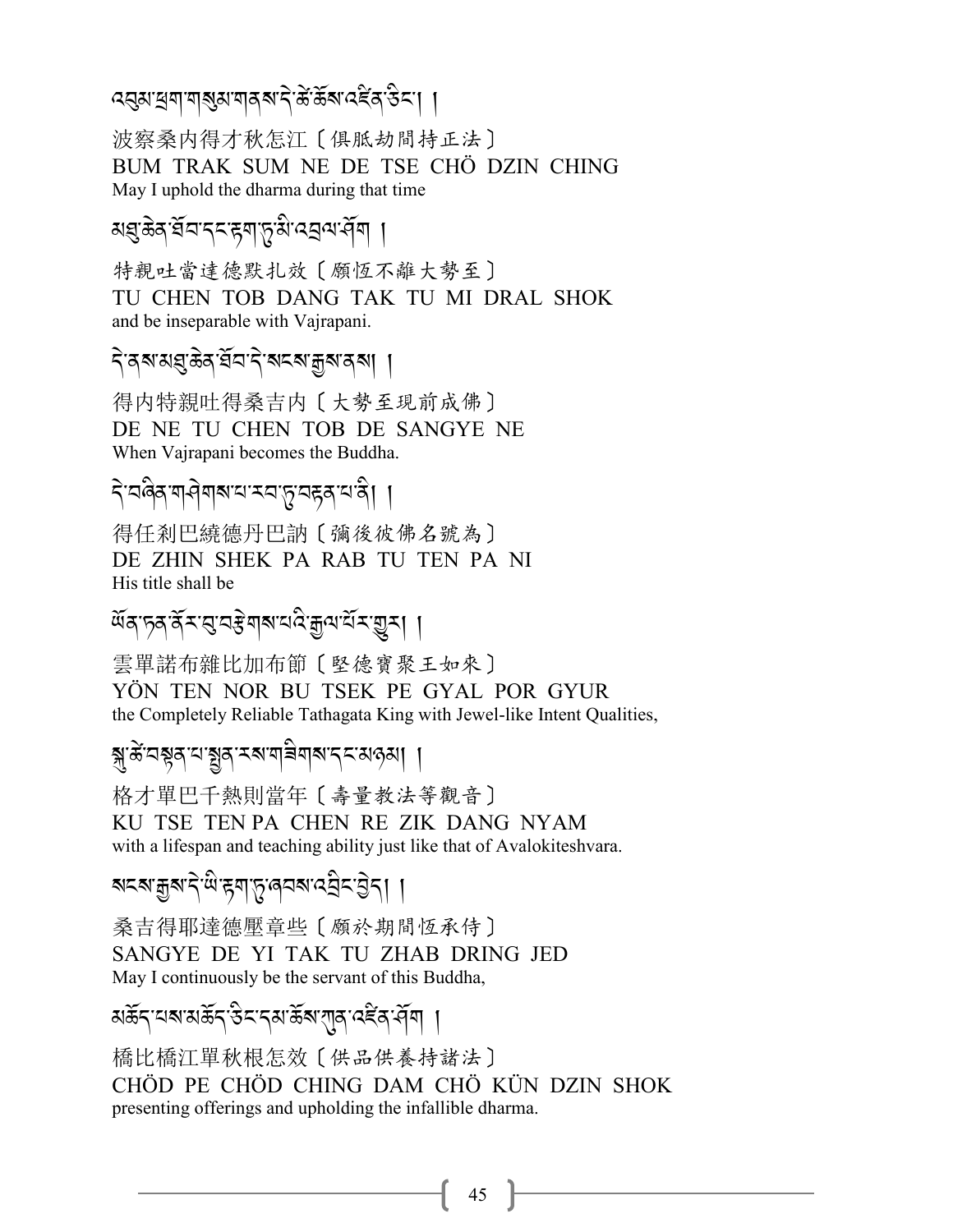# বিৰুদ্দৰ কৰি বিভিন্ন সম্ভৱ কৰি স্থা

得内達格才得吉瑪他〔願我壽命盡立即〕 DE NE DAK GI TSE DE JE MA TAK When this present life ends, may I instantly attain unsurpassable complete

# <sup>6</sup> বিদ্যালয় স্বার্থ বিদ্যালয় বি

讓康得安達比讓染德〔於彼刹或他淨刹〕 ZHING KHAM DE AM DAK PE ZHING ZHEN DU and perfect buddhahood in this or another pure realm.

# ন্ন.<u>পূৰ্বৰে স্বাৰ্থ স্থাৰ স্পূৰ্বৰ স্</u>প্ৰদাসী

拉美造比桑吉吐巴效〔獲得無上正等覺〕 LA MED DZOK PE SANGYE TOB PAR SHOK Having thus obtained complete and perfect buddhahood,

# *স্ট্*মৰাজ্যৰ স্কাৰ্জ ব্ৰানী সম্পৰ্ক।

造桑吉内才巴美巴達〔成佛後如無量光〕 DZOK SANGYE NE TSE PAK MED PA TAR just like the Buddha of Boundless Light,

# মঙ্গৰ্স্*প্ৰমান্ত্ৰ্য বেন্*ন্য প্ৰাৰ্থ্য প্ৰদানী ।

燦吐暫吉卓根門江卓〔僅聞名號熟解眾〕 TSEN TÖ TSAM GYI DRO KÜN MIN CHING DROL sentient beings shall be liberated by merely hearing my name

#### ষ্ট্ৰন্স*নাৱাই বিষ্টাৰ পৰি প্ৰাপ্ত স্থা* .<br>.<br>.

哲巴章美桌哇真巴效〔化身無数引眾生〕 TRUL PA DRANG MED DRO WA DREN PA SOK and my emanations shall guide them on the path.

# *-*<br>প্ৰদ্ৰাৱীৰ প্লেৰ বিদ্যালয়ৰ প্ৰদান সম্পৰ্কী

巴美倫哲桌頓巴美效〔無勤任運利有情〕 BED MED LHÜN DRUB DRO DÖN PAK MED SHOK All of my activities shall spontaneously and effortlessly be for the benefit of all beings.

# दे<sup>-</sup>वर्खेद बोबाबाया परिकेन्द्र बन्ने देश - अर्.-/ ।

得忍夏比才當索南當〔善逝壽量及福德〕 DE ZHIN SHEK PE TSE DANG SÖD NAM DANG Deshin Shegpa's (Amitabha) lifespan, merit, qualities,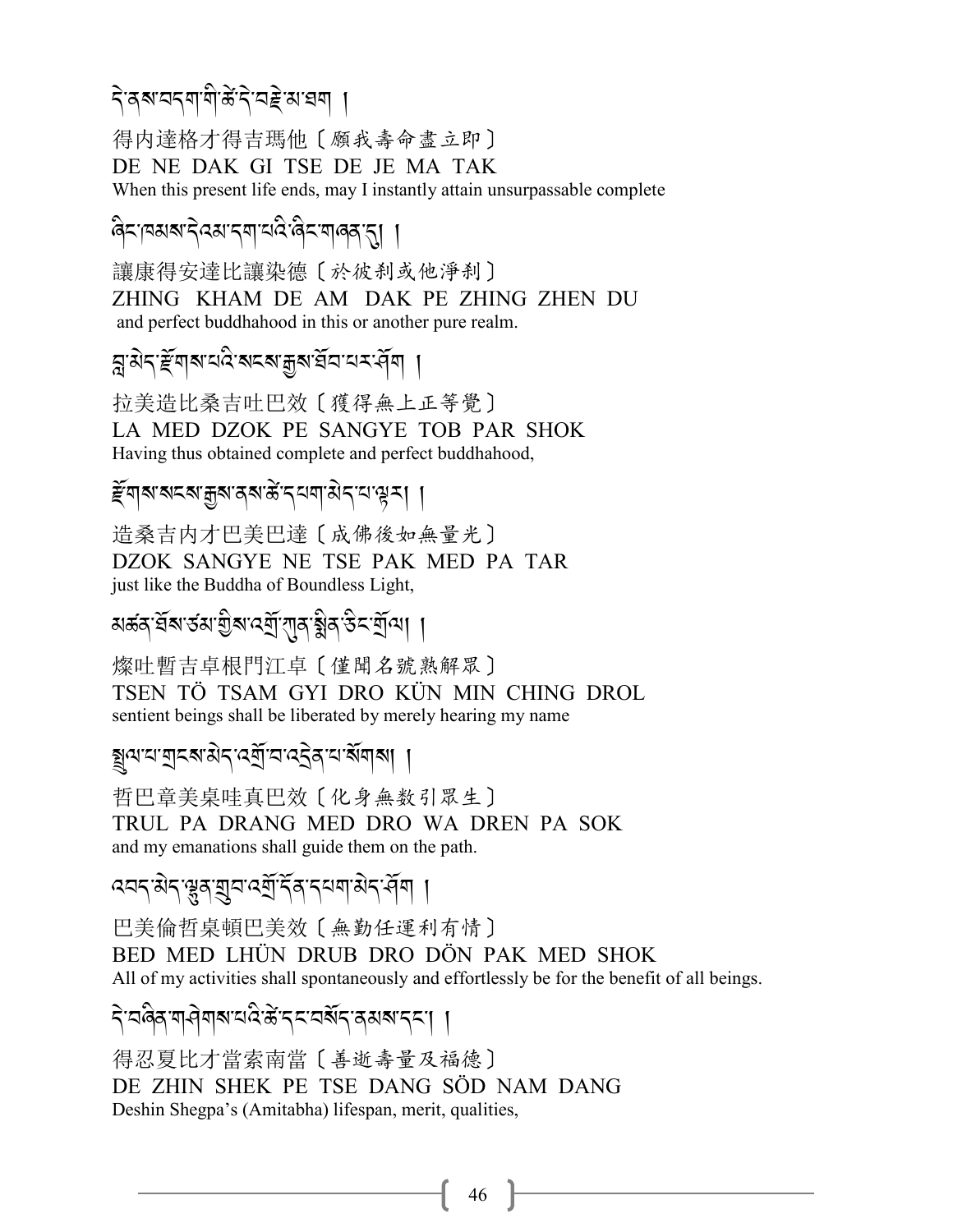## 

雲單意西日杰察美巴〔德智威光皆無量〕 YÖN TEN YE SHE ZI JID TSED MED PA primordial wisdom, and splendor, are beyond measure.

### ऊँबाङ्गङ्करयासवरणबादेरारयणासेरा ।

秋歌囊哇他耶奥巴美〔法身無量光佛陀〕 CHỐ KU NANG WA TA YE ÔD PAK MED For those who can remember your names--Dharmakaya Buddha of Boundless Light,

# केंद्रः से वेब दयवासेद वर्डेंस सूव ददबा ।

才當意西巴美炯單地〔壽智無量出有壞〕 TSE DANG YE SHE PAK MED CHOM DEN DE or Bhagavan of Infinite Life and Primordial Wisdom--, they shall be protected.

# য়ঢ়ড়য়য়ড়৻য়ৢয়ড়ড়ৼ৻ড়৸ৼ৻ড়৸ঢ়ঢ়

剛守橋戒燦訥歲怎巴〔何人持誦您名號〕 GANG ZHIK KHYÖD KYI TSEN NI SÜ DZIN PA The Omniscient Buddha said that sentient beings can achieve liberation,

## ষ্টুৰ'য়ু'ন্মৰ'গ্ৰু'হ্নম'ষ্ণ্ণৰ ম'নাৰ্ট্সৰ্ম'ন। ।

温吉雷戒南門瑪朵巴〔除非往昔易熟業〕 NGÔN GYI LE KYI NAM MIN MA TOK PA except for those with fully ripened previous karma.

### <u> ঝত্কুন্</u>নশমৰ্ক্টৰ'মৰ্বিন্ত্ৰিৰ'ৰ্শ্ৰিমীৰ শিৱা

美切度存諾辛真波索〔水火毒刃夜羅刹〕 ME CHU DUK TSÖN NÖD JIN SIN PO SOK By merely recalling his holy name, beings can be protected

### বইমাৰ য'বাৰ লক্ষ্মীত বৰ প্ৰত্ৰ বৰ মাৰ্থিবৰ। ।

杰吧根雷覺巴特貝松〔佛說諸畏皆可救〕 JIK PA KÜN LE KYOB PAR TUP PE SUNG from the dangers of flood, fire, poison, weapons, goblins, and evil spirits.

# <u> নব্</u>মান্ত্ৰীষ্ট্ৰব্দট্ট অৰ্ক্তন্ত্ৰইৰ্'শ্ৰুম্'ৰ্ক্তন্ম'ৰ্মা ।

達訥切戒燦怎夏察為〔我持佛號頂禮您〕 DAK NI KHYÖD KYI TSEN DZIN CHAK TSAL WAI By prostrating and supplicating to you,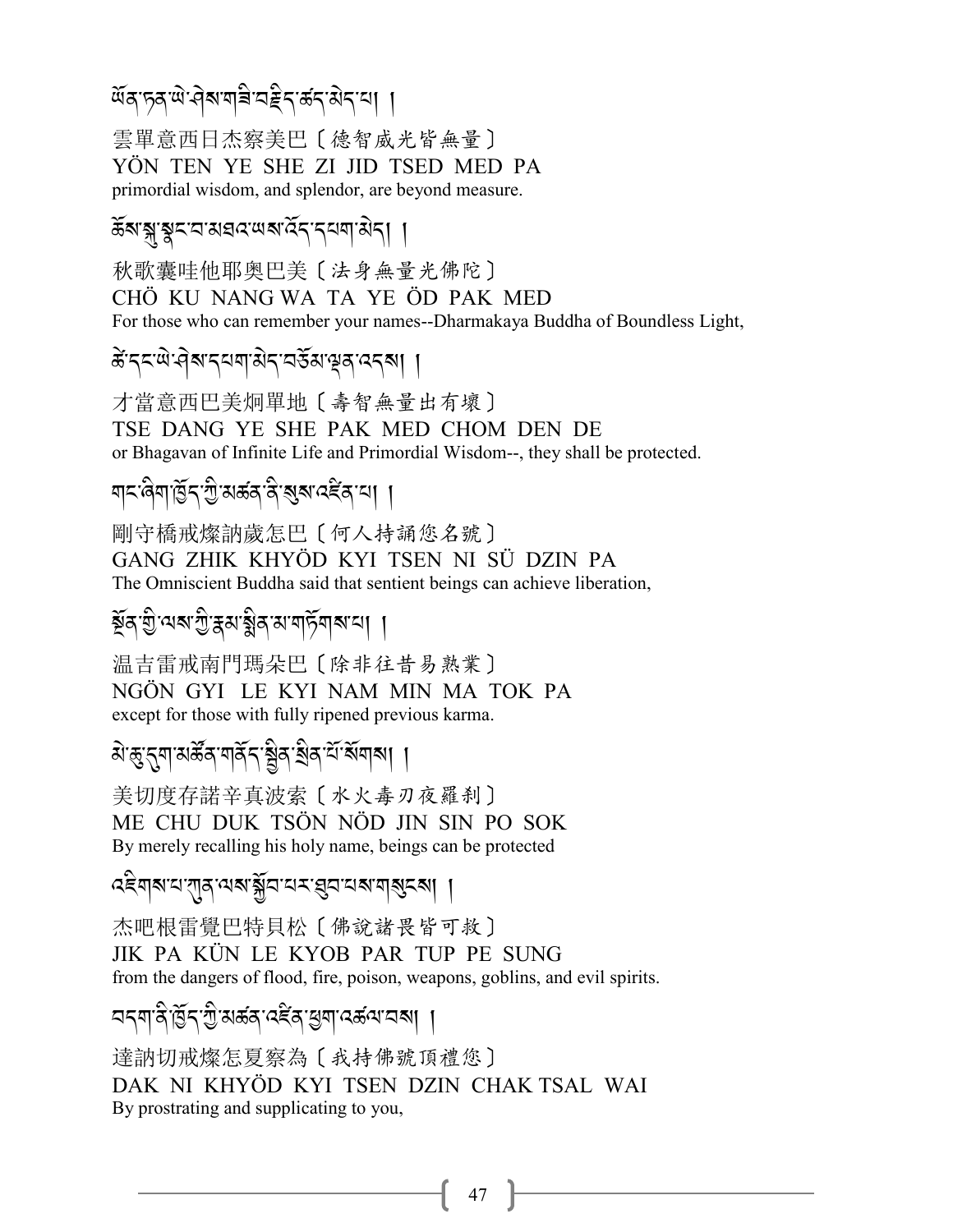# *द*द्देवाब दयञ्जूबा वञ्चल राव लक्ष्य अस्ति बाल्ला ।

杰當度阿根雷嘉匝所〔祈救一切怖畏苦〕 JIK DANG DUK NGAL KÜN LE KYAB DZED SOL may I be protected from all suffering and danger.

<u> নশ্ৰ'ণীৰাধ্ৰুৰ প্ৰমাৰ্ক্তিবাৰ বিশ্ববিদ্যালয়ৰ প্ৰমাণ ।</u>

扎西噴桑措巴新吉羅〔吉祥圓滿祈加持〕 TRA SHI PÜN SUM TSOK PAR JIN GYI LOB May you grant your blessings of excellent auspiciousness.

# য়ৼ৶য়৾৶ৠ<sub>৽</sub>য়৾৶ৼড়ৼ৻ৼ৻ড়৻ৼ৻৸৸

桑吉格桑涅比迅拉當〔願以佛所獲三身〕 SANGYE KU SUM NYE PE JIN LAB DANG Through the blessing of achieving the three bodies of the Buddha,

# ॾॕॺॱढ़ेऽॱ<sup>ॶॱ</sup>ঽॻ॒ॸॱय़ड़ॆॺॱय़ऀॱॶऀॺॱॸॣय़ॺॱड़ॸॱॎॖ

秋涅默節定比新拉當〔法性不變真實諦〕 CHÖ NYID MI GYUR DEN PE JIN LAB DANG the truth of the unwavering dharmata.

## ॸॺॊॱঽॸॣॺॱऄॱऄॖॸॱঽॸॣॺॱय़॑ऄॱऄॖॺॱॸॣॖय़ॺॱॻॖऀॺऻ॒ऻ

結頓默些頓比新拉吉 [ 僧眾不退之加持] GEN DÜN MI CHED DÜN PE JIN LAB KYI and the undiminishing strength of the sangha,

## दिःभूरःञ्जूबायसायान्नयावेबाद्युवायरार्मेवा ।

及達門蘭達任哲巴效〔成就所發之大願〕 JI TAR MÖN LAM TAB ZHIN DRUB PAR SHOK may my aspirational prayers be realized.

#### *ॸ্*শॅव अर्क्ष्या याञ्जुब अञ्चल स्वरूप या ।

滾橋森拉夏擦落〔頂禮三寶〕 KÖN CHOK SUM LA CHAK TSAL LO I prostrate to the Three Jewels.

成願增倍咒: Aspiration increasing mantra:

# <u> চূহয়ু। ।বৰ্ত্তইজজনে ব্ৰাহ্মই ইতি</u>

達亞他, 班雜知雅阿哇波大訥耶梭哈 TAD YA TA PAN CHA NDRI YA A WA BO DHA NI YE SO HA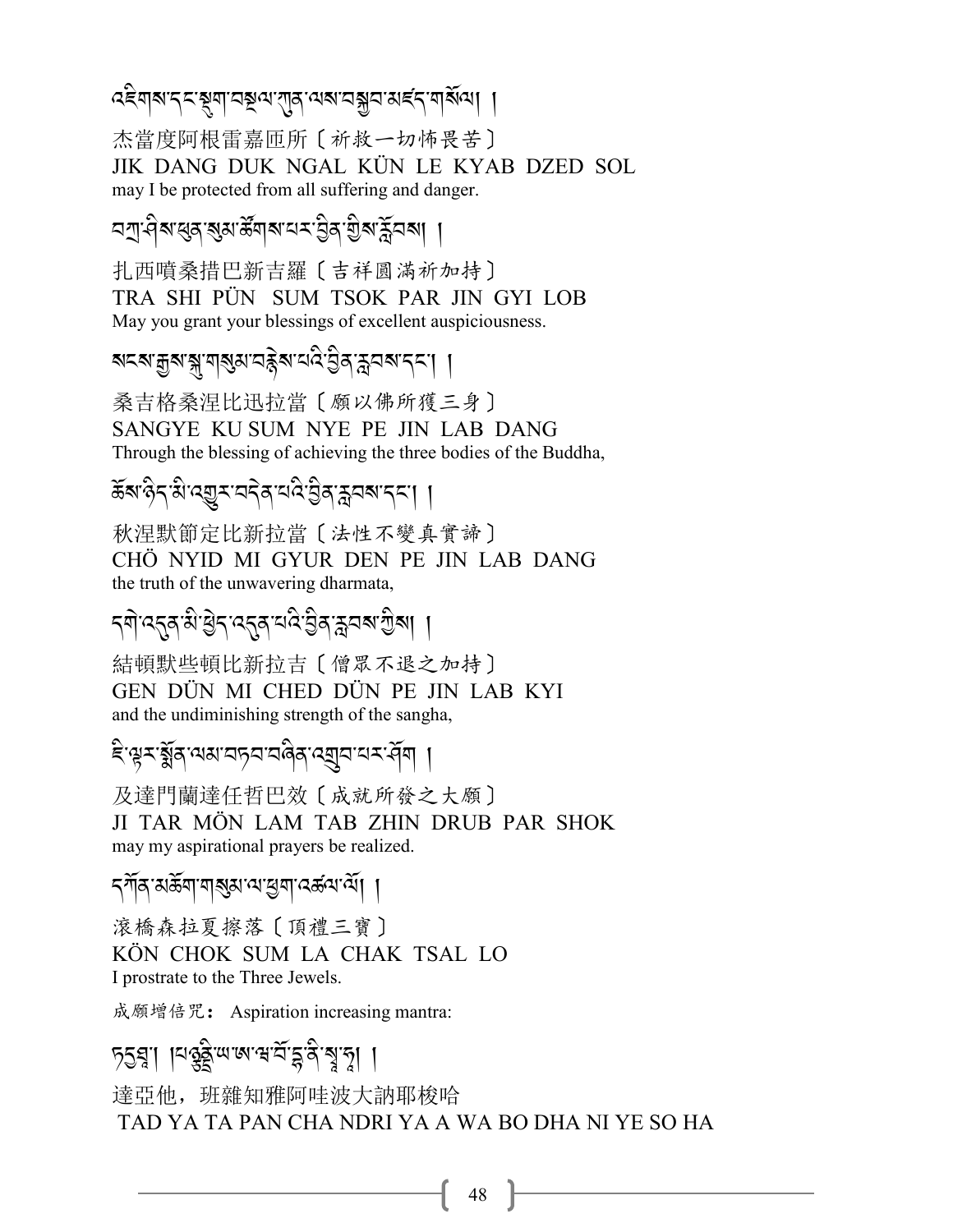### *ॸ্*শॅव अर्केषा षाञ्जुबा अञ्चला दर्कवा लें। ।

滾橋森拉夏擦落〔頂禮三寶〕 KÖN CHOK SUM LA CHAK TSAL LO I prostrate to the Three Jewels.

頂禮增倍咒: Prostration-Increasing Mantra:

বর্মমন্তু ব্রিলা বর্মান্ত ব্রিলা বর্মান্ত মার্বিলা বুদ্রা ।

南摩曼足西日耶,南摩素西日耶,南摩烏達瑪西日耶梭哈。 NAMO MANJUSHRI YE NAMO SUSHRI YE NAMA UTTAMA SHRI YE SO HA

ৰিম'নৰ্≩ন'ৰ মাধ্ৰুম'ন্মৰুম'নৰ মাৰ'ন ব্ৰম'ৰ মান্ত্ৰমানমাৰ্মৰ মা

於唸誦大禮拜加倍咒同時行三次大禮拜,將有助於增加功德十萬倍。 By prostrating three times while reciting the Prostration-Increasing Mantra, one's merit shall multiplies by 100,000 times.

জন্মৰ্দ্ধঃ

唉瑪火! E MA HO!

#### <del>ৼ</del>য়য়ড়ৼয়ৼয়ৼড়৸ৼঀৼঀৼ৸ৼৼৼ৻

悟擦桑杰囊瓦他耶當〔稀有難得無量光〕 NGO TSAR SANG GYE NANG WA THA YE DANG Marvelous Buddha of Boundless Light;

### **बा**सबाबा है के बार्य द्वार

耶斯教我圖解清波當 [右有大悲觀世音] YE SU JO WO THUK JE CHEN PO DANG to his right, the Lord of Great Compassion (Chenrezig)

#### য়ড়ঀৼ৴ৼ৻ৼৢ৸ৼ৸ৼ৸ৼ৻ৼঀ৻৸৸৸৽৸

雲的森巴圖清拖南拉〔左為大力大勢至〕 YON TU SEM PA THU CHEN THOP NAM LA and to his left the Bodhisattva of Great Power (Vajrapani);

### য়ৼ৶য়৾৶য়৸ৼ৸ৼ৸৸৸৸ৼ৸৸৸৸৸৸

桑杰將森巴美闊既國〔無量佛菩薩圍繞〕 SANG GYE CHANG SEM PAK ME KHOR KI KOR all are surrounded by countless buddhas and bodhisattvas.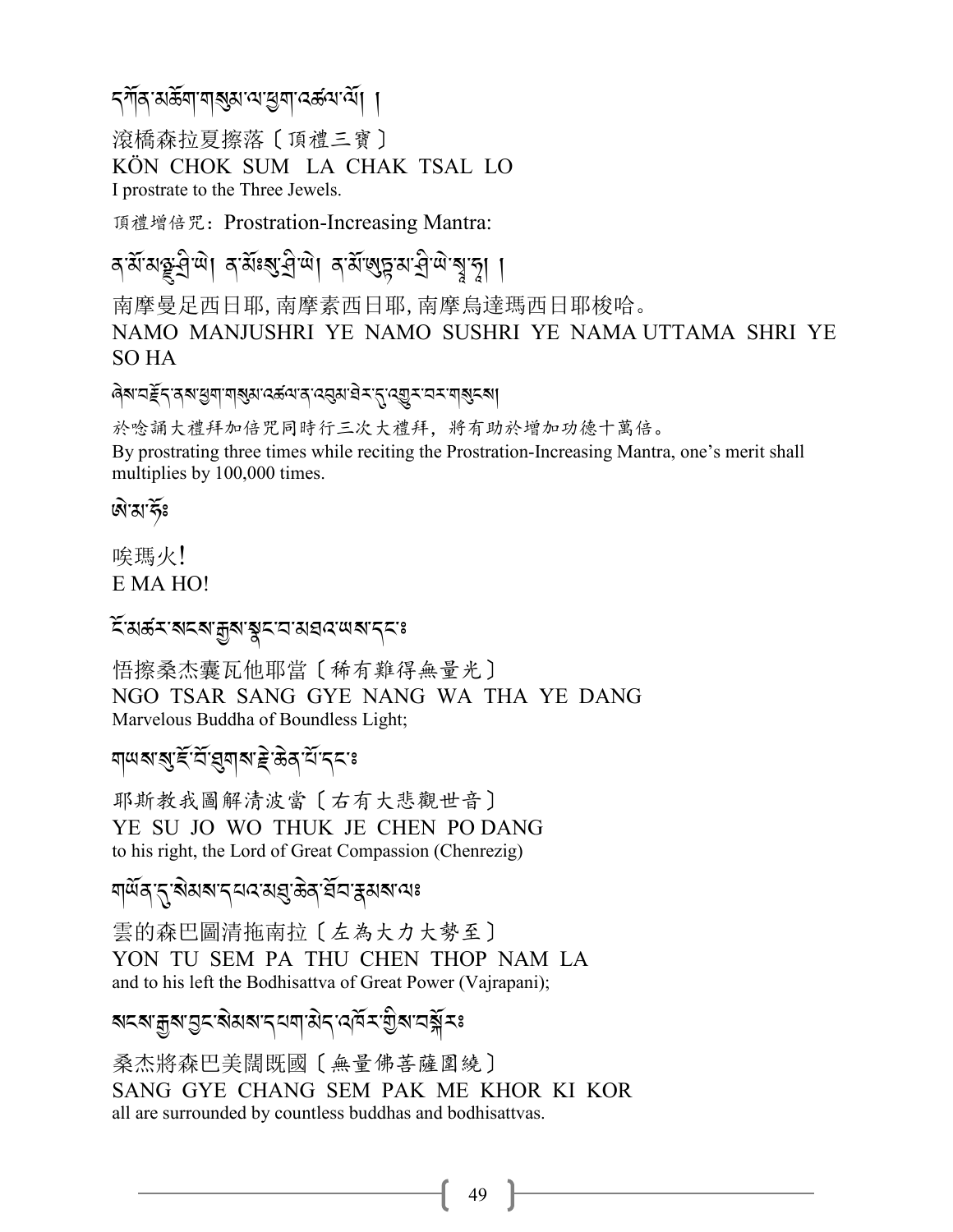#### নব্*ষ্ট্ৰব্* ইন্সৰ্জ-প্ৰাপ্ত ৰাব্য আৰু J

德及悟擦巴度美巴依〔但有無量之妙樂〕 DE KYI NGO TSAR PAK TU ME PA YI Joy and felicity without limit is the land called Dewachen.

#### ব<ৰিপ্ৰাণ্ড বৰ্ষি কৰি বিৰুদ্ধ কৰি বিৰুদ্ধ কৰি বিৰুদ্ধ কৰি বিৰুদ্ধ কৰি বিৰুদ্ধ কৰি বিৰুদ্ধ কৰি বিৰুদ্ধ কৰি বিৰু<br>বিৰুদ্ধ কৰি বিৰুদ্ধ কৰি বিৰুদ্ধে কৰি বিৰুদ্ধে কৰি বিৰুদ্ধে কৰি বিৰুদ্ধে কৰি বিৰুদ্ধে কৰি বিৰুদ্ধে কৰি বিৰুদ্ধে .<br>.<br>. J

爹瓦建希霞為讓康爹〔此即清淨極樂國〕 DE WA CHEN SHE CHA WEI SHING KHAM TER May I be born there

# মন্মান্ত্ৰীৰ্ষ্ট ব্ৰম্<sup>নু</sup> (স্মান্মীয়া)

達尼度涅册普及瑪塔〔願我命終隨即能〕 DAK NI DI NE TSE PO GYUR MA THAK as soon as I pass from this life,

# ষ্ট্ৰ'ন'<mark>নাৰৰ শ্ৰীৰ</mark>্ম'ন কৰা ক্লিব'ন'ক্স

杰瓦然既巴瑪却巴日〔不為他生所阻斷〕 KYE WA SHEN KYI BAR MA CHO PA TU without taking birth anywhere else in the mean time.

# **A**-2 अर्थ-अध्युद्रन्त्र्य अर्थव्यं स्टर्भ्याः

爹日界尼囊鐵沙同效〔生彼親見彌陀彿〕 TE RU KYE NE NANG THE SHEL THONG SHOK Having been born there, may I see the face of the Buddha of Boundless Light!

#### ন স্পন বৰ্ণ <mark>ৰাৰাজ্যৰ স্</mark>পন্ন বিষ্ণালকী A Contract of the contract of the contract of the contract of the contract of the contract of the contract of the contract of the contract of the contract of the contract of the contract of the contract of the contract of

爹嘎達給門廊達巴德〔我今如是發願己〕 TE KE DAK NI MON LAM TAP PA TI Having made this aspirational prayer,

#### ৰ্দ্ভিশ[সম্ভ্ৰিয় : ARRR] বিধান স্পৰ্ট সংগ্ৰা .<br>.

丘幾桑杰將森他見及〔十方諸佛及菩薩〕 CHOK CHI SANG GYE CHANG SEM THAM CHE KYI to all the bodhisattvas of the ten directions,

#### মীমাৰ্সপ্ৰবাৰে ব্ৰিয়াৰ বিভিন্ন প্ৰয়োজনী<br>বা .<br>. A Contract of the contract of the contract of the contract of the contract of the contract of the contract of the contract of the contract of the contract of the contract of the contract of the contract of the contract of

嘎美至巴金基拉德索〔加持令無礙成就〕 GEK ME DRUP PAR CHIN KYI LAP TU SOL may I be blessed with unhindered accomplishment!